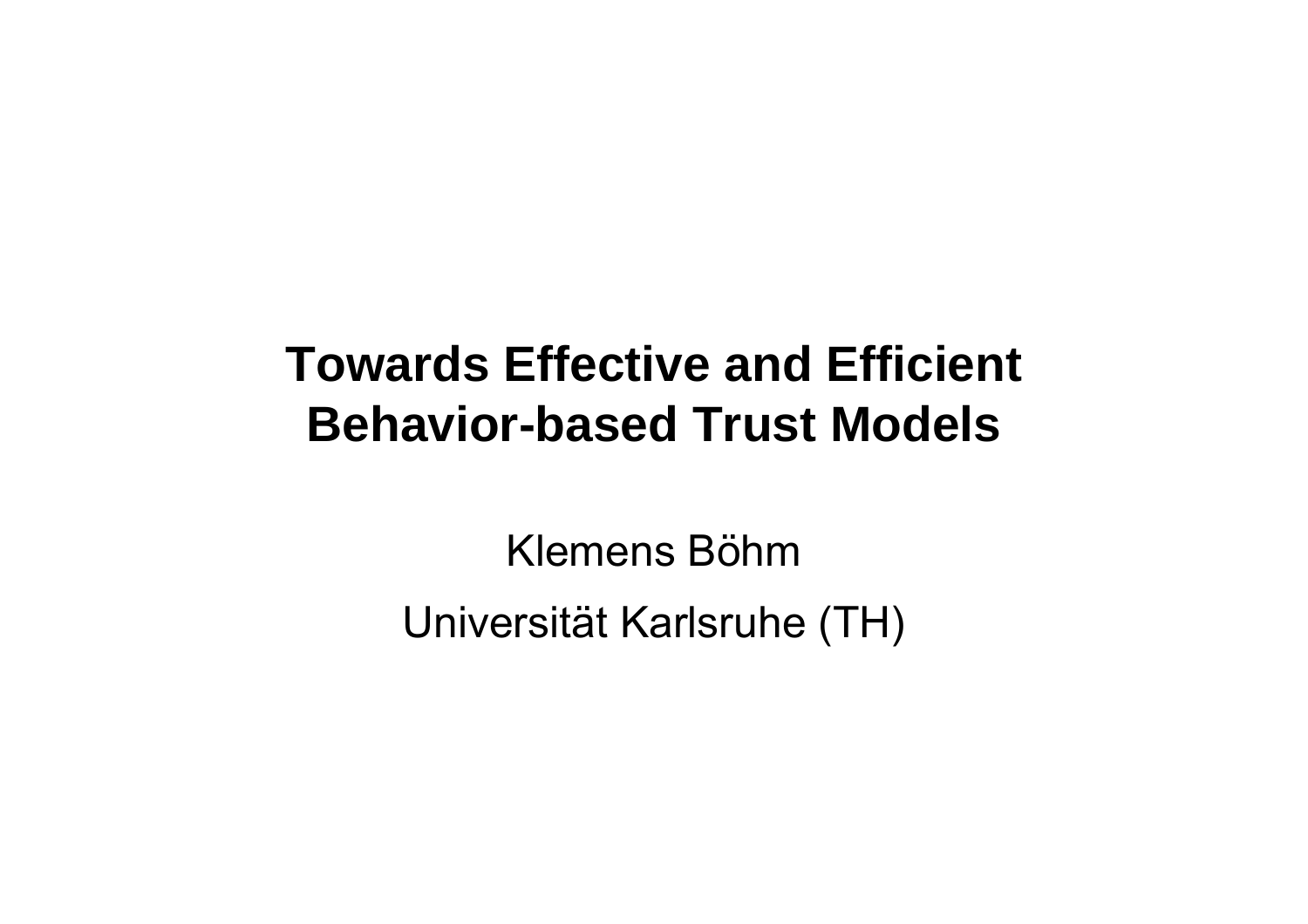### **Motivation: Grid Computing in Particle Physics**

**Introduction** 

**Terminology** 

**Centrality** 

Query Algebra for Trust

•

•

**Experiments** 

**Effectiveness** 

- • Physicists have designed and implemented services specific to particle physics (data analysis, computations, etc.).
- • In general, physicists are willing to let others use their services.
	- A service typically runs at the institution where it has been implemented.
	- However, resources are limited etc. Typically, one cannot/does not want to process all service requests.
- • Letting others pay for services is not acceptable
	- **for cultural reasons, and**
	- П rigid specification of service characteristics would be necessary.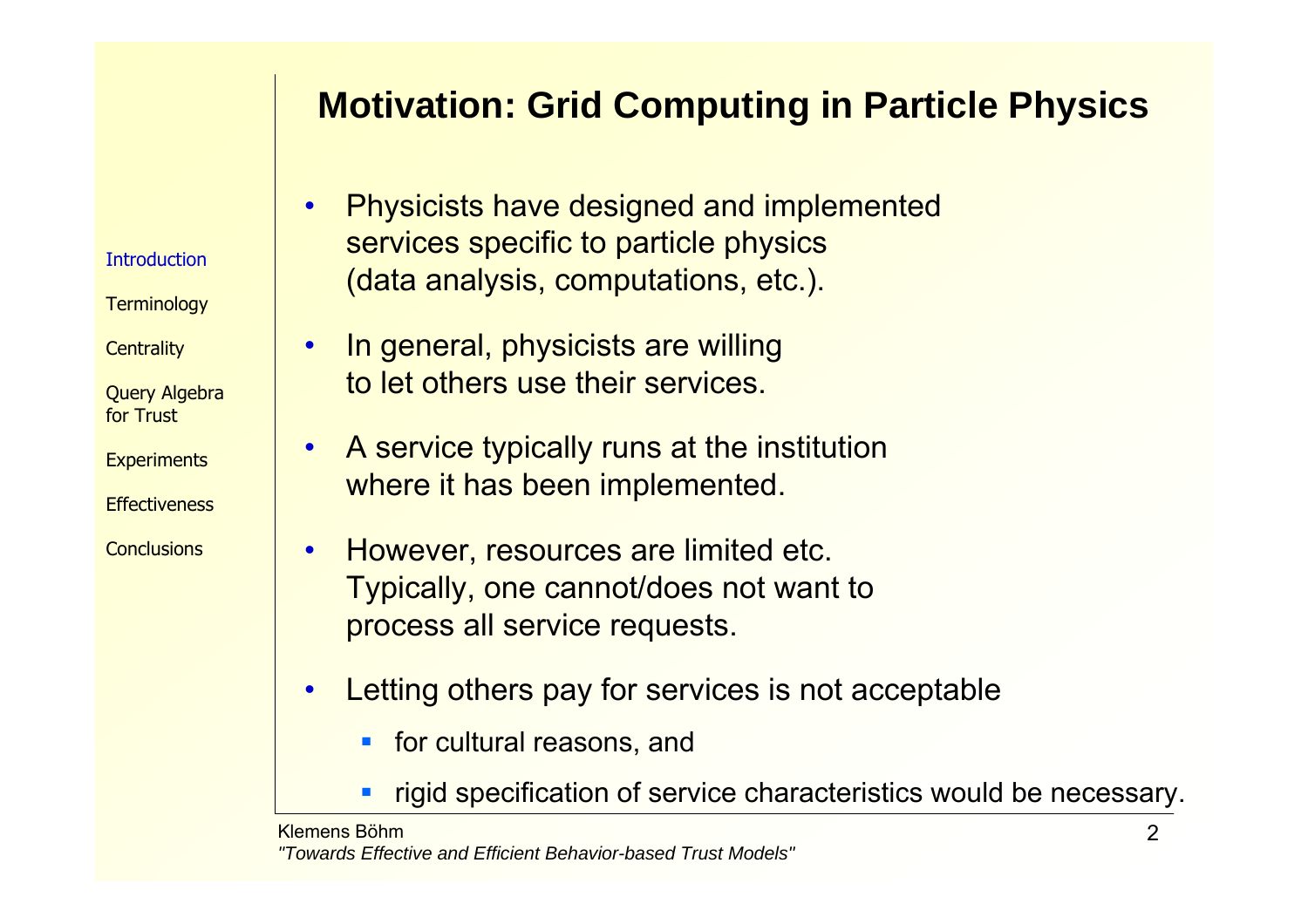#### **Motivation, continued**

- • Different users have different policies. Highly subjective issue.
- • Wanted: Language to specify when a particular user may consume the service.
- • Behavior-based:
	- $\mathcal{L}_{\mathcal{A}}$ Decision depends on previous behavior of the user.
	- $\blacksquare$ Useful in settings that are anonymous.
	- П Requires that information on previous behavior of the user is available.
- •Aka. *trust policies*/*trust policy languages*.

**Centrality** 

**Introduction** 

Query Algebra for Trust

**Experiments** 

**Effectiveness**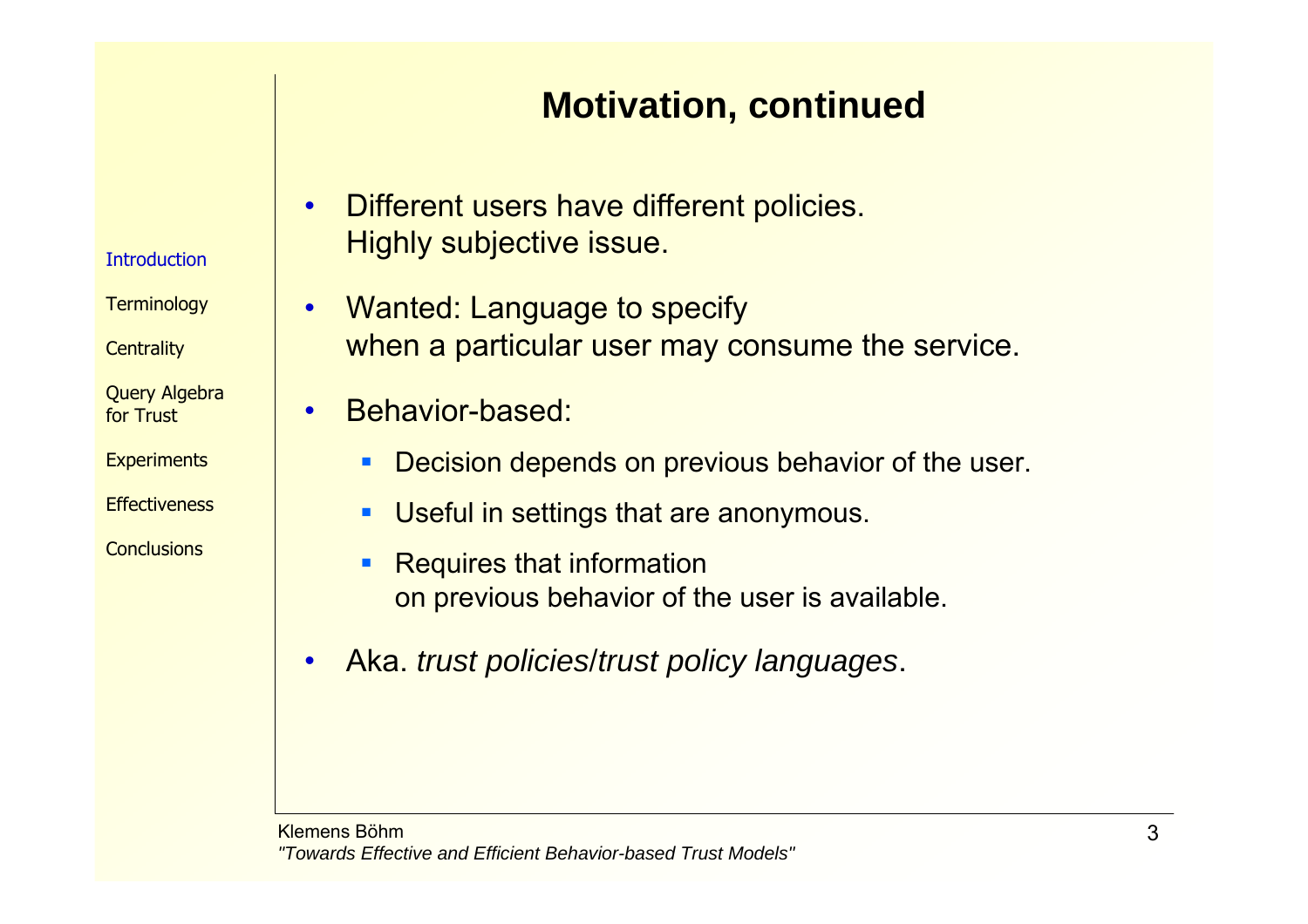## **Behavior-based Trust Policies (1)**

#### •Example policies:

**Introduction** 

**Terminology** 

**Centrality** 

Query Algebra for Trust

**Experiments** 

**Effectiveness** 

- **Alice: "I let someone use my resources (i.e., I trust him)** if the average feedback about him is positive."
- Bob: "I will provide service X for someone if there is no negative feedback about him within the last 24h."
- П **Carol : "I will only interact with someone** if the *k* most reputable entities recommend him."
- $\mathcal{L}_{\mathcal{A}}$  Dave: "I only perform the services for others if their performance regarding complex tasks has been satisfactorily."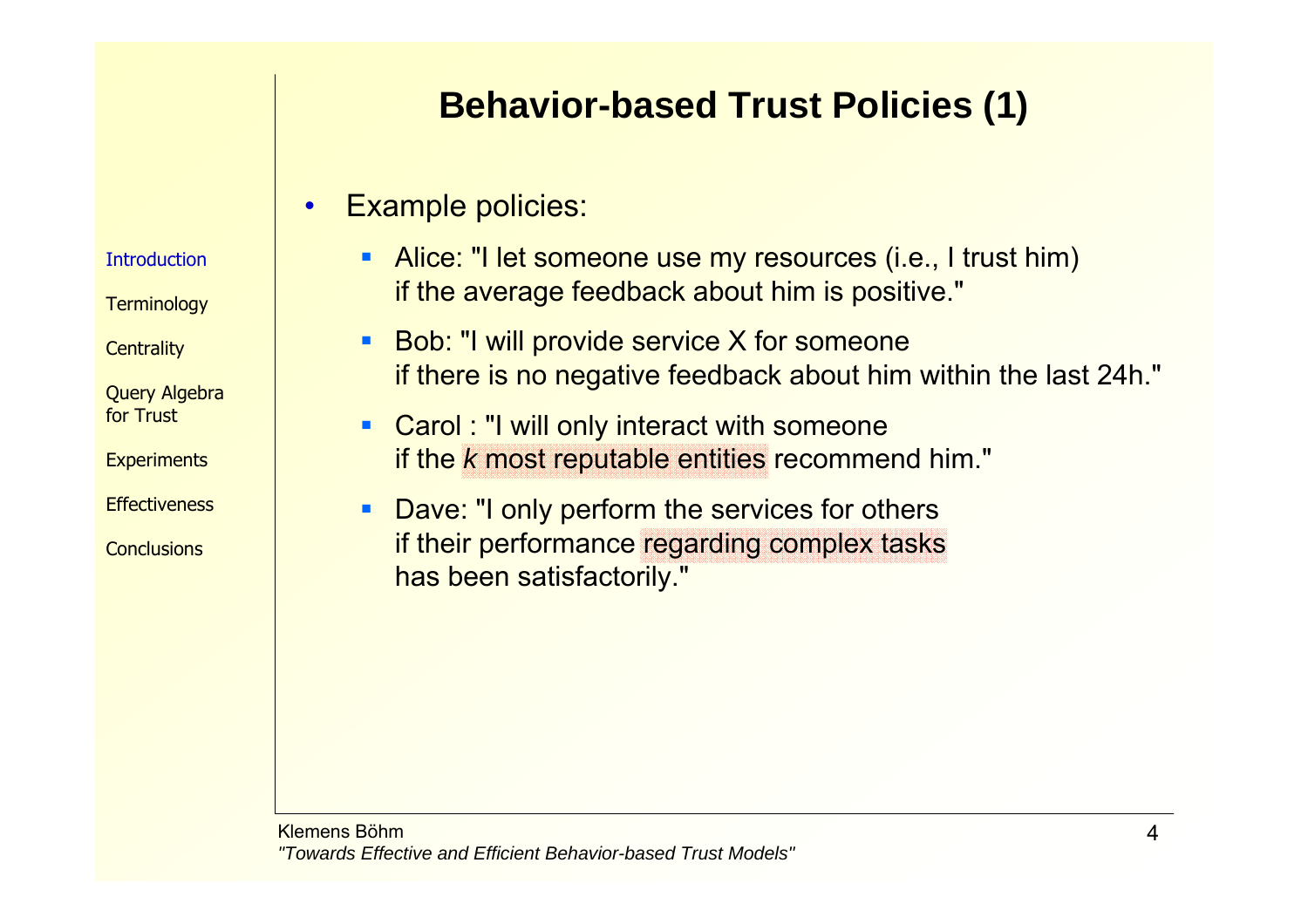#### **Behavior-based Trust Policies (2)**

**Introduction** 

**Terminology** 

**Centrality** 

Query Algebra for Trust

**Experiments** 

**Effectiveness** 

**Conclusions** 

• Not only service providers may use such policies, but also consumers of services.(E.g., "I only want to use services of providers without any negative feedback about them.")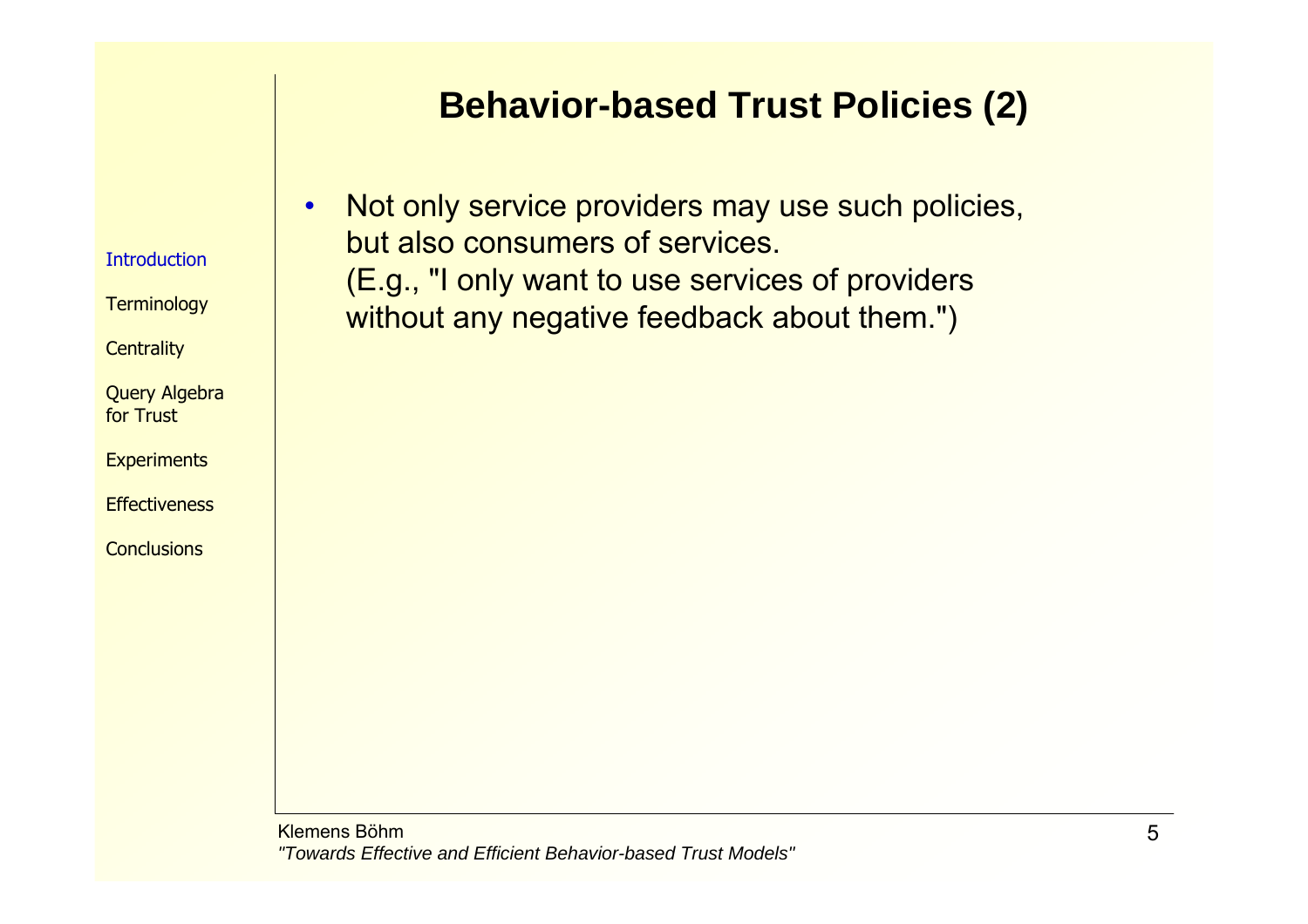## **What Can We Learn from the Examples? (1)**

•Requirement 1:

•

Trust policies may require complex operations, e.g., aggregation ('average feedback').

- Requirement 2: Adequate representation of knowledge that describes behavior of participants sought (*behavior-specific knowledge*).
	- $\overline{\phantom{a}}$  Different types of behavior-specific knowledge: feedback, reputation, recommendation, trust.
	- П Various aspects of behavior-specific knowledge considered (e.g., context, age of knowledge, etc.).

**Introduction** 

**Terminology** 

**Centrality** 

Query Algebra for Trust

**Experiments** 

**Effectiveness**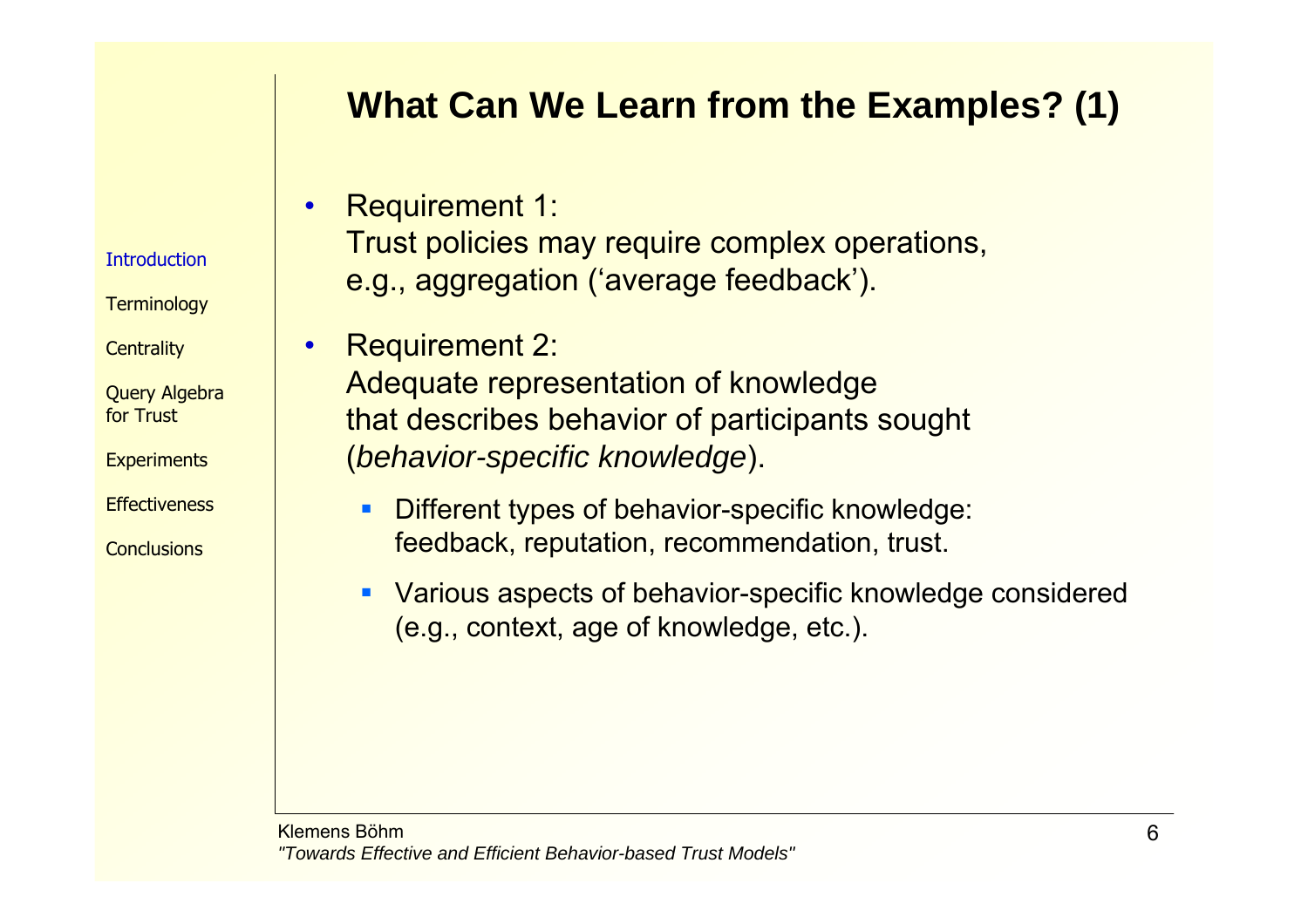## **What Can We Learn from the Examples? (2)**

- • Representation of knowledge as directed graph G(V,E)
	- V…set of participants
	- E…set of edges based on behavior-specific knowledge

Query Algebra for Trust

**Introduction** 

**Terminology** 

**Centrality** 

•

**Experiments** 

**Effectiveness** 

**Conclusions** 



- $\rightarrow$  Feedback
- $\rightarrow$  Recommendation
- $\rightarrow$  Trust

 $\rightarrow$  Application of graph algorithms to find trustworthy partners e.g., EigenTrust (Schlosser et al., 2003), PageRank (Brin and Page, 1996). *Centrality*.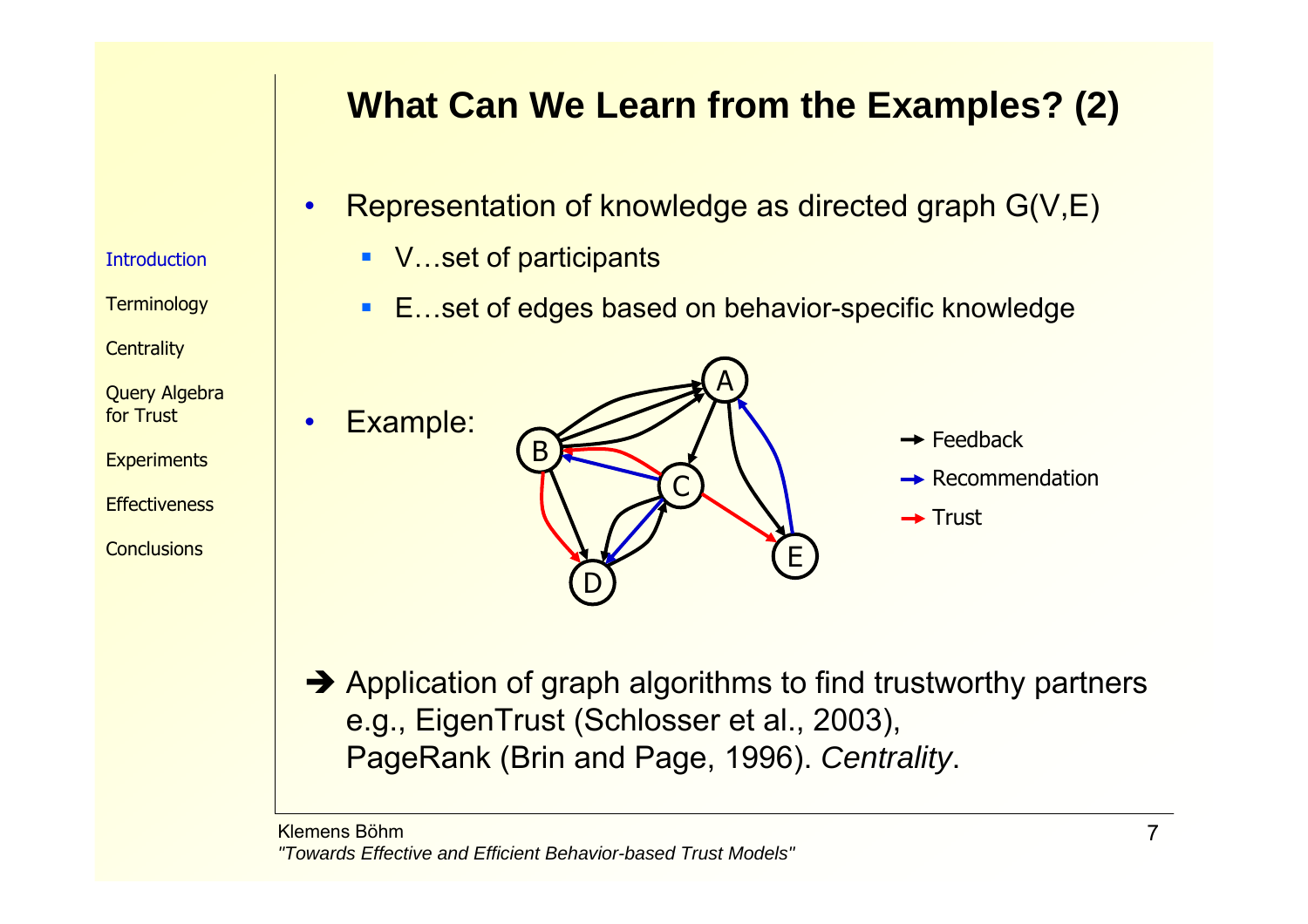## **Motivation, Continued**

•Research issues:

**Introduction** 

**Terminology** 

**Centrality** 

Query Algebra for Trust

**Experiments** 

**Effectiveness** 

- $\blacksquare$  . Define a language to formulate trust policies.
- $\blacksquare$  . Efficient evaluation of policies.
- **Effectiveness issues.**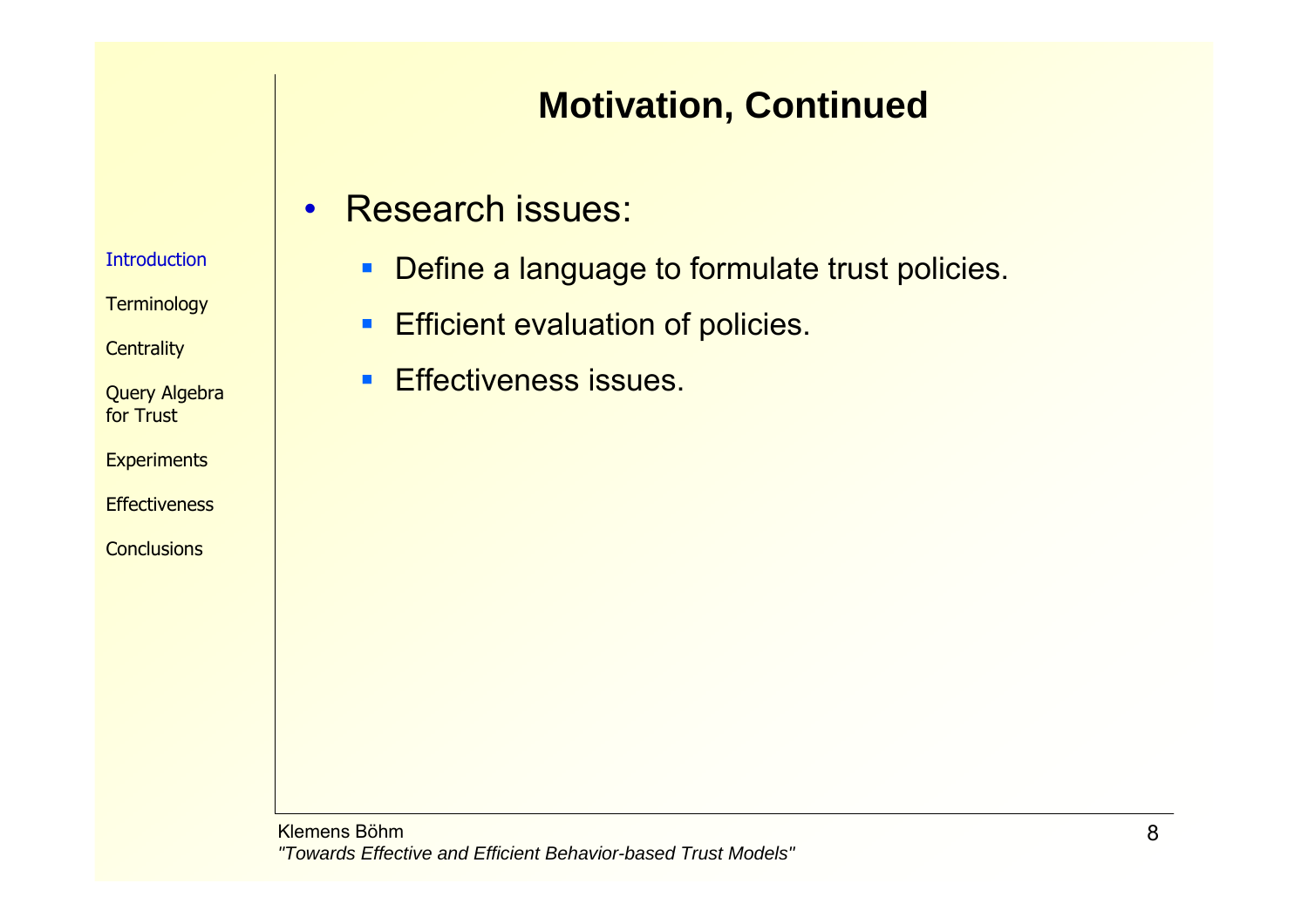## **Contributions**

**Introduction** 

•

•

**Terminology** 

**Centrality** 

Query Algebra for Trust

**Experiments** 

**Effectiveness** 

- Identify characteristics of/classify behavior-based trust models from literature.Definition of underlying concepts.
- • Definition of query algebra for trust. Demonstrated its appropriateness.
	- Experiments:
		- $\blacksquare$  Efficiency and effectiveness of various trust policies (relying on centrality measures).
		- $\blacksquare$  How does preprocessing of underlying data affect the effectiveness of centrality measures?
		- П Which trust policies are used in reality? (ongoing work)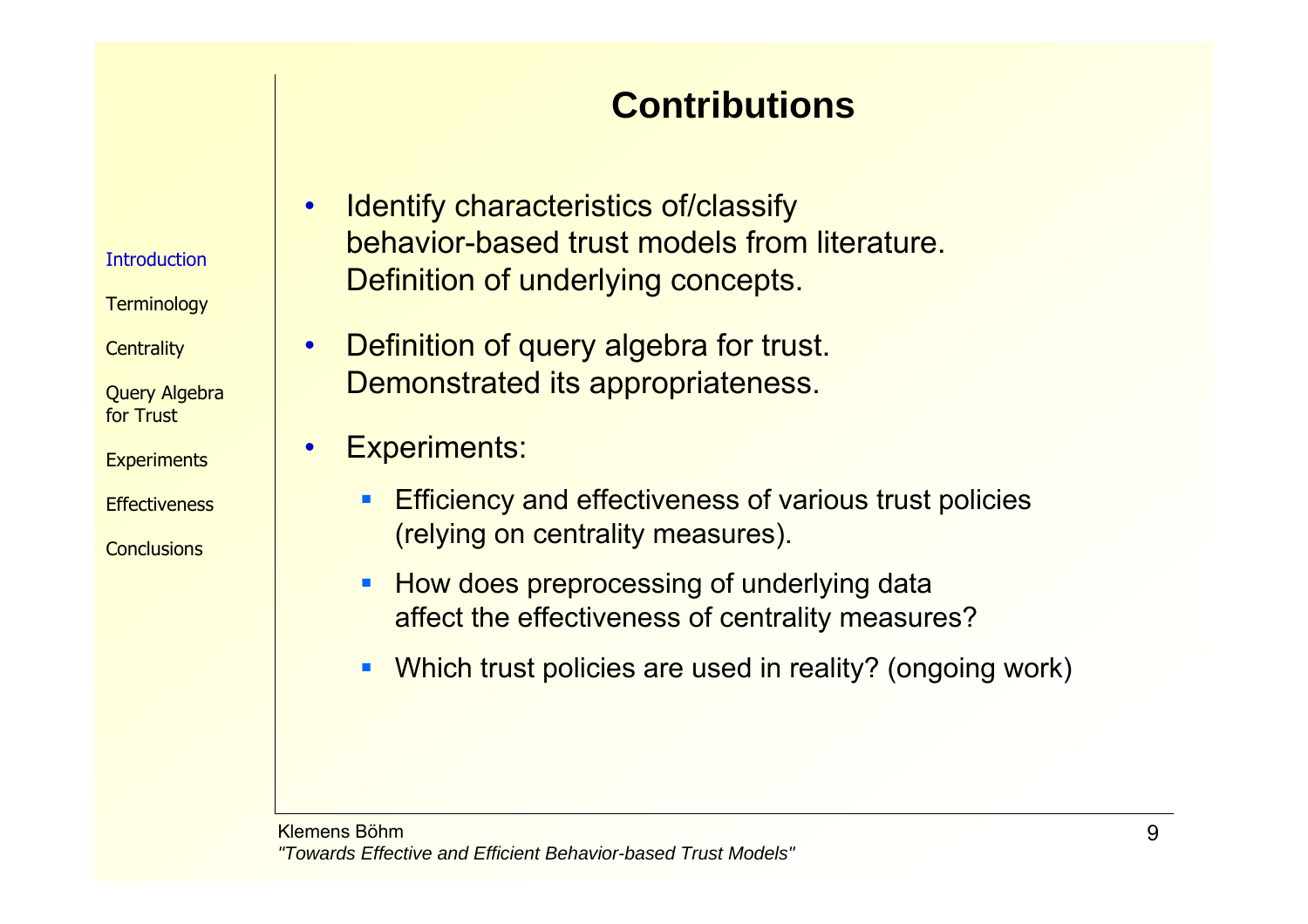## **Agenda**

- •**Introduction**
- •**Terminology**
- •**Centrality**
- • Query Algebra for Trust
	- $\blacksquare$ **Idea**
	- **Conventional Extensions**
	- $\mathbf{R}^{\text{max}}$ Centrality Operator
- •**Experiments** 
	- $\mathbf{R}^{(1)}$ **Setup**
	- $\mathbf{u}$  . **Results**
- •• Effectiveness
- •**Conclusions**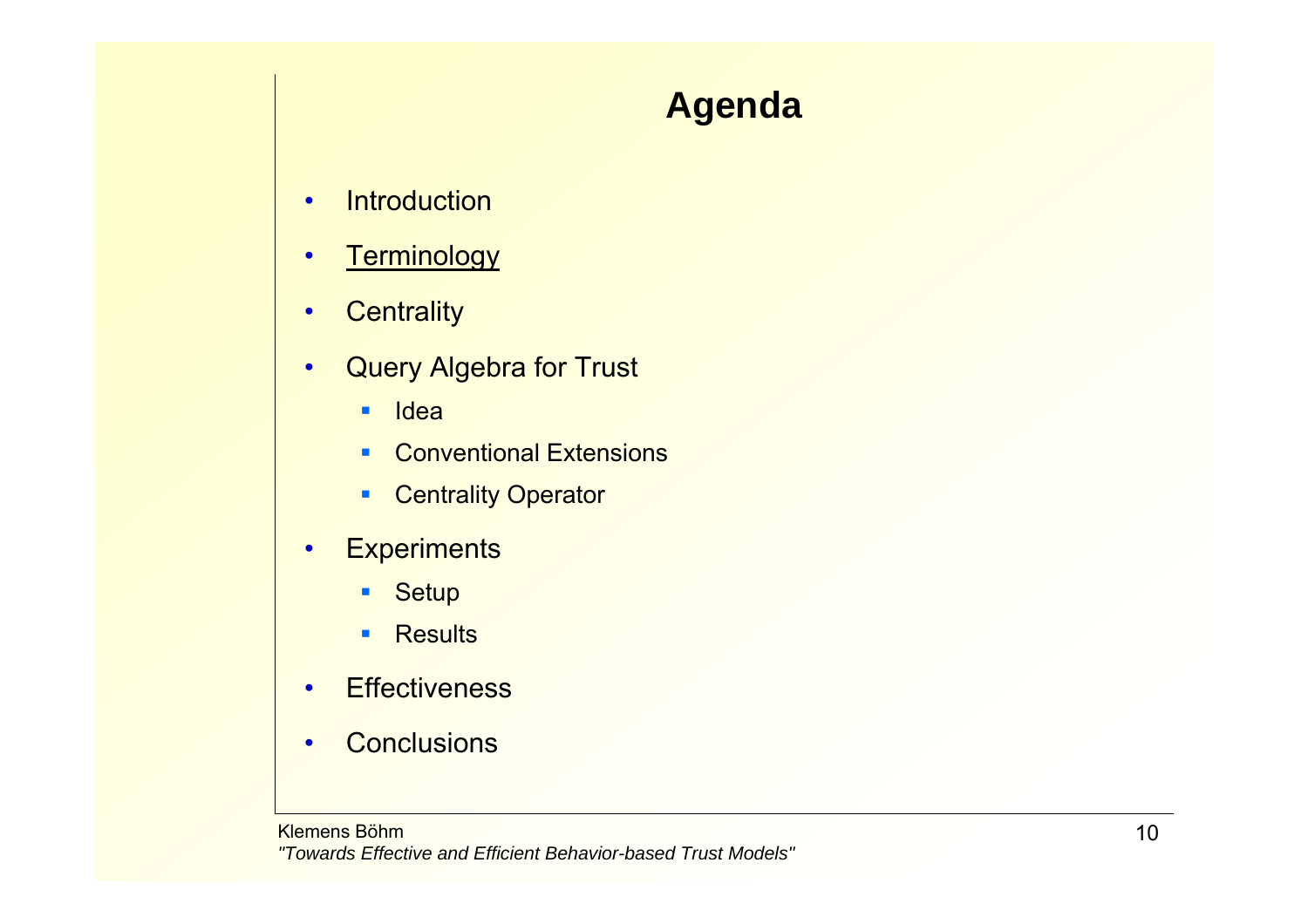## **Types of Behavior-specific Knowledge (1)**

#### •Feedback

**Introduction** 

**Terminology** 

**Centrality** 

Query Algebra for Trust

**Experiments** 

**Effectiveness** 

**Conclusions** 

- **An entity's (***rater***) rating of an interaction** performed by a partner (*ratee*).
- **Alice: "The last service execution by Bob was very satisfying."**

•Recommendation

- An entity's (*recommender*) opinion about the previous behavior of a partner (*recommendee*)
- **Alice: "For services of type X, I can recommend Bob."**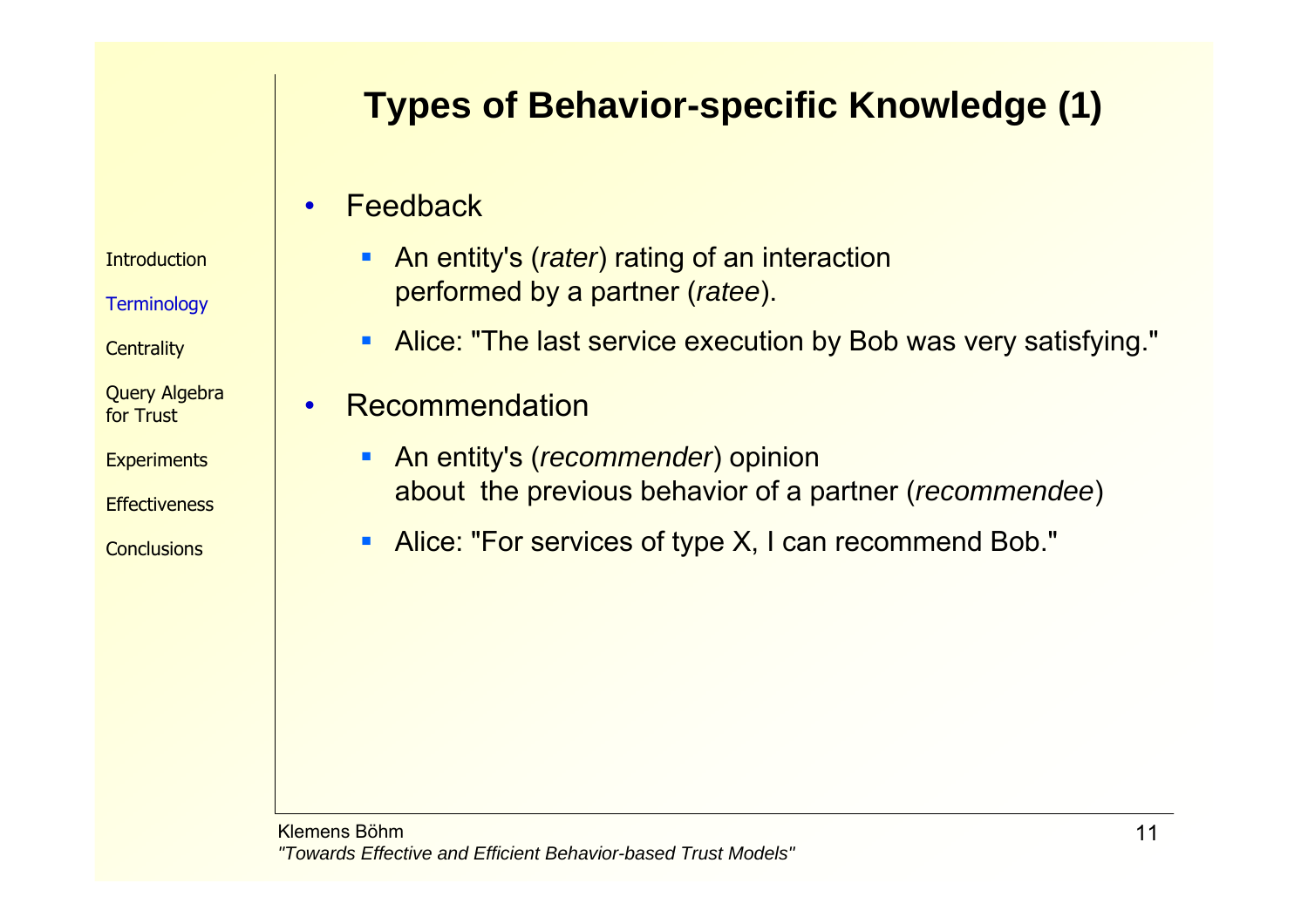## **Types of Behavior-specific Knowledge (2)**

#### •**Reputation**

**Introduction** 

**Terminology** 

**Centrality** 

Query Algebra for Trust

**Experiments** 

**Effectiveness** 

**Conclusions** 

- **General opinion of the whole network towards a single entity**  $\rightarrow$  Global characteristic of an entity.
- **Example: "With regard to services of type Y,** Bob has an excellent reputation."

**Trust** 

•

- **An entity's (truster) degree of belief** that a partner (*trustee*) will behave as expected.
- **Alice: "I trust Bob regarding services of type Z."**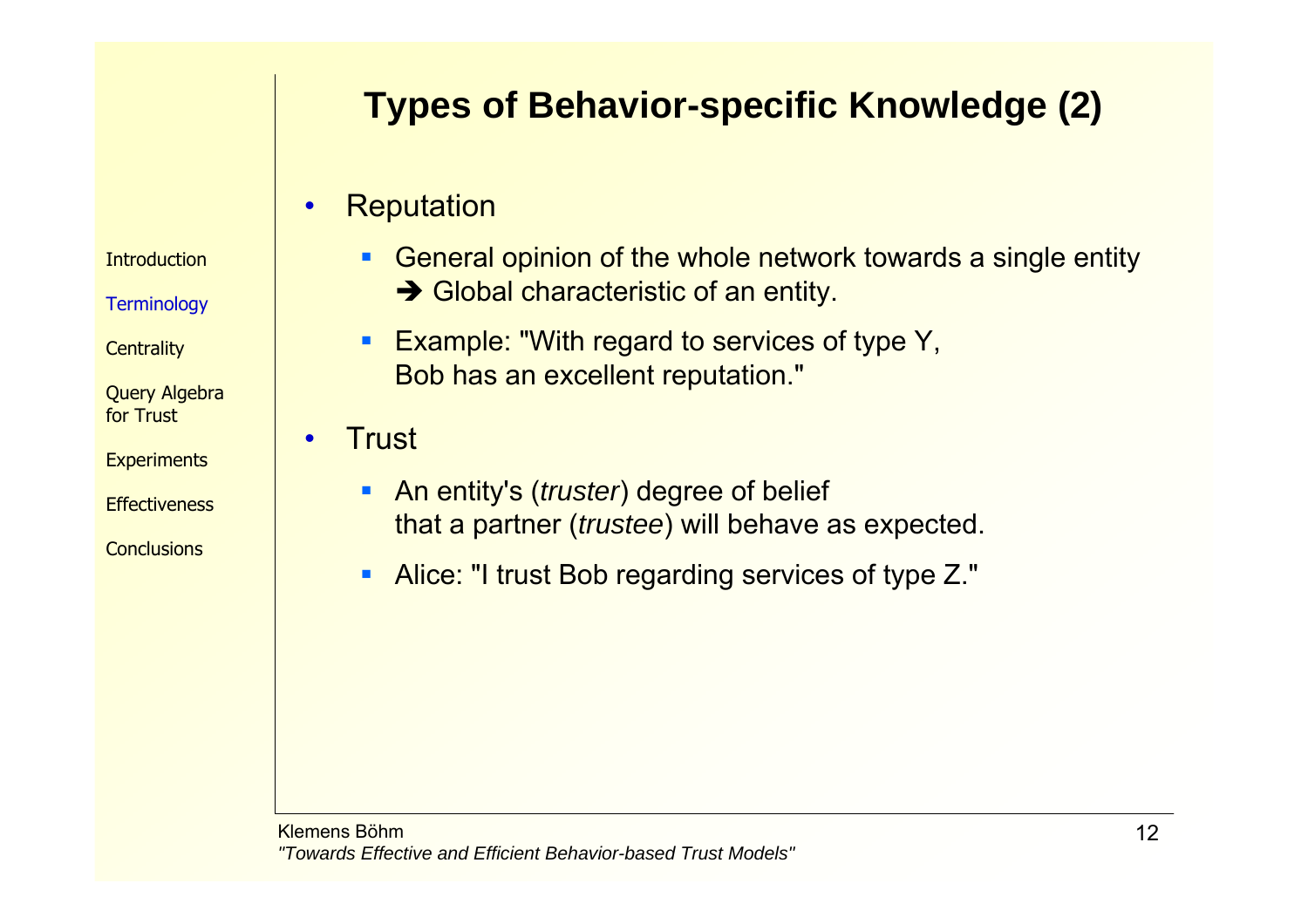## **Aspects of Behavior-specific Knowledge (1)**

•• Value ∈ [-1,1]

**Introduction** 

**Terminology** 

**Centrality** 

Query Algebra for Trust

**Experiments** 

**Effectiveness** 

**Conclusions** 

- **Continuous valuation allows for a finer granularity.**
- **Alice:** "Bob's last service execution has been fairly good (~0.6)."

**Context** 

•

- **Allows to distinguish between different situations** where entities can interact.
- ٠ Alice: "Bob is good regarding computations of type X, but his performance wrt services of type Y has been poor."
- • Facets of a context
	- ٠ Allows to distinguish between different perspectives of a context.
	- $\mathcal{L}_{\mathcal{A}}$  Alice: "The last service invocation has been very satisfying but also very slow."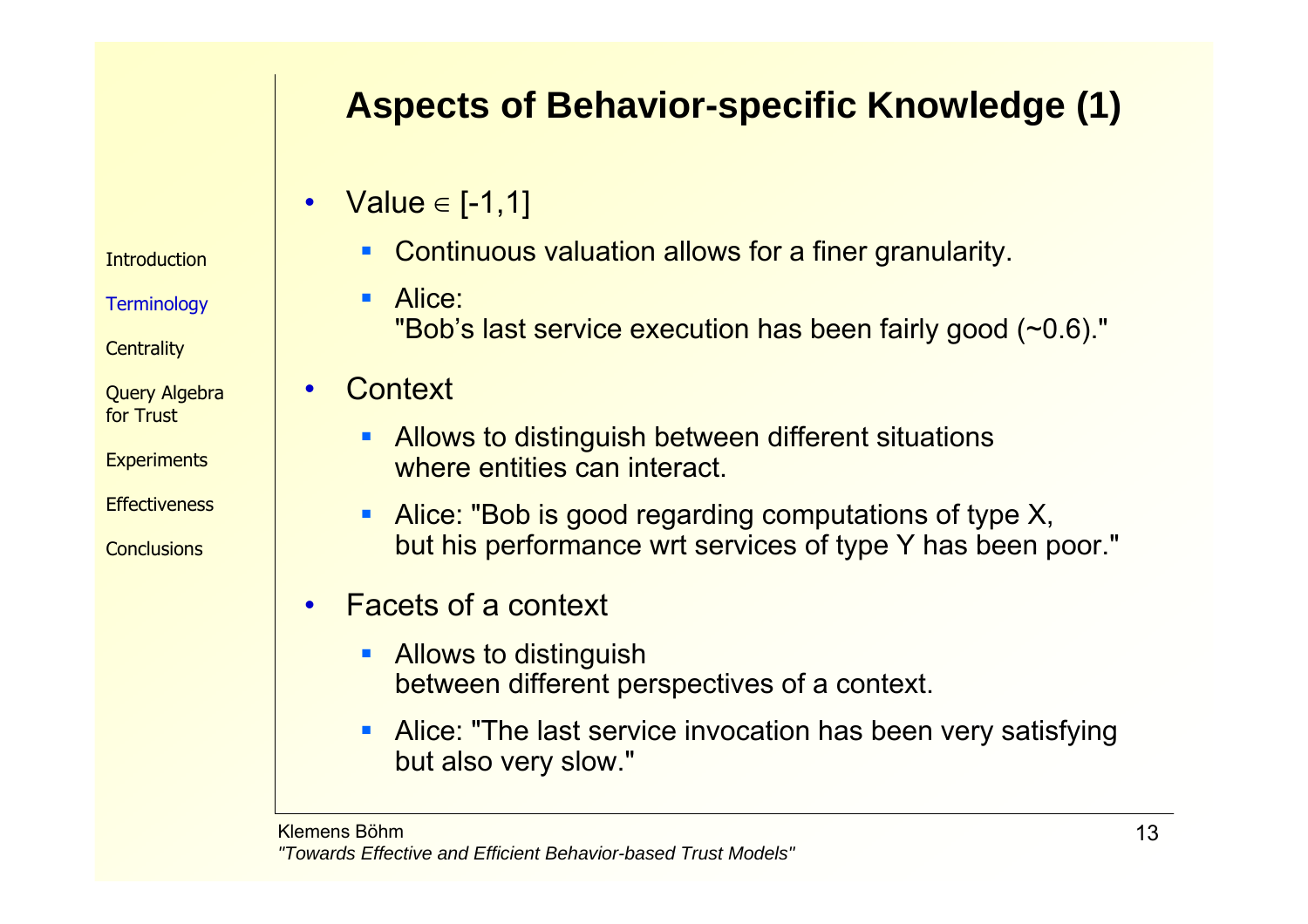# **Aspects of Behavior-specific Knowledge (2)**

#### •**Timestamp**

•

**Introduction** 

**Terminology** 

**Centrality** 

Query Algebra for Trust

**Experiments** 

**Effectiveness** 

**Conclusions** 

#### $\blacksquare$ Allows to emphasize the impact of current knowledge.

П Alice: "Bob's early service executions were satisfactory but recent ones were poor."

Certainty  $\in$  [0,1]

- **Allows to quantify the certainty of an assessment.**
- Alice: "I am absolutely sure  $(e.g., ~1.0)$ that Bob's last performance was good."
- • Estimated Effort <sup>∈</sup> [0,1]
	- П Allows to quantify the perceived complexity of an interaction.
	- $\mathcal{L}_{\mathcal{A}}$ Alice: "Bob performed simple (e.g., ~0.2) computations quite well but complex ones (e.g., ~0.9) very poorly."

Klemens Böhm*"Towards Effective and Efficient Behavior-based Trust Models"*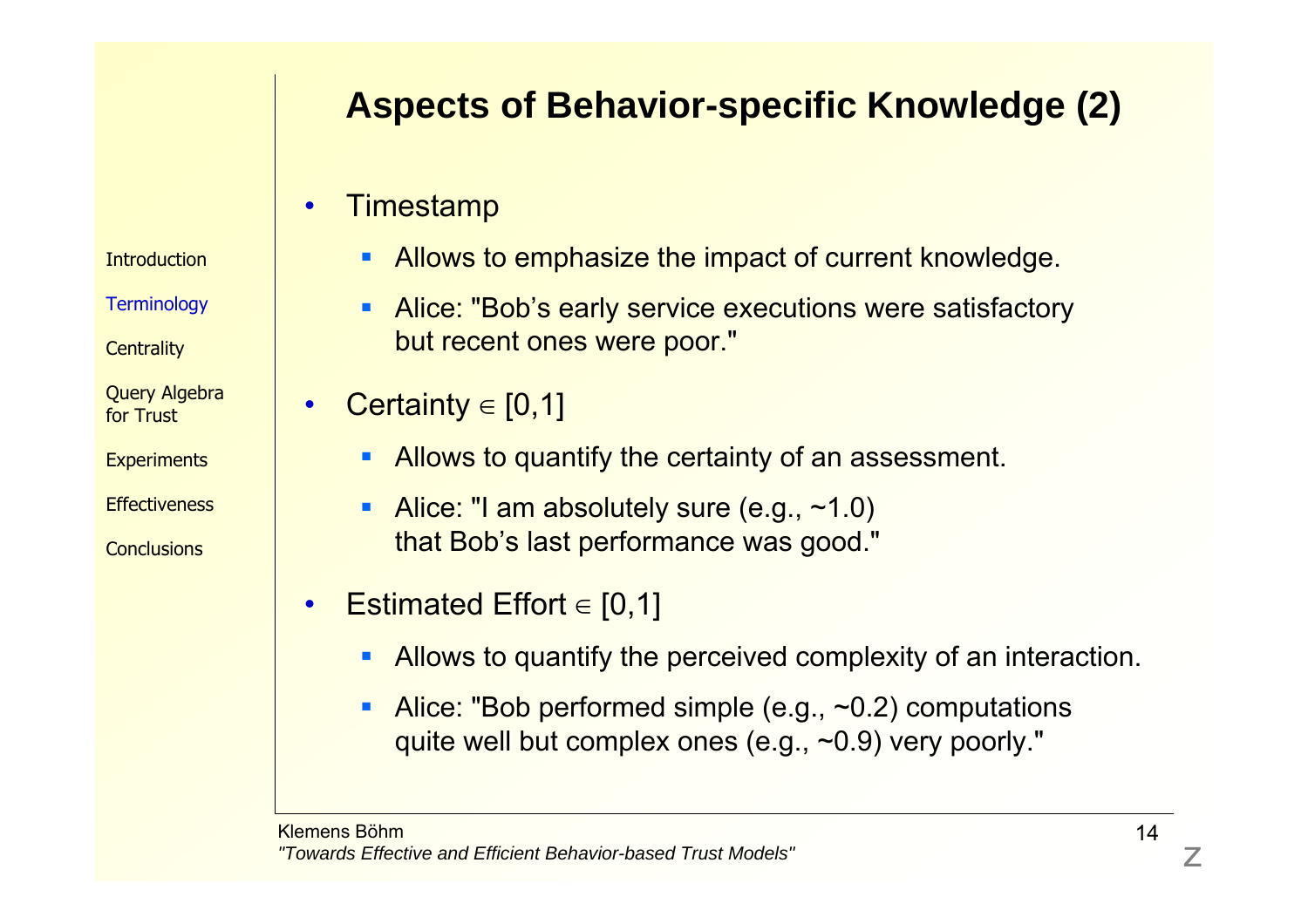#### **Introduction**

**Terminology** 

**Centrality** 

Query Algebra for Trust

**Experiments** 

**Effectiveness** 

**Conclusions** 

## **Agenda**

- •**Introduction**
- •**Terminology**
- •**Centrality**
- •Query Algebra for Trust

 $\blacksquare$ **Idea** 

- **COLLEGE** Conventional Extensions
- $\blacksquare$ Centrality Operator
- •**Experiments** 
	- $\mathbf{R}^{\text{max}}$ **Setup**
	- $\mathbf{u}$ **Results**
- •• Effectiveness
- •**•** Conclusions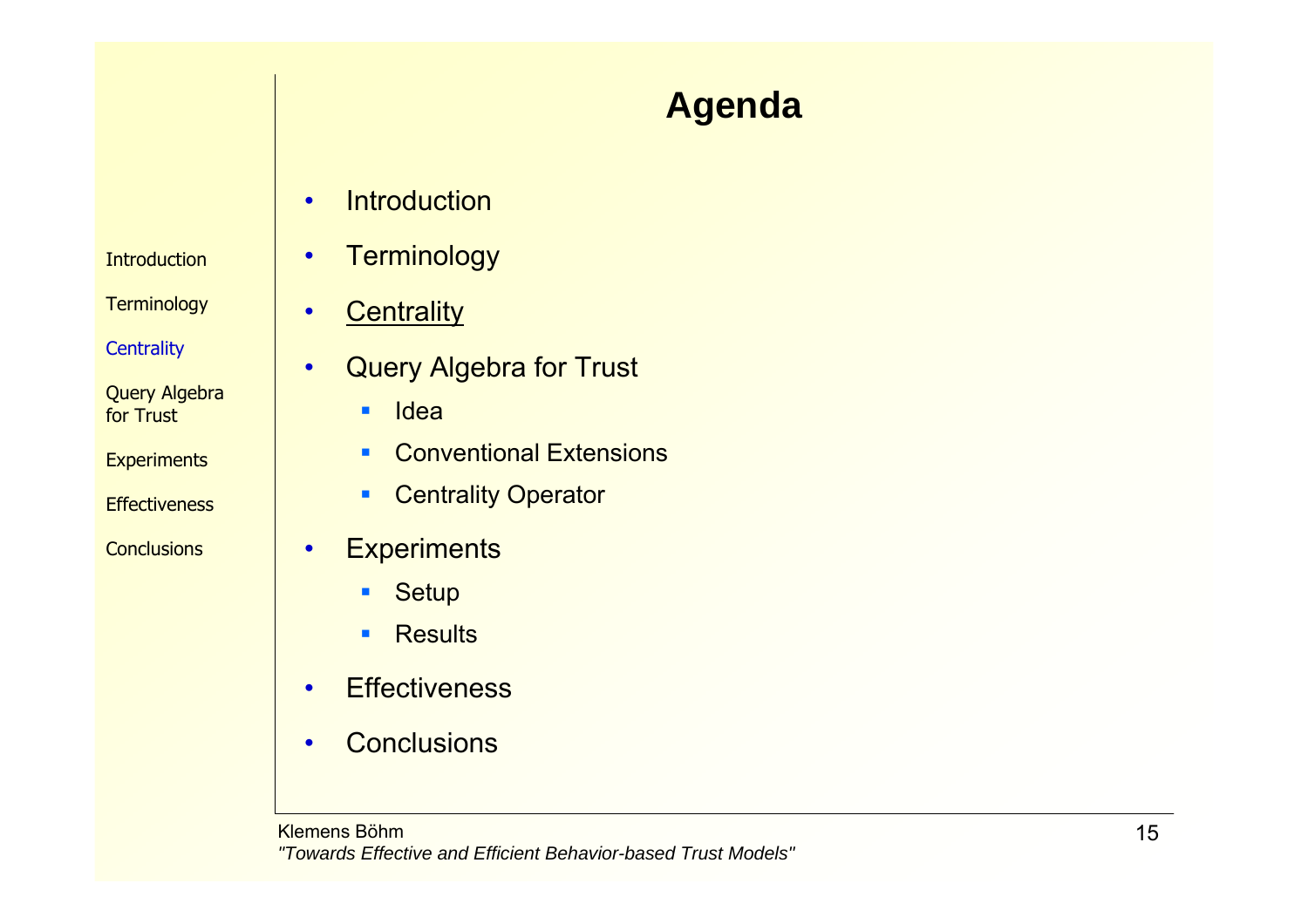## **Feedback Graph**

- • Derivation from feedback
	- ٠ Participants  $\rightarrow$  vertices
	- $\blacksquare$  Feedback from A about B  $\rightarrow$  edge from Vertex A to Vertex B
	- Value of feedback  $\rightarrow$  weight of corresponding edge

| <b>Rater</b>   | <b>Ratee</b>   | <b>Value</b> |
|----------------|----------------|--------------|
| A              | C              | 1            |
| B              | A              | 0.5          |
| B              | A              | 1            |
| B              | A              | $-0.2$       |
| B              | D              | 0.6          |
| $\overline{C}$ | D              | $-0.2$       |
| D              | $\overline{C}$ | $-0.5$       |





- $\rightarrow$  Characteristics of feedback graph
	- $\blacksquare$ Directed graph
	- $\mathcal{L}$ Not strongly connected
	- $\mathcal{L}_{\mathcal{A}}$ Multiple edges
	- П Weighted edges

Klemens Böhm*"Towards Effective and Efficient Behavior-based Trust Models"*

**Introduction** 

**Terminology** 

**Centrality** 

Query Algebra for Trust

**Experiments** 

**Effectiveness**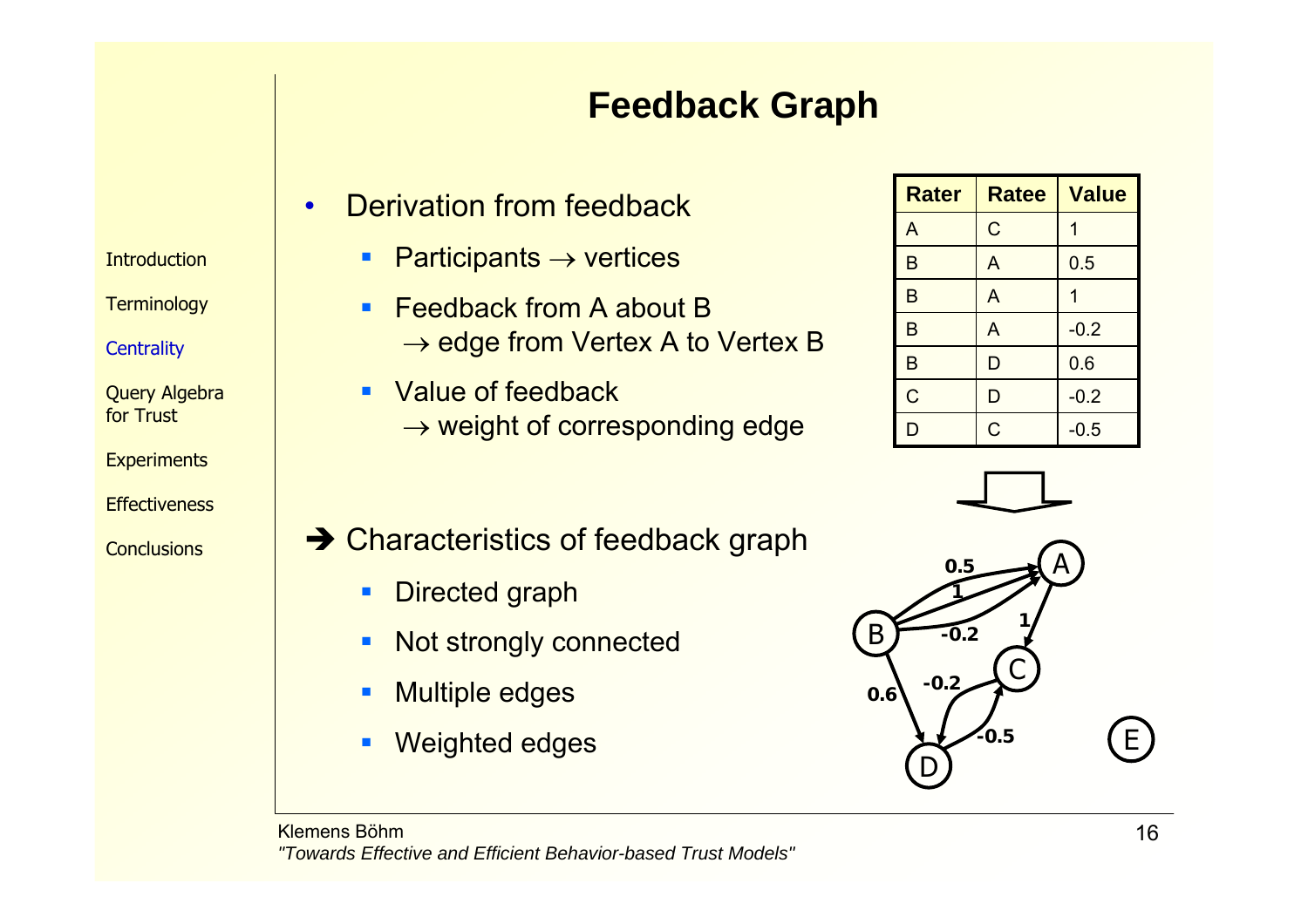# **Centrality Indices (1)**

#### •Centrality index

**Introduction** 

**Terminology** 

**Centrality** 

Query Algebra for Trust

**Experiments** 

**Effectiveness** 

- $\blacksquare$  Graph-based measure to quantify the importance of a vertex according to the graph structure.
- Different existing measures: *Indegree*, *PageRank*, *Proximity Prestige*, *HITS*, *Integration & Radiality*, etc.
- П Different measures yield different rankings.
- • According to various proposals, reputation of participant  $=$  his centrality value.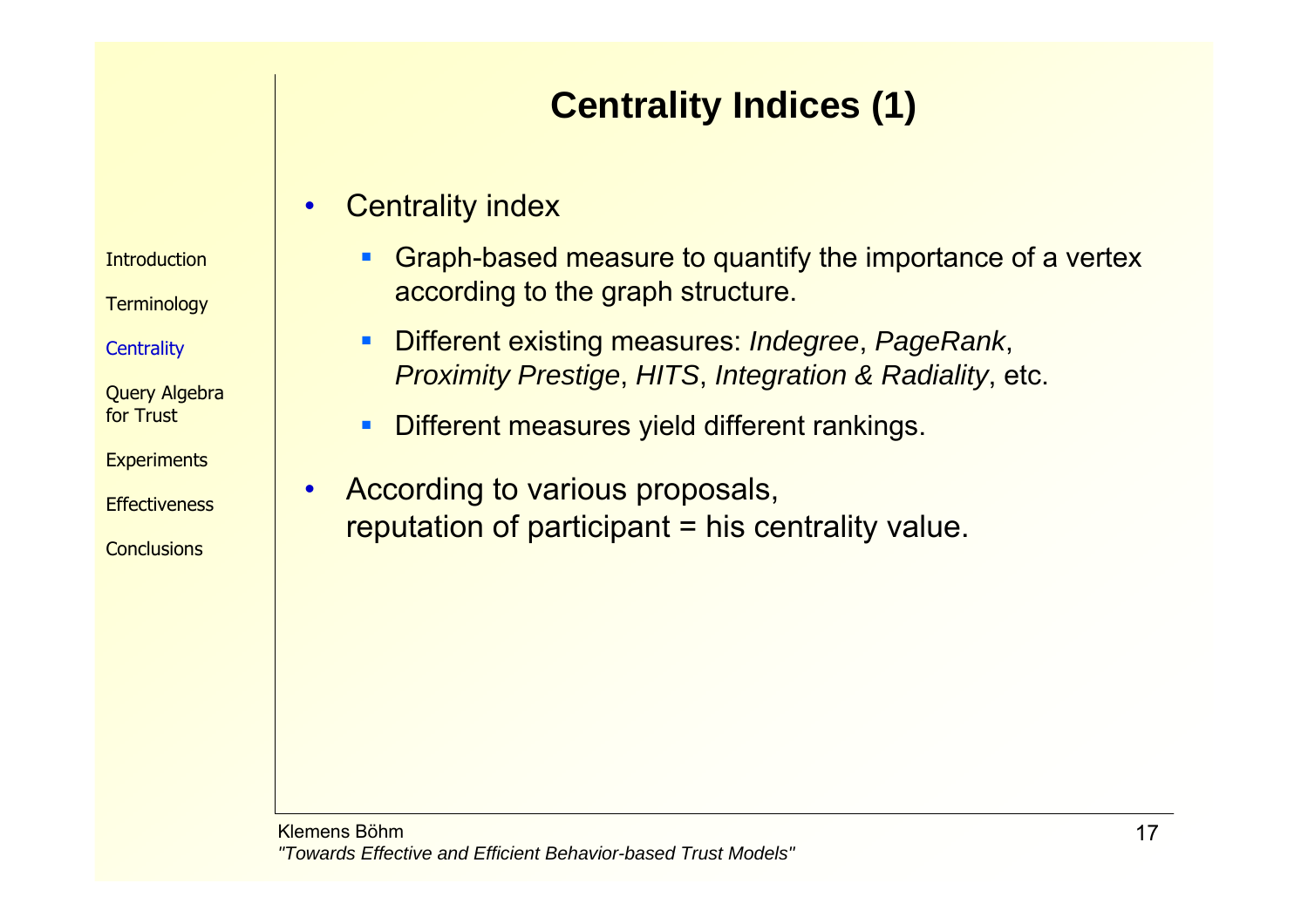### **Centrality Indices (2)**

Introduction

**Terminology** 

**Centrality** 

Query Algebra for Trust

**Experiments** 

**Effectiveness** 

**Conclusions** 



|                | <b>InDegree</b> | PageRank | Proximity |
|----------------|-----------------|----------|-----------|
| $\overline{A}$ | 3               | 0.2      | 1.12      |
| B              |                 | 0.12     | 0.25      |
| $\overline{C}$ |                 | 0.06     |           |
| D              | 4               | 0.27     | 0.67      |
| F              | 2               | 0.35     | 0.5       |

|                | <b>InDegree</b> | PageRank | Proximity |
|----------------|-----------------|----------|-----------|
|                |                 | F.       |           |
| $\overline{2}$ |                 |          |           |
| 3              | F               | A        | F         |
|                |                 |          |           |
| 5              | ◠               |          | ◠         |

Klemens Böhm*"Towards Effective and Efficient Behavior-based Trust Models"*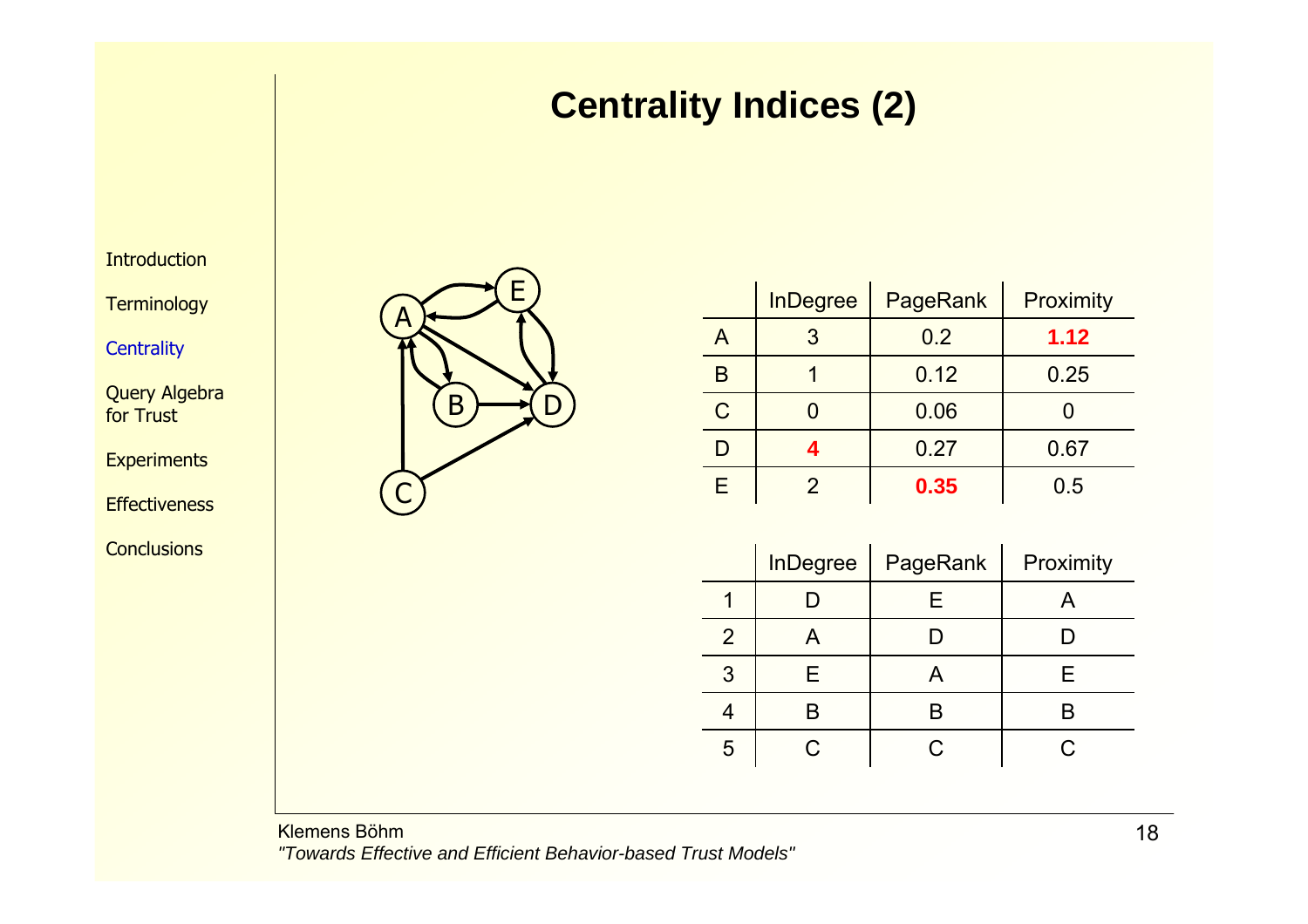## **Centrality Measures Considered**

#### •Local measures

**Introduction** 

**Terminology** 

**Centrality** 

Query Algebra for Trust

**Experiments** 

**Effectiveness** 

**Conclusions** 

#### $\blacksquare$ consider only direct neighborhood of a vertex

П *InDegree*

- • Eigenvector-based measures
	- $\blacksquare$  recursively defined measures that consider direct and indirect neighborhoods of a vertex
	- П *PageRank*, *Authority* (HITS), *Positional Weakness Function*
- • Distance-based measures
	- **rely on shortest paths between vertices**
	- П *Proximity Prestige*, *Integration*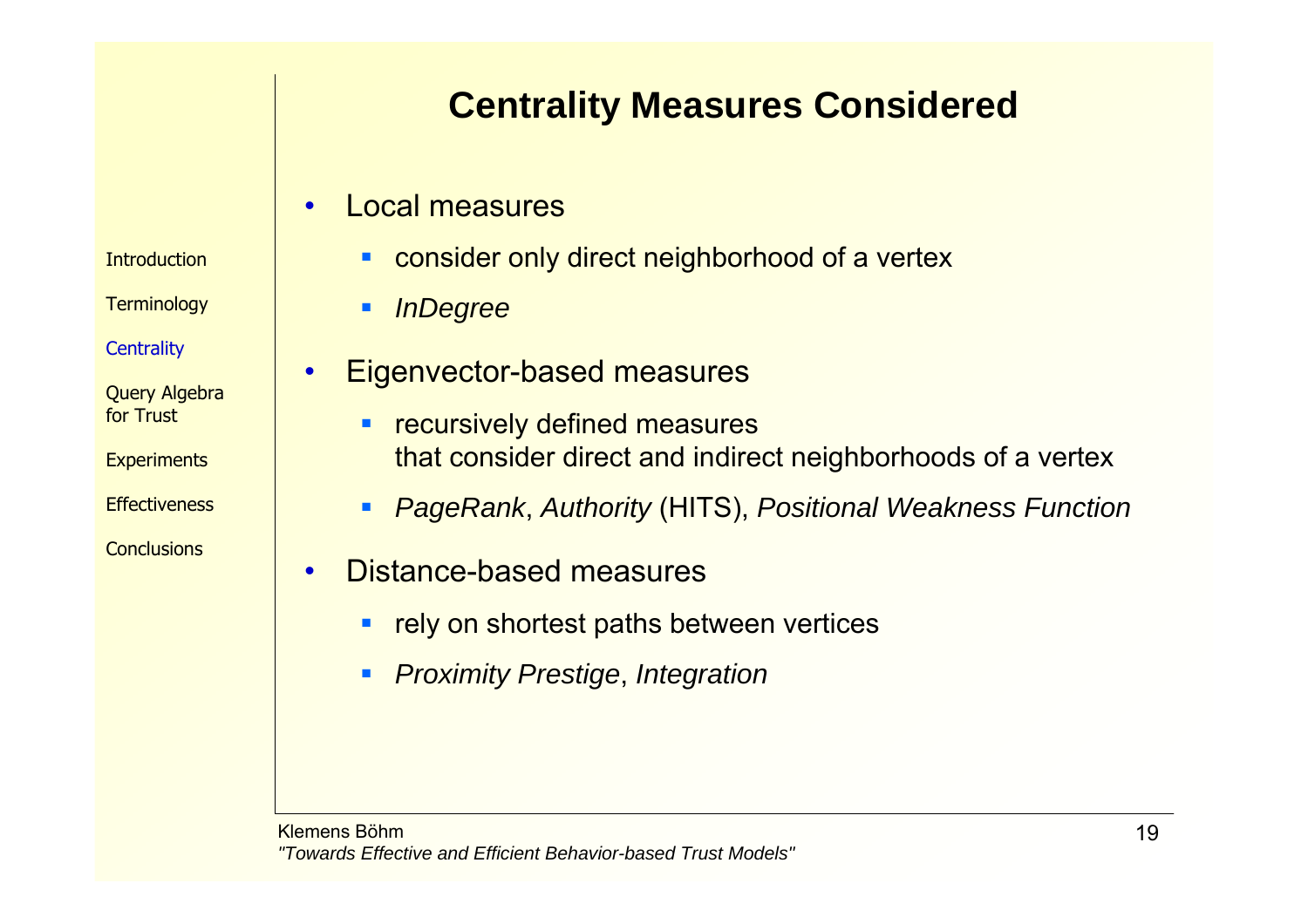## **Requirements of CM on Input Graph**

|                   |                                          | <b>Weighted Graphs</b>      | <b>Unweighted</b>               |
|-------------------|------------------------------------------|-----------------------------|---------------------------------|
|                   | <b>Multiple edges</b><br>$(+/-$ weights) | Single edges<br>(+ weights) | <b>Graphs</b><br>(single edges) |
| Local             |                                          |                             |                                 |
| Eigenvector-based |                                          |                             |                                 |
| Distance-based    |                                          |                             |                                 |

**Introduction** 

**Terminology** 

**Centrality** 

Query Algebra for Trust

**Experiments** 

**Effectiveness** 

**Conclusions** 

Result:

•

- $\overline{\phantom{a}}$ Most measures require graph transformation techniques.
- $\mathcal{L}$ Identification of two subsequent transformation steps:
	- multiple weighted edges  $\rightarrow$  single weighted edges,
	- $\cdot$  single weighted edges  $\rightarrow$  single unweighted edges.
- •Problem: transformation incurs loss of information.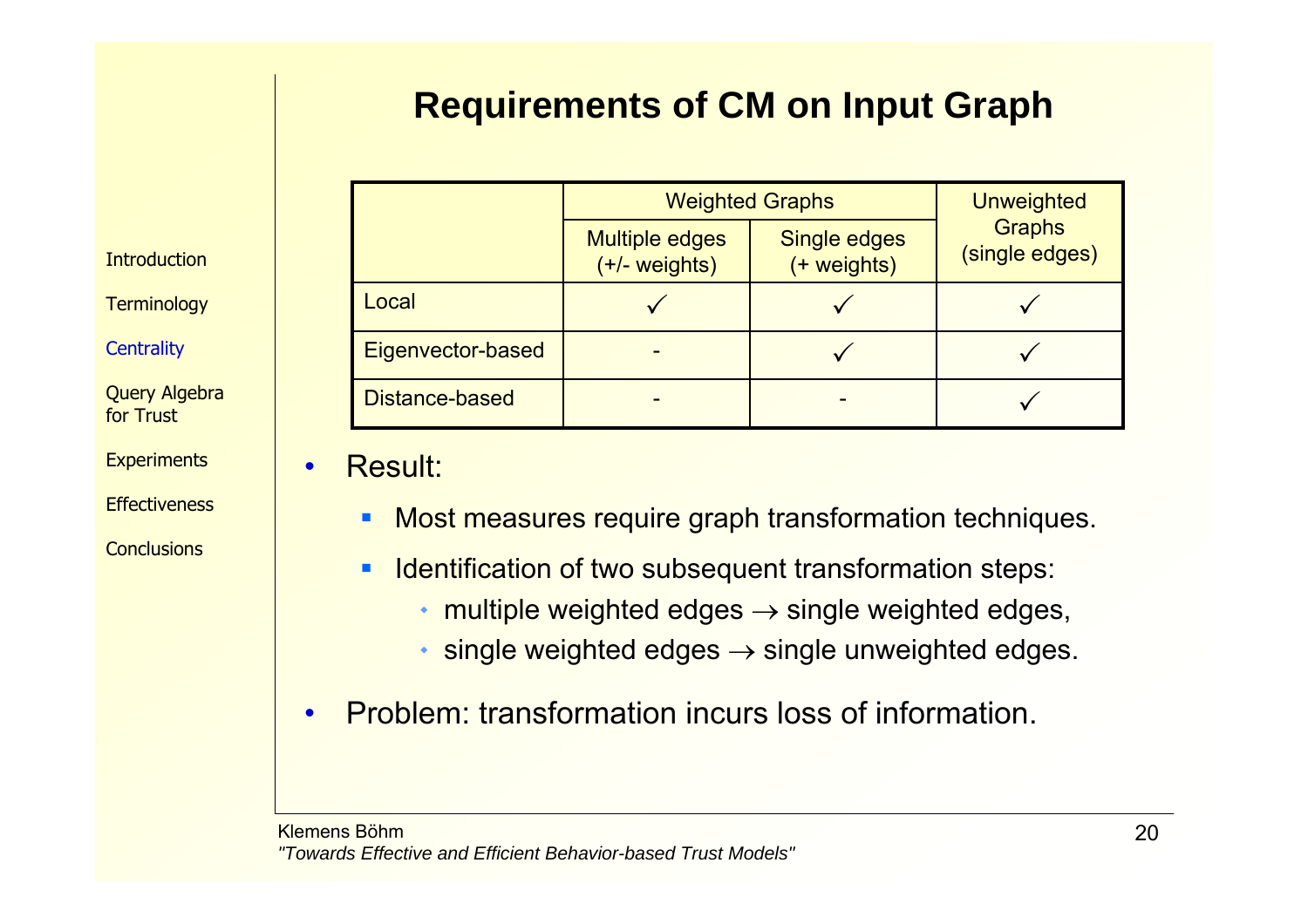#### *EigenTrust* **Transformation**

#### •**Example**

•

**Introduction** 

**Terminology** 

Query Algebra for Trust

**Experiments** 

**Effectiveness** 

**Conclusions** 

**Centrality** 

■ Feedback graph:



Input graph after transformation



Klemens Böhm*"Towards Effective and Efficient Behavior-based Trust Models"*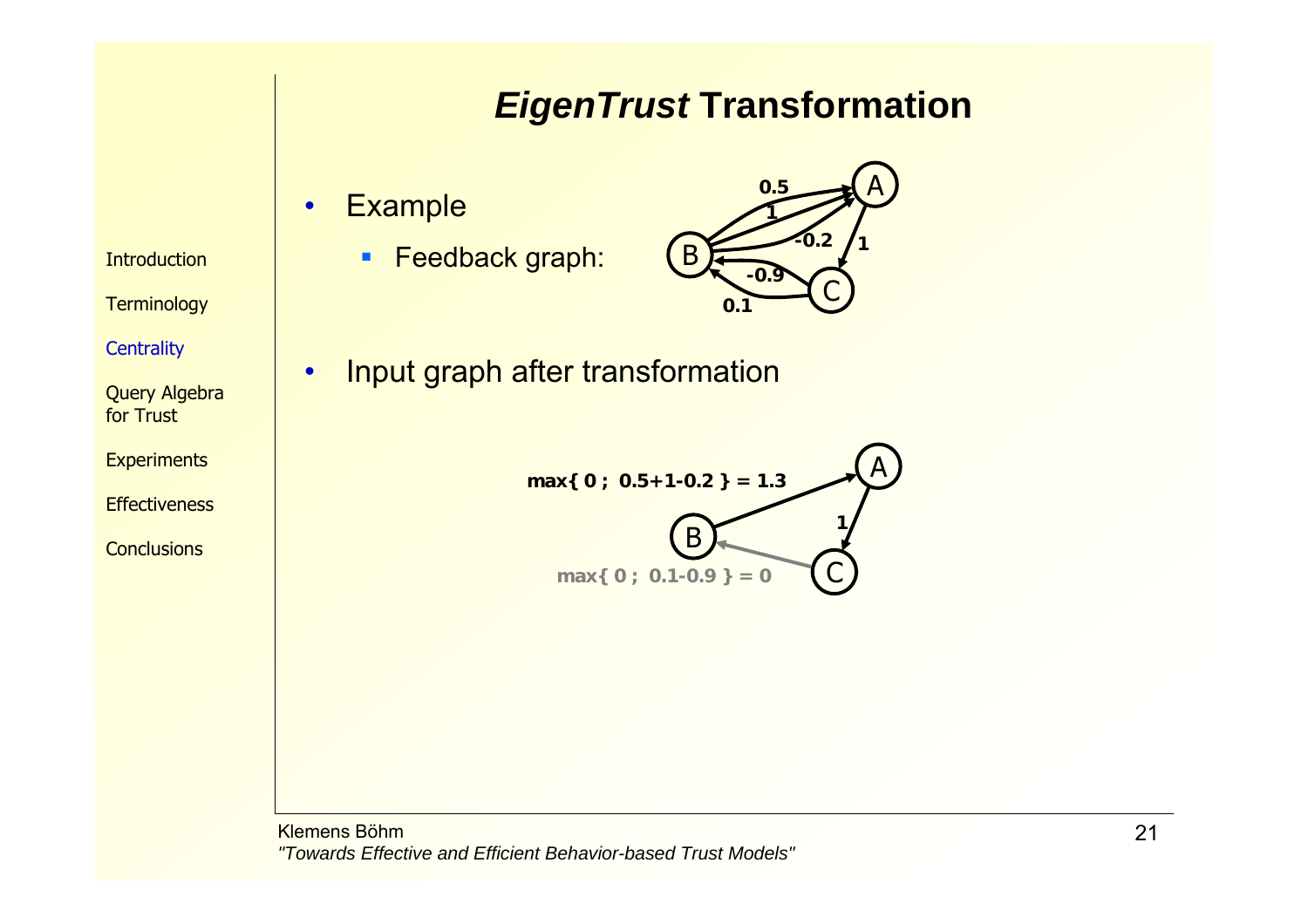#### *Beta* **Transformation**

#### •**Example**

•

■ Feedback graph:



- Input graph after transformation
	- $\beta$ =0  $\rightarrow$  "no experience" = "max negative experience"



Klemens Böhm*"Towards Effective and Efficient Behavior-based Trust Models"*

**Introduction** 

**Terminology** 

**Centrality** 

Query Algebra for Trust

**Experiments** 

**Effectiveness**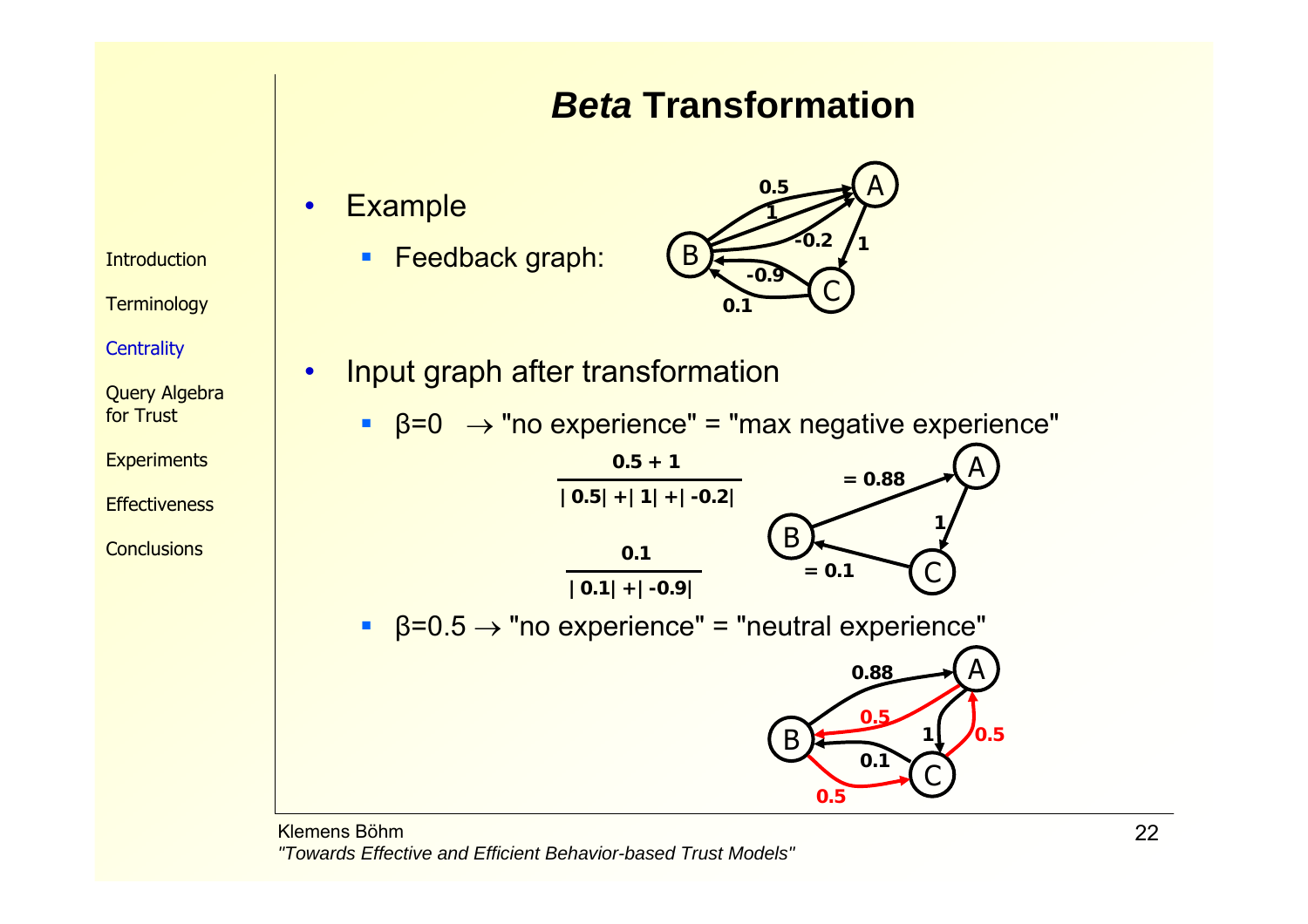#### **Single weighted edges** <sup>→</sup> **Single Unweighted edges**

- •**Example** 
	- Feedback graph:



- • Input graph after transformation
	- $-17=0.5$

 $-$  τ=0.9

**Experiments** 

Query Algebra for Trust

**Introduction** 

**Terminology** 

**Centrality** 

- **Effectiveness**
- **Conclusions**



C

**1**

B

Klemens Böhm*"Towards Effective and Efficient Behavior-based Trust Models"*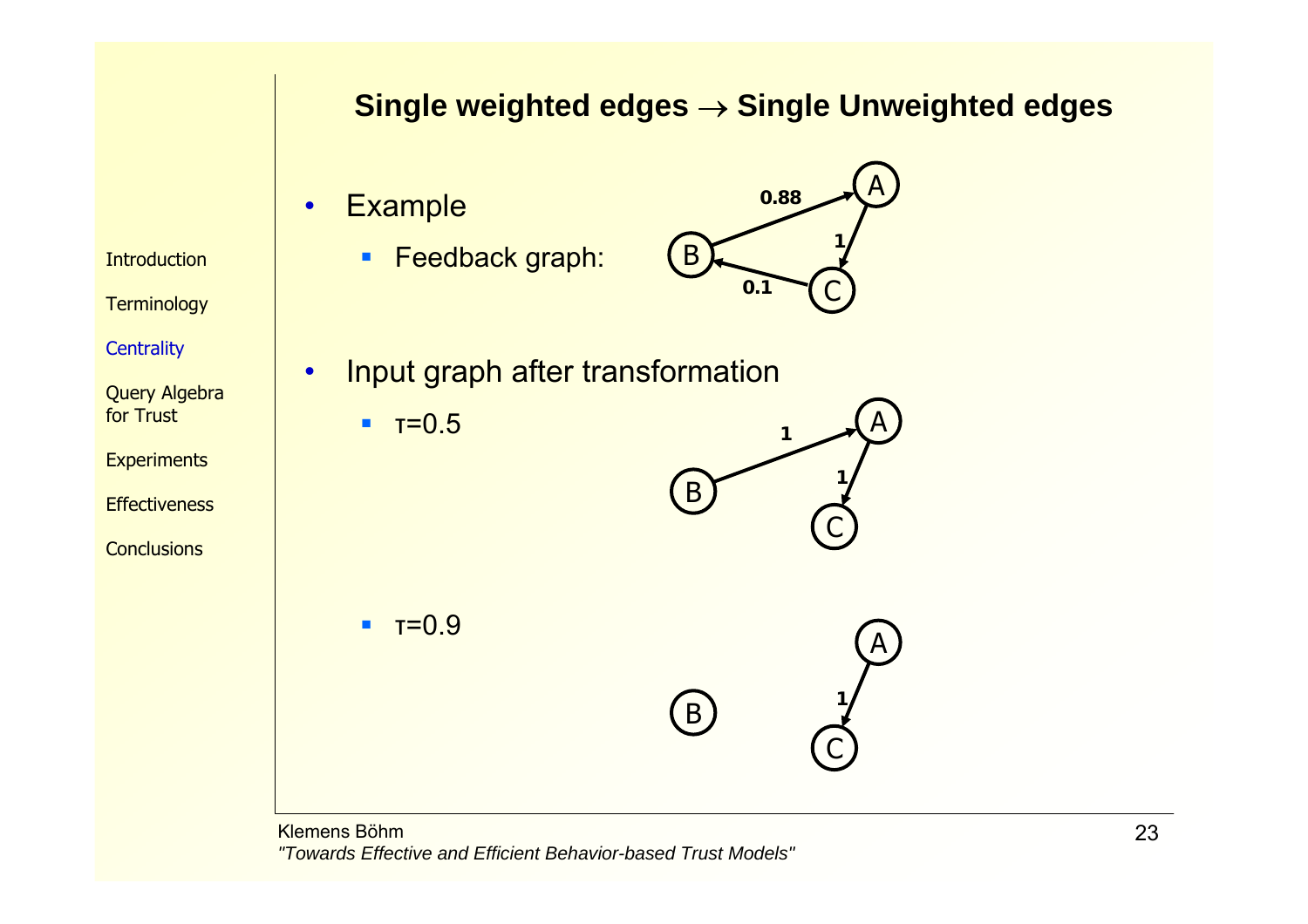#### **Impact on Trust Policy Language Envisioned**

- •Any centrality measure.
- **Introduction**
- **Terminology**
- **Centrality**
- Query Algebra for Trust
- **Experiments**
- **Effectiveness**
- **Conclusions**
- •Extensibility in this respect.
- •Any transformation.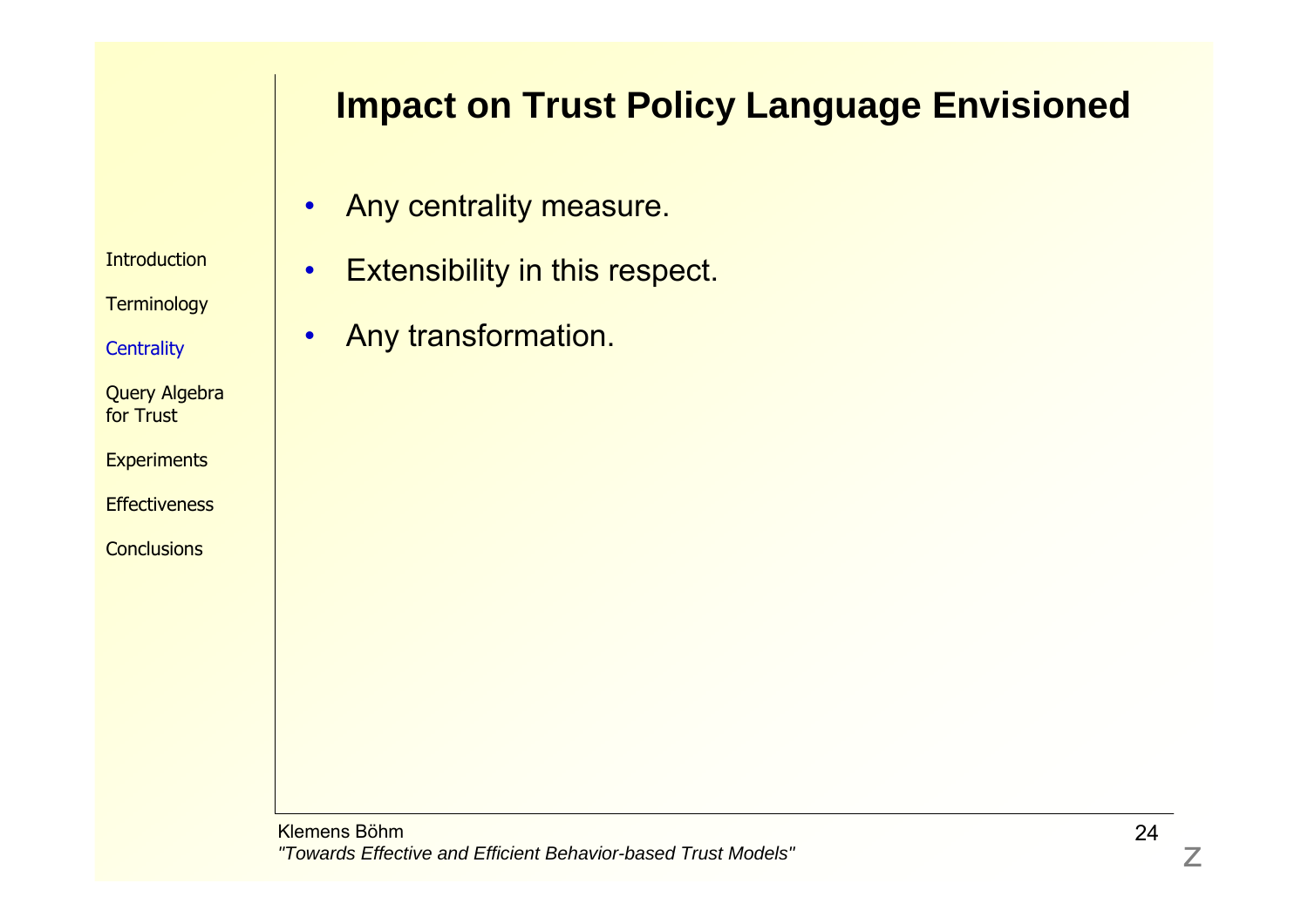#### **Introduction**

**Terminology** 

**Centrality** 

Query Algebra for Trust

**Experiments** 

**Effectiveness** 

**Conclusions** 

## **Agenda**

- •**Introduction**
- •**Terminology**
- •**Centrality**

•

Query Algebra for Trust

 $\blacksquare$ **Idea** 

- $\blacksquare$ Conventional Extensions
- $\mathcal{L}_{\mathcal{A}}$ Centrality Operator
- •**Experiments** 
	- $\mathbf{R}^{\text{max}}$ **Setup**
	- $\mathbf{u}$ **Results**
- •• Effectiveness
- •**•** Conclusions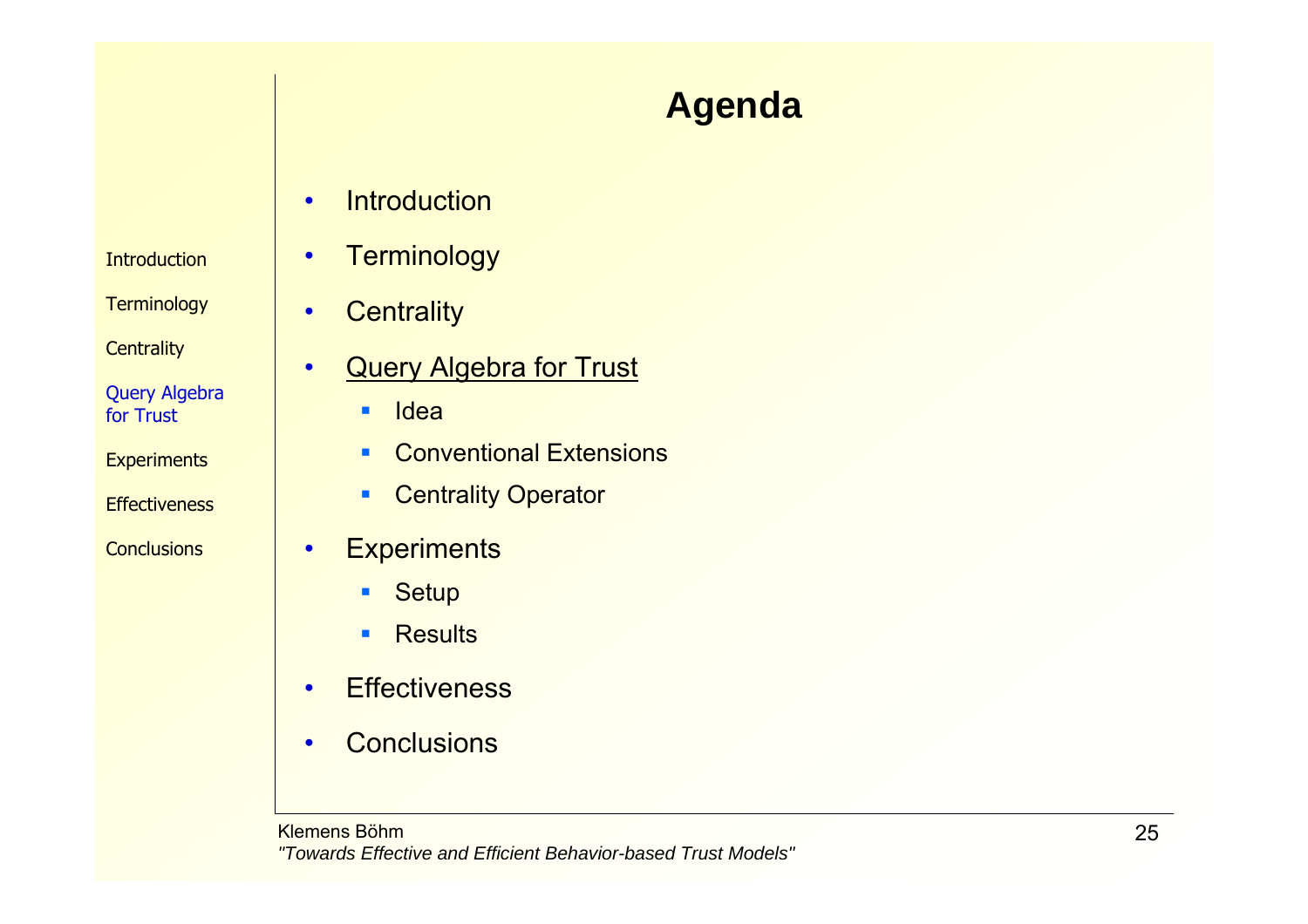## **Status Quo**

- • Existing behavior-based trust models
	- ٠ define representation of behavior-based knowledge,
	- П define fixed evaluation scheme to derive the trust in a partner.
- $\rightarrow$  Fixed evaluation scheme contradicts subjective nature of trust.
- • Potential approach for making trust policies explicit: *Logic-based trust policy languages.* Definition of rules and clauses to derive the trustworthiness of a partner.
- $\rightarrow$  Existing languages cannot satisfactorily cope with data-intensive computations required by behavior-based policies.

**Introduction** 

**Terminology** 

**Centrality** 

Query Algebra for Trust

- Idea

- Conventional**Extensions** 

- Centrality **Operator** 

**Experiments** 

**Effectiveness**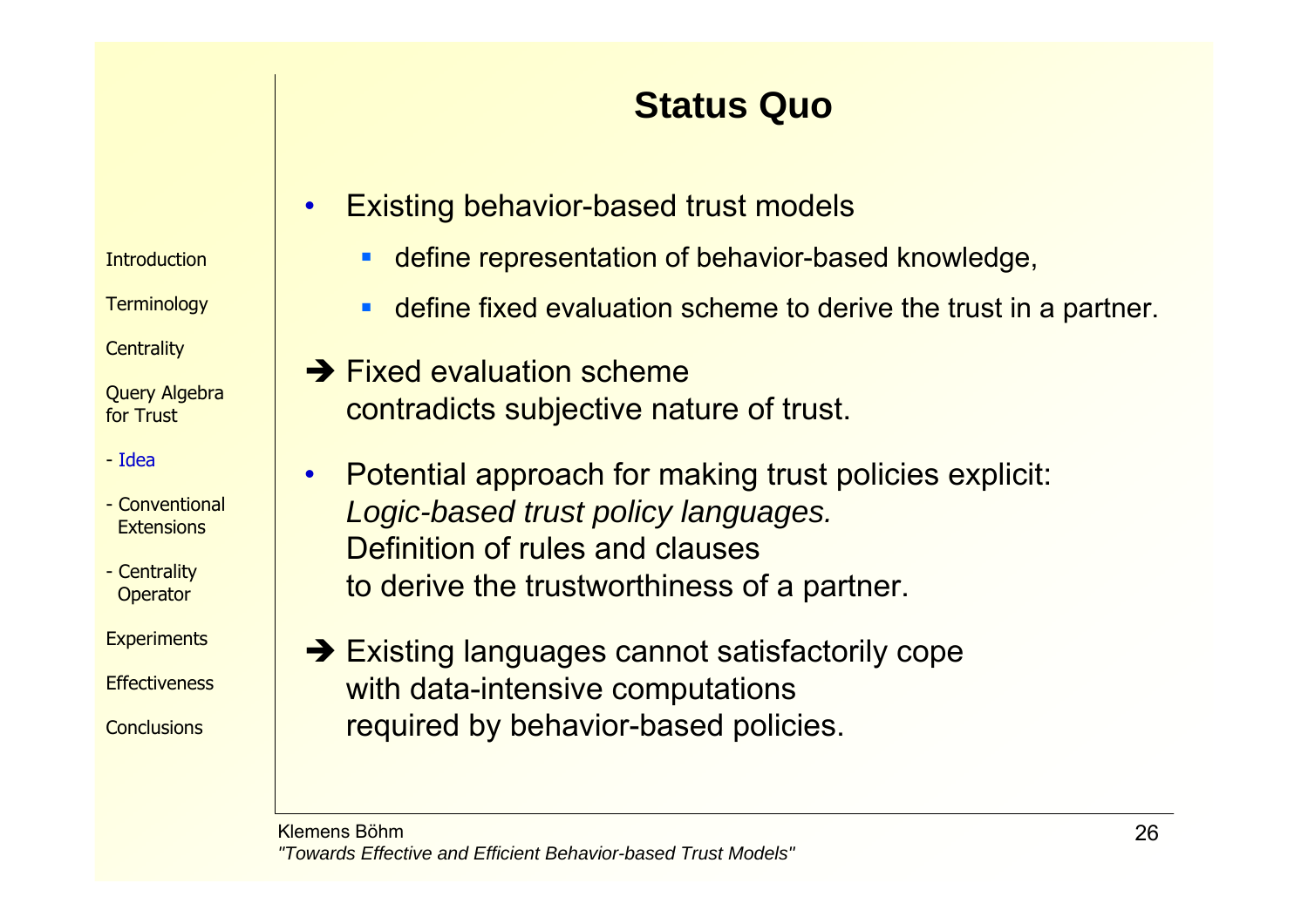## **A Framework for behavior-based trust models**

•Aspects of our framework:

- **Introduction**
- **Terminology**
- **Centrality**
- Query Algebra for Trust
- Idea
- Conventional**Extensions**
- Centrality **Operator**
- **Experiments**
- **Effectiveness**
- **Conclusions**
- - п *relational representation* of behavior-specific knowledge,
	- ٠ *algebra*  for the formulation of behavior-based trust policies.
- • Advantages:
	- $\mathbf{m}$  Supports definition of arbitrary user-defined trust policies for behavior-based trust models, including all existing evaluation schemes from literature we currently are aware of.
	- $\blacksquare$  Relational representation allows for a straightforward implementation.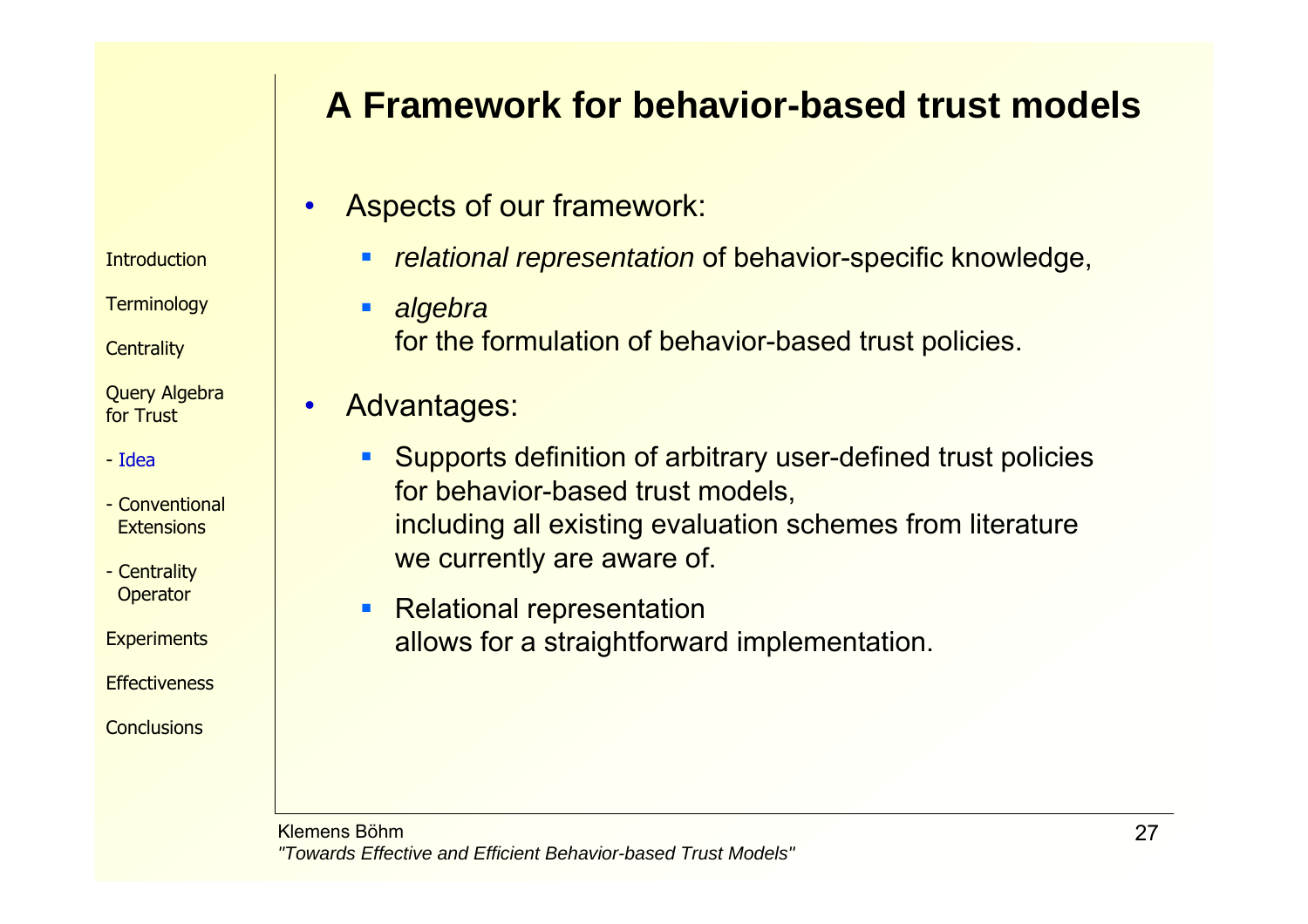**Introduction** 

**Terminology** 

**Centrality** 

Query Algebra for Trust

•

- Idea

- Conventional**Extensions**
- Centrality **Operator**

**Experiments** 

**Effectiveness** 

**Conclusions** 

## **Relational Representation of Knowledge**

- • Relations that represent behavior-specific knowledge: **Feedback**, **Recommendation**, **Reputation**, **Trust**
- • Additional relation: **Entity(ID)**
	- Alice: "I am quite sure that the execution of service S by Bob was good. It was a complex problem." → New Feedback tuple.

| <b>Rater</b> | <b>Ratee</b> | <b>Value</b> | <b>Context</b> | <b>Facet</b> | Time     | <b>Certainty</b> | <b>Effort</b> |
|--------------|--------------|--------------|----------------|--------------|----------|------------------|---------------|
| <b>Alice</b> | <b>Bob</b>   | 0.95         | ๛              | Quality      | 12:09:45 | 0.75             | 0.8           |
|              |              |              |                |              |          |                  |               |

**→ Goal: Trust policy language as mechanism** to derive Trust, Recommendation and Reputation tuples.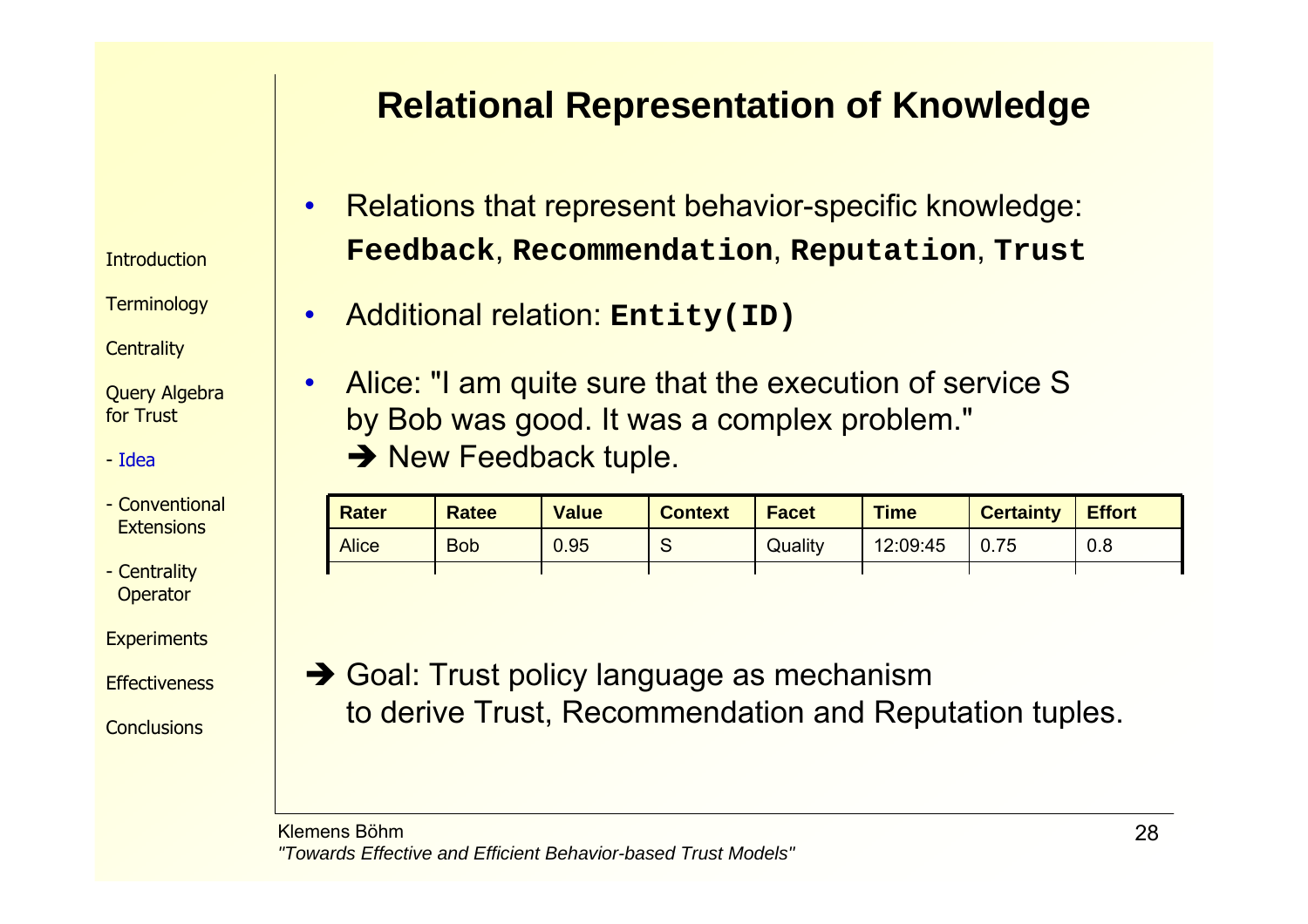### **Relational Representation of Knowledge**

•In our scenario:

- **Introduction**
- **Terminology**
- **Centrality**

Query Algebra for Trust

- Idea
- Conventional**Extensions**
- Centrality **Operator**

**Experiments** 

**Effectiveness** 

- - **Dialy Feedback tuples reflect direct experiences.**
- $\blacksquare$  Other knowledge must be derived from feedback (including Trust tuples).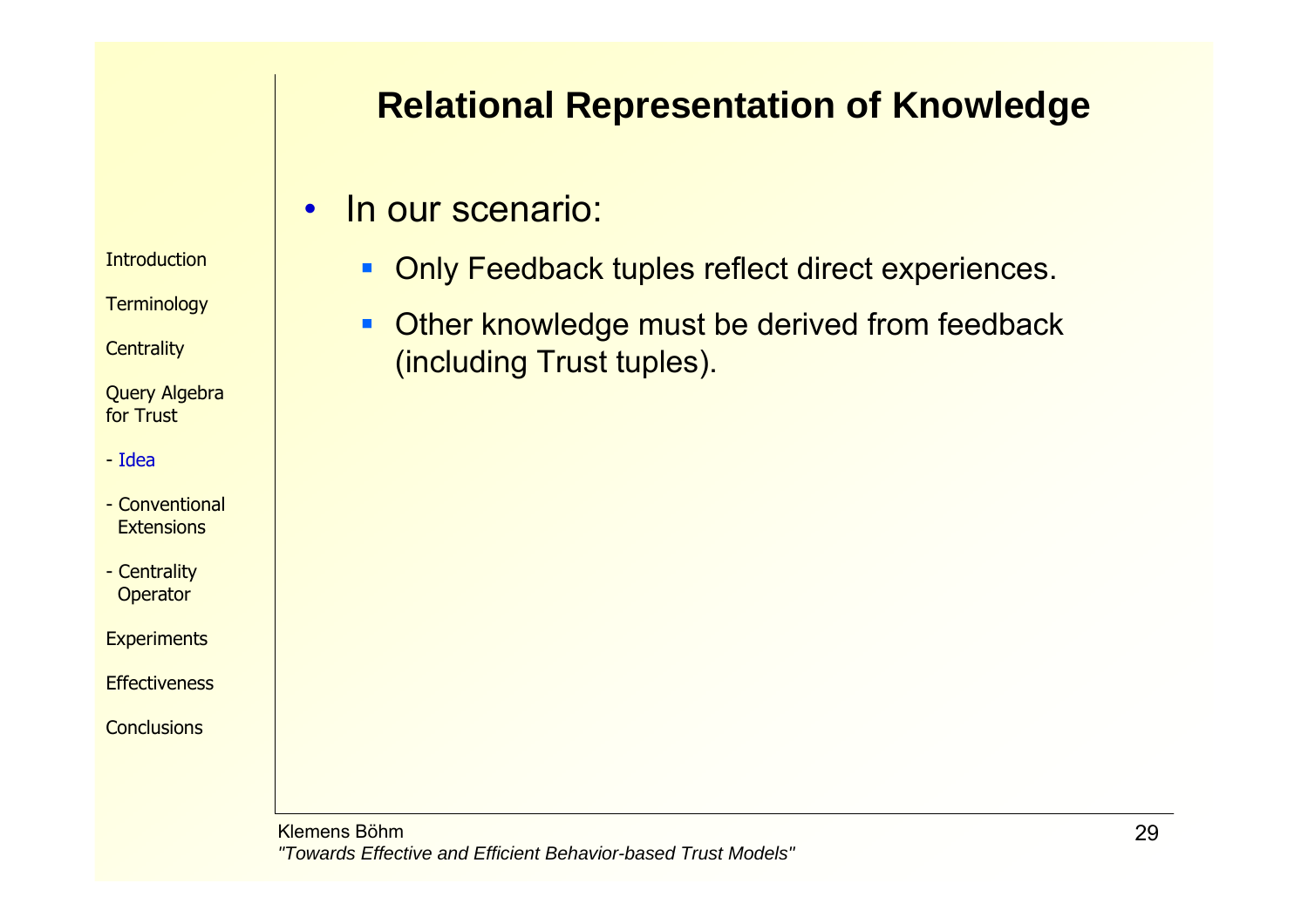#### **Towards an Algebra-based Policy Language**

- •Source: Relational representation of knowledge.
- • trust policy = query on the knowledge base. (Same with recommendation, reputation.)
- Common way to deal with relations: *Relational Algebra* (RA)
	- **Set of operators to be applied on relations,**
	- П closure property of operators allows for nesting of operators to complex algebra expressions.

**→ Basic Idea:** *Relational Algebra* **(RA)** as basis for our trust policy language.

#### **Introduction**

**Terminology** 

**Centrality** 

Query Algebra for Trust

•

- Idea

- Conventional**Extensions** 

- Centrality **Operator** 

**Experiments** 

**Effectiveness**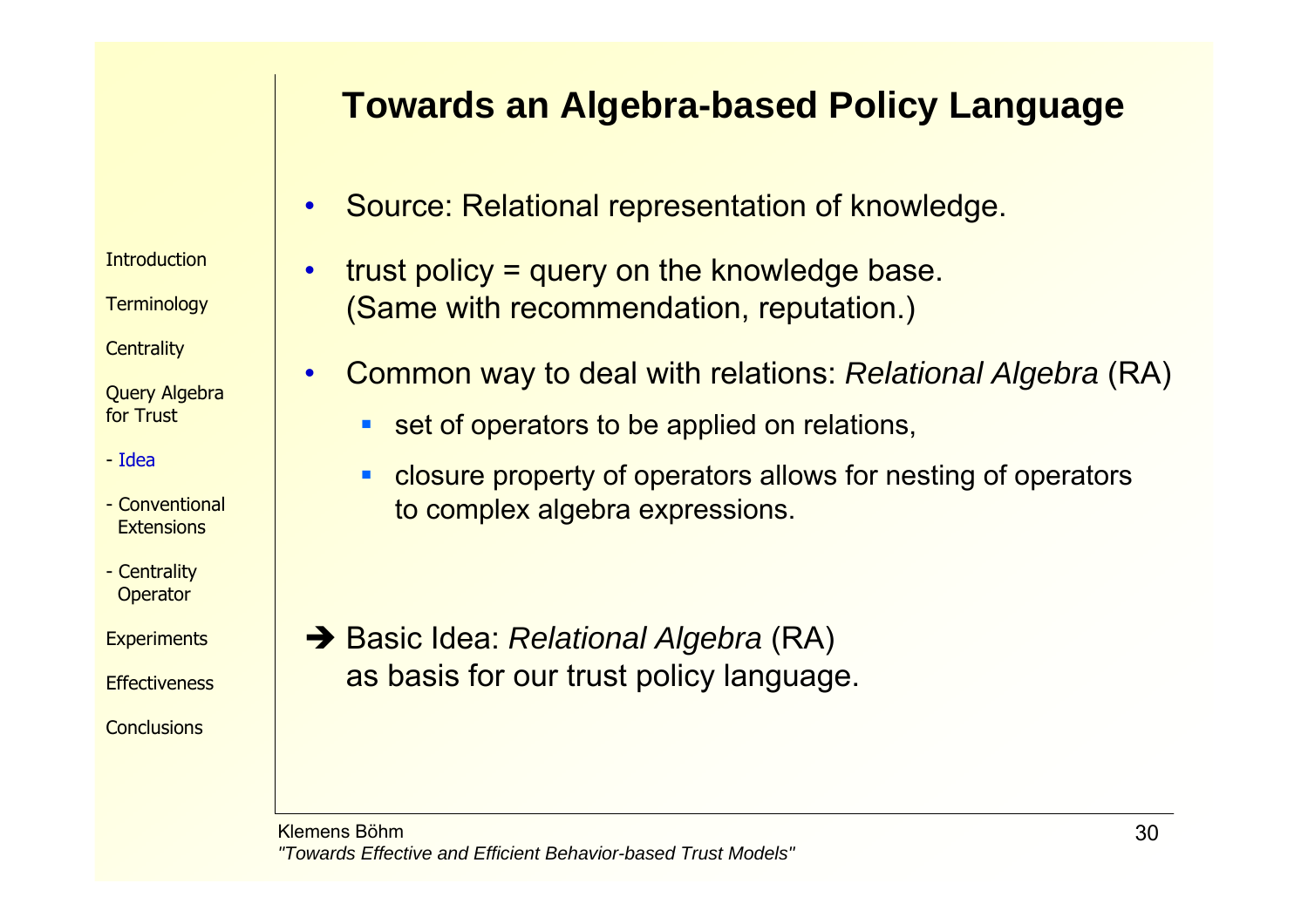# **Example Trust Policy**

#### •Informal formulation:

- u  $\blacksquare$   $\blacksquare$  I trust individuals in context  $c$  and facet  $f_c$ if their average feedback value from the 10 most reputable entities exceeds a specific *threshold*.
- $\mathbf{r}$ Only feedback tuples with certainty>0.8 shall be considered."
- $\rightarrow$  Algebra expression of that policy:

```
PROJECTION[trusted](
 MAP[trusted, (avg_value>threshold)](
  GROUP[avg_value, AVG(Feedback.value), {ratee}](
    JOIN[Feedback.rater=Reputation.entity](
     TOP[10, Reputation.value](
      SELECTION[context=c, facet=f_c](Reputation)
     SELECTION[ratee=id_{pattern} context=c, facet=f_d certainty>0.8](Feedback)
) ) );
```
**Introduction** 

**Terminology** 

**Centrality** 

Query Algebra for Trust

- Idea
- Conventional**Extensions**
- Centrality **Operator**

**Experiments** 

**Effectiveness**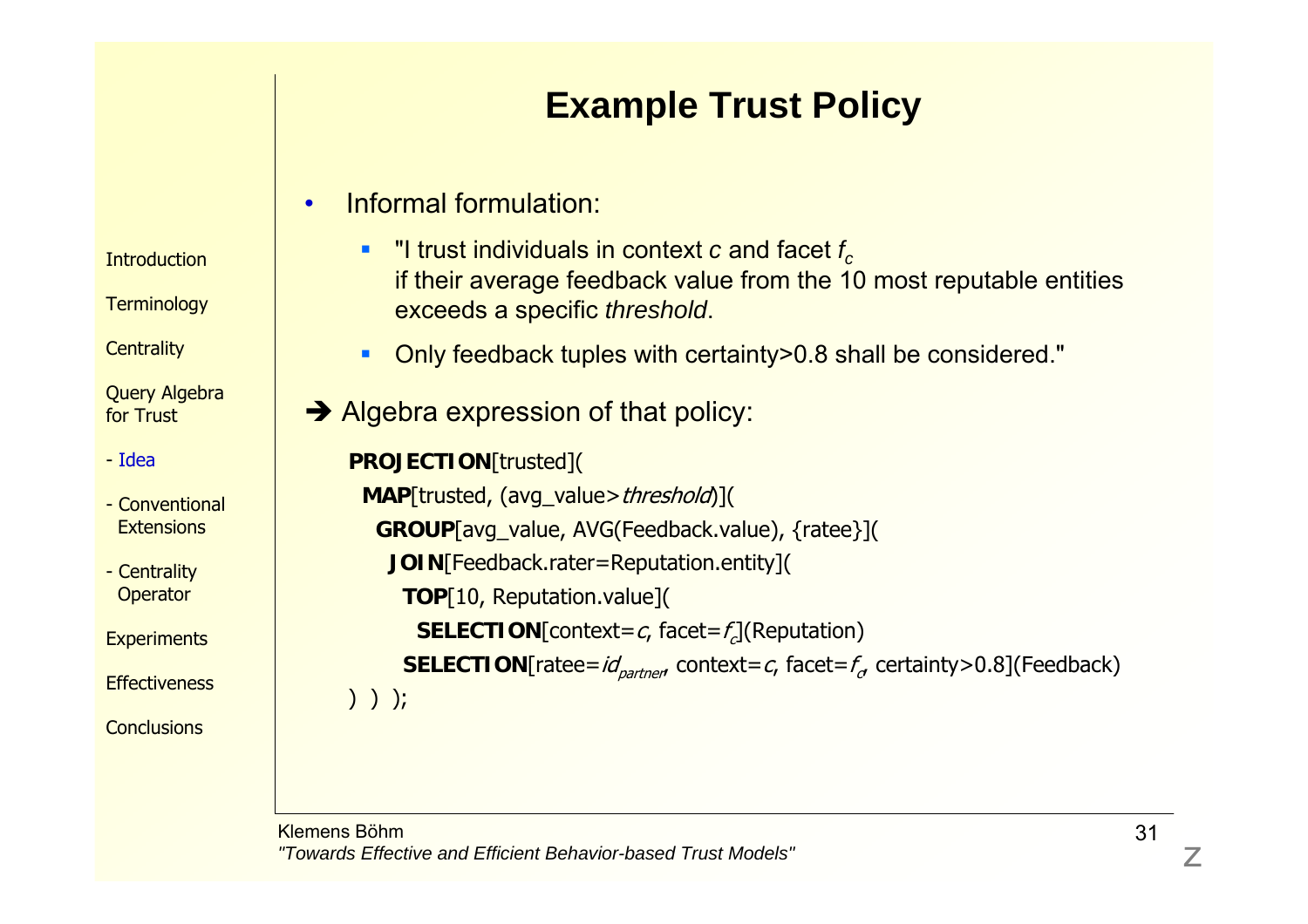### **Algebra-based Policy Language**

#### •Observation:

**Introduction** 

**Terminology** 

**Centrality** 

Query Algebra for Trust

- Idea

- Conventional **Extensions** 

•

- Centrality **Operator** 

**Experiments** 

**Effectiveness** 

- $\blacksquare$  Basic operators of the RA are not sufficient to formulate behavior-based trust policies.
- **Extension with additional operators are necessary.**
- $\rightarrow$  Which further operators are essential to arrive at expressiveness desired?

- First step: Existing additional operators from literature
	- $\mathcal{L}_{\mathcal{A}}$ Top operator (e.g., Bertino et al., 2004)
	- $\mathcal{L}_{\mathcal{A}}$ Map operator (e.g., Aberer and Fischer, 1995)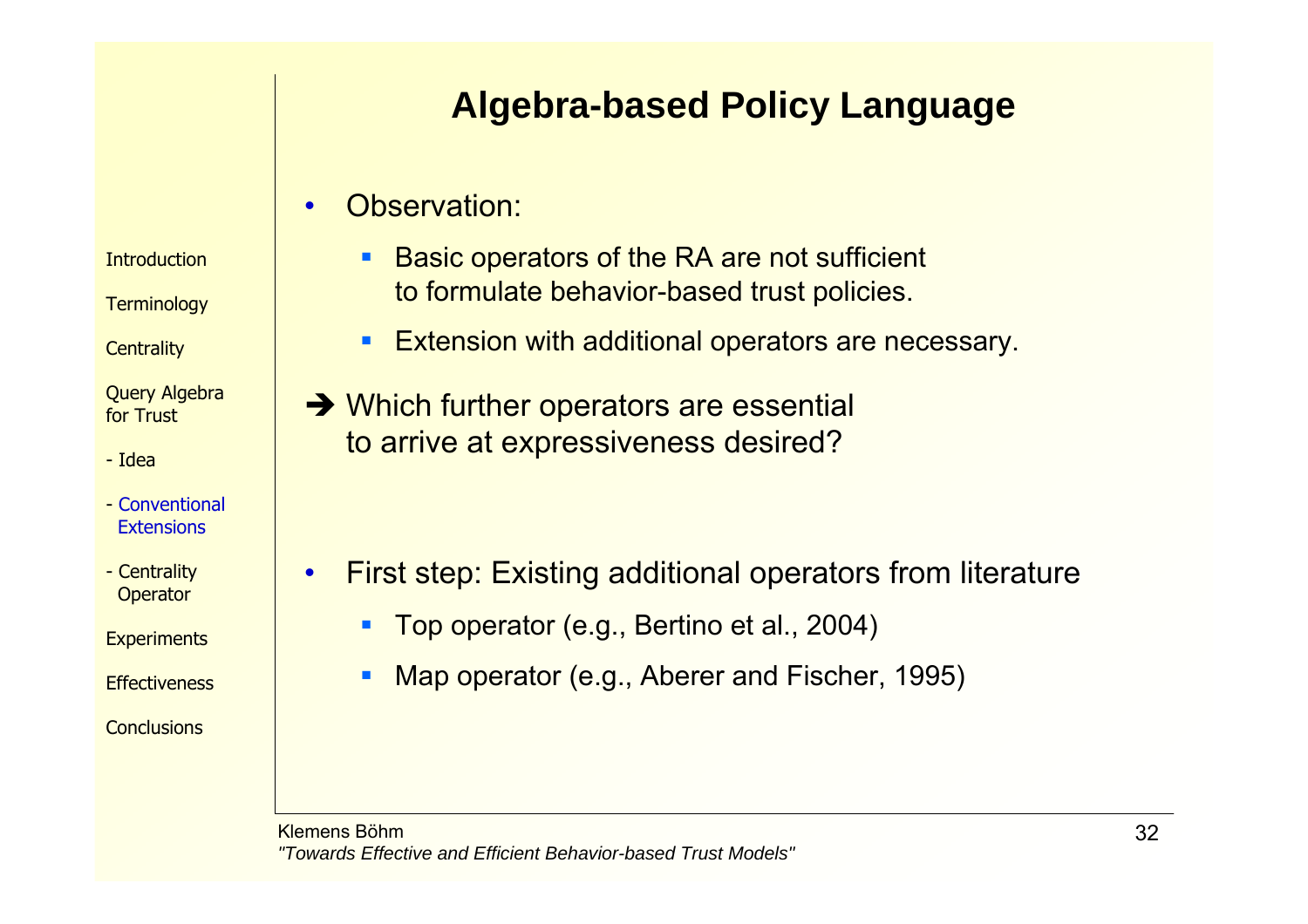# **Introduction**

**Terminology** 

**Centrality** 

Query Algebra for Trust

- Idea

- Conventional **Extensions**
- Centrality **Operator**

**Experiments** 

**Effectiveness** 

**Conclusions** 

## **Conventional Extensions to the RA (1)**

- • Top Operator: **TOP**[k,attr](relation)
	- returns the *k* tuples with the highest value of a attribute *attr*
	- $\blacksquare$ Example:

| ID           | <b>Value</b> |  |
|--------------|--------------|--|
| <b>Bob</b>   | 0.71         |  |
| Carol        | 0.95         |  |
| <b>Alice</b> | 0.98         |  |
| Eve          | 0.75         |  |
| <b>Dave</b>  | 0.90         |  |
|              |              |  |

**TOP**[3, Value](Reputation)

| ID    | <b>Value</b> |
|-------|--------------|
| Carol | 0.95         |
| Alice | 0.98         |
| Dave  | 0.90         |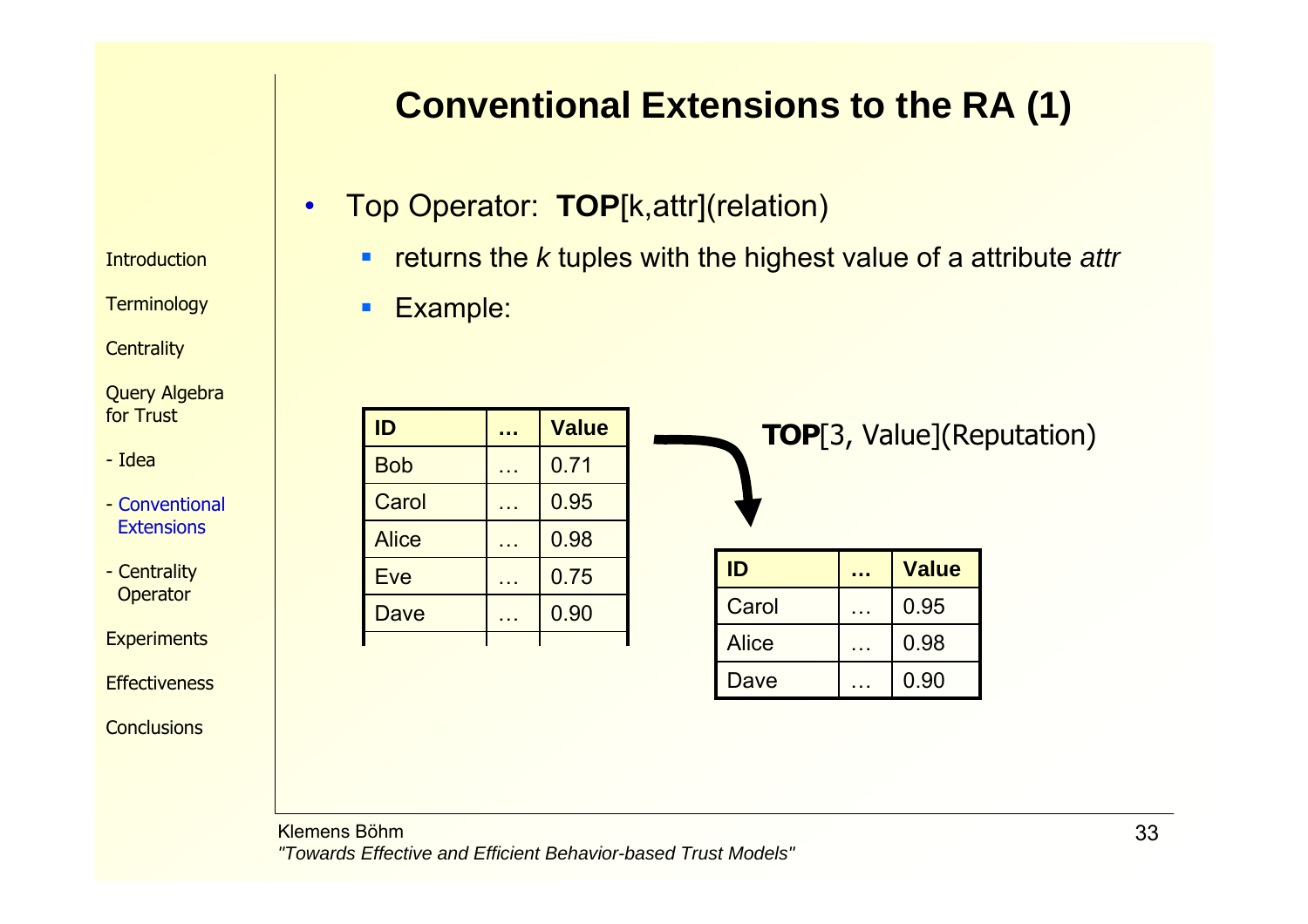## **Conventional Extensions to the RA (2)**

**Introduction** 

**Terminology** 

**Centrality** 

Query Algebra for Trust

- Idea

- Conventional **Extensions**
- Centrality **Operator**

**Experiments** 

**Effectiveness** 

**Conclusions** 

- •Map Operator: **MAP**[attr,expression(A<sub>1</sub>,...,A<sub>n</sub>)](relation)
	- **Allows the execution of user-defined functions** over the attributes of a relation.
	- **The functions are applied separately to each tuple;** the results become a new attribute.
	- **Example:**

| <b>Rater</b> | <b>Ratee</b> | $\mathbf{r}$ | <b>Value</b> | <b>Effort</b> |                                                 |
|--------------|--------------|--------------|--------------|---------------|-------------------------------------------------|
| <b>Alice</b> | <b>Bob</b>   | $\cdots$     |              | 0.2           | <b>MAP</b> [Weighted, (Value*Effort)](Feedback) |
| <b>Alice</b> | Carol        | $\cdots$     | 0.8          | 0.9           |                                                 |
|              |              |              |              |               |                                                 |

| <b>Rater</b> | <b>Ratee</b> | $\cdots$ | <b>Value</b> |     | <b>Effort   Weighted</b> |
|--------------|--------------|----------|--------------|-----|--------------------------|
| <b>Alice</b> | <b>Bob</b>   | $\cdots$ | 1.0          | 0.2 | 0.2                      |
| <b>Alice</b> | Carol        | $\cdots$ | 0.8          | 0.9 | 0.72                     |
|              |              |          |              |     |                          |

Klemens Böhm

*"Towards Effective and Efficient Behavior-based Trust Models"*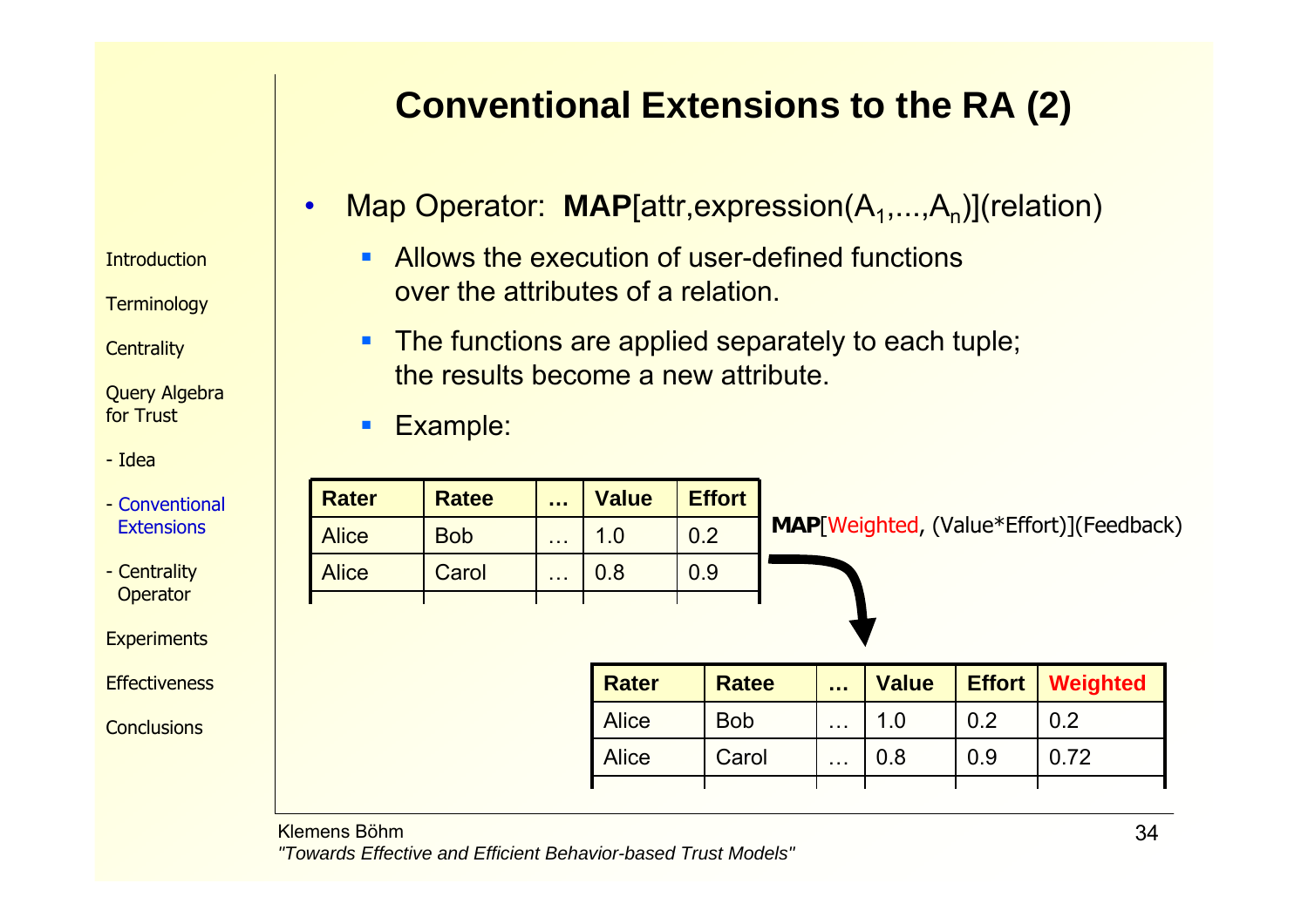## **An Operator for Centrality Computation**

- • Requirements for a centrality operator:
	- $\blacksquare$ Flexible specification of the underlying graph

| <b>Rater</b> | <b>Ratee</b> | $\mathbf{r}$         | <b>Value</b> |     | <b>Effort   Weighted</b> |
|--------------|--------------|----------------------|--------------|-----|--------------------------|
| <b>Alice</b> | <b>Bob</b>   | $\sim$ $\sim$ $\sim$ | 1 0          |     | 0.2                      |
| <b>Alice</b> | Carol        | $\sim$ $\sim$ $\sim$ | 0.8          | 0.9 | 0.72                     |
|              |              |                      |              |     |                          |

- e.g., choice of the weight of an edge: "Value" vs. "Weighted"
- $\mathcal{L}_{\mathcal{A}}$ **Support of various centrality measures within one operator**
- $\rightarrow$  Definition of centrality operator:



Klemens Böhm*"Towards Effective and Efficient Behavior-based Trust Models"*

**Introduction** 

**Terminology** 

**Centrality** 

Query Algebra for Trust

- Idea

- Conventional**Extensions** 

- Centrality **Operator** 

**Experiments** 

**Effectiveness**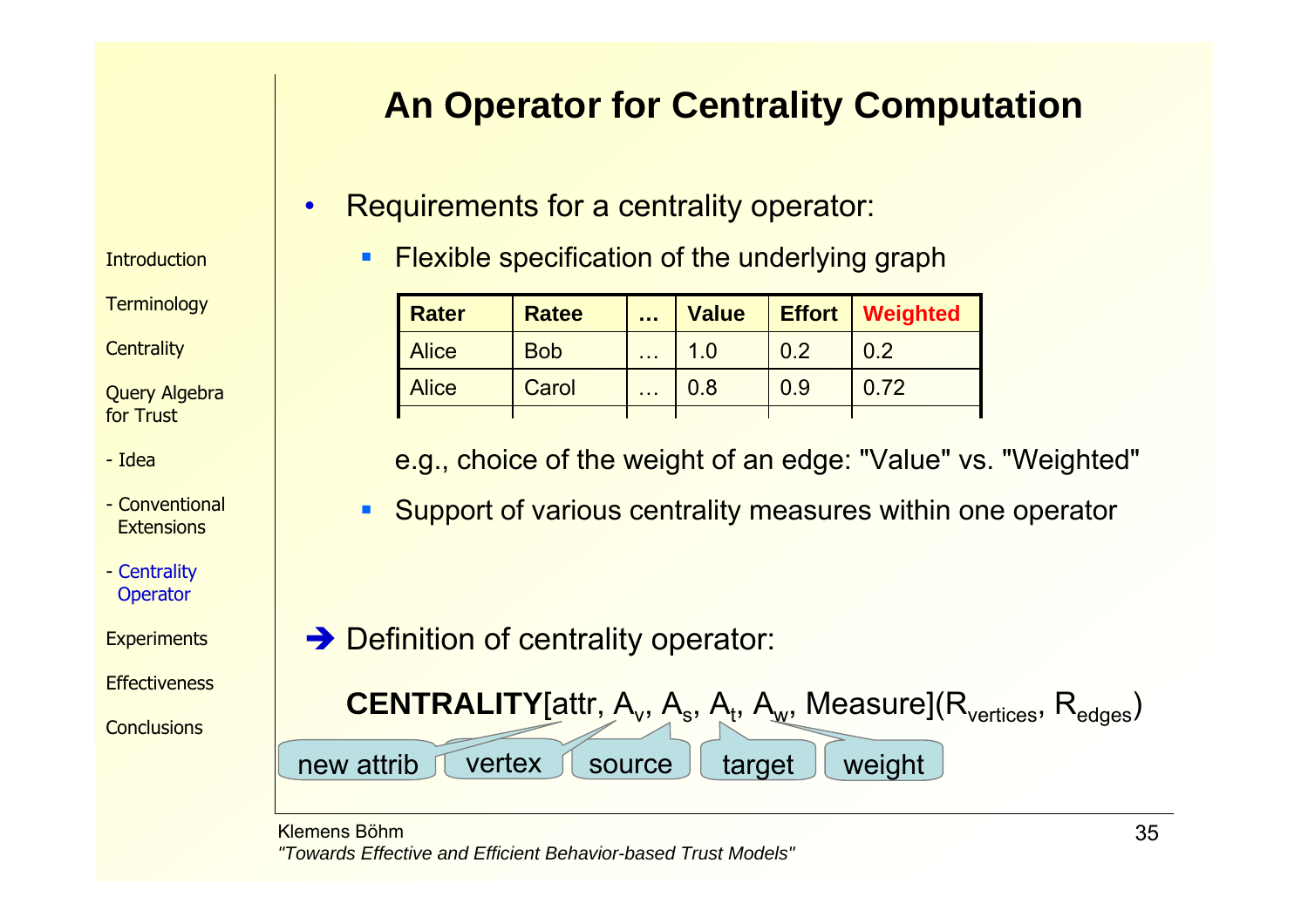#### **Centrality Operator - Example**

**Introduction** 

**Terminology** 

**Centrality** 

Query Algebra for Trust

- Idea

- Conventional**Extensions** 

- Centrality **Operator** 

**Experiments** 

**Effectiveness** 

**Conclusions** 



| Recommendation     |                    |               |              | Entity         |  |
|--------------------|--------------------|---------------|--------------|----------------|--|
| <b>Recommender</b> | <b>Recommendee</b> | $\cdots$      | <b>Value</b> | ID             |  |
|                    |                    | $\cdots$      | 0.9          |                |  |
| A                  |                    | $\cdots$      | 0.2          | B              |  |
| B                  |                    | $\sim$ $\sim$ | 1.0          | $\overline{C}$ |  |
| B                  |                    | $\cdots$      | 0.5          |                |  |
| C                  | R                  | $\cdots$      | 0.6          | E              |  |
|                    |                    |               |              |                |  |

**ID**

| ID |  |
|----|--|
|    |  |
| B  |  |
| ÷  |  |
| D  |  |
| Ξ  |  |

**CENTRALITY**[PageRank, ID, Recommender, Recommendee, Value, **PageRank**] (Entity, Recommendation)

| ID             | <b>PageRank</b> |
|----------------|-----------------|
| A              | 0.23            |
| B              | 0.21            |
| $\overline{C}$ | 0.31            |
| D              | 0.15            |
| E              | 0.1             |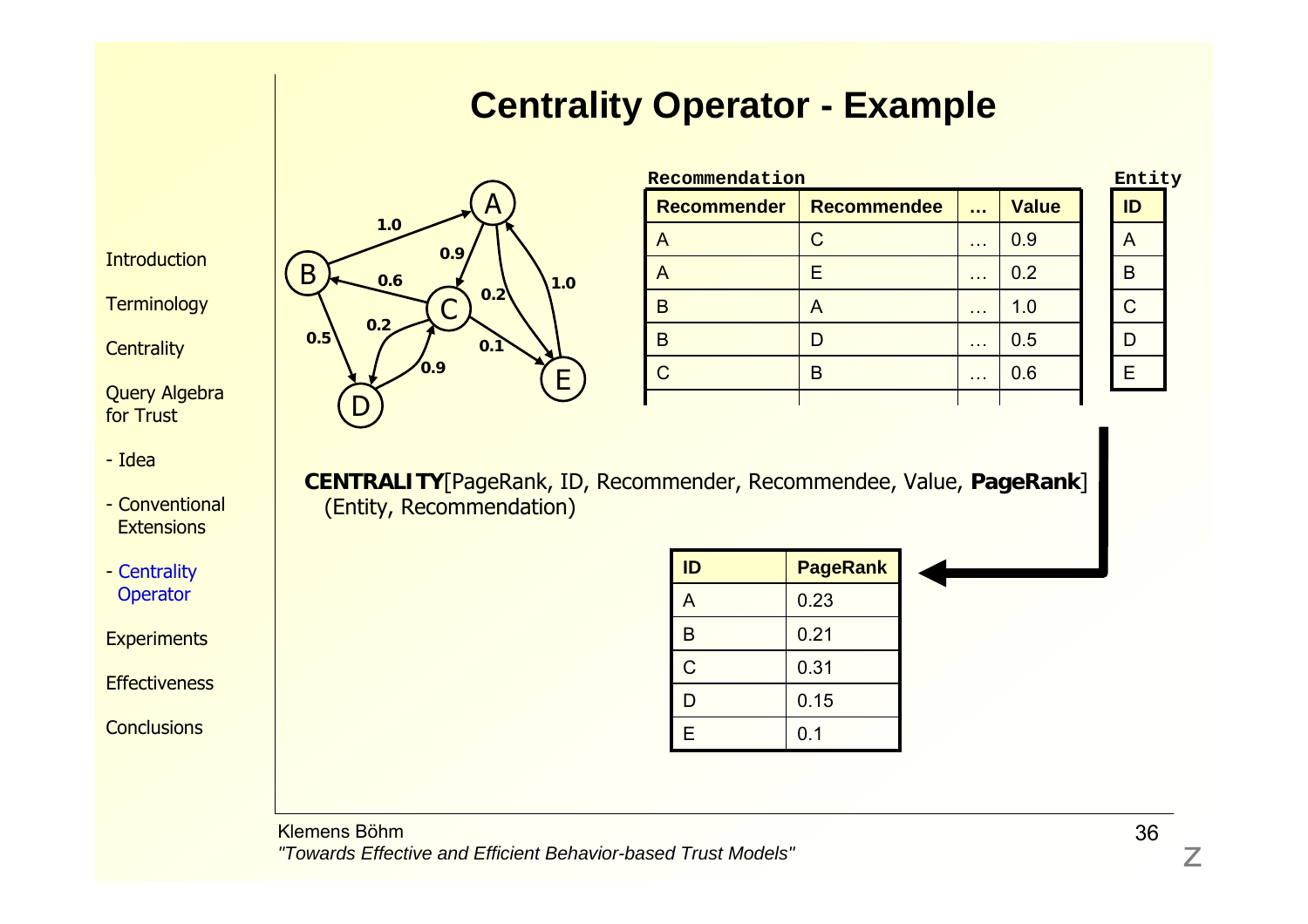## **Agenda**

- •**Introduction**
- •**Terminology**
- •**Centrality**
- • Query Algebra for Trust
	- $\blacksquare$ **Idea**
	- **Conventional Extensions**
	- $\mathbf{R}^{\text{max}}$ Centrality Operator
- •**Experiments** 
	- $\mathbf{R}^{\text{max}}$ **Setup**
	- $\mathbf{u}$ **Results**
- •• Effectiveness
- •**Conclusions**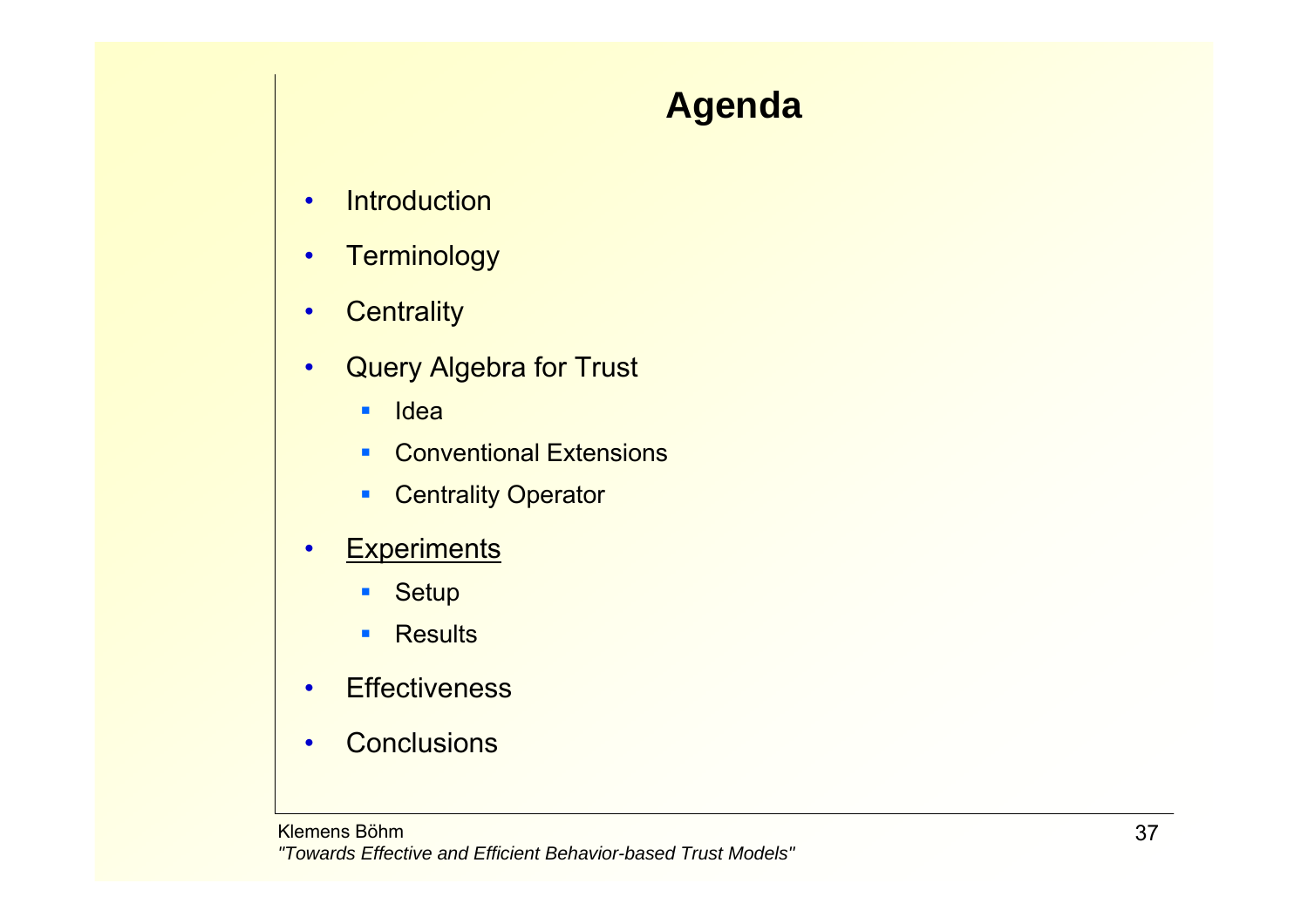# **Centrality Operator**

- • Nature of centrality computation
	- **Very time-consuming and resource-intensive.**
	- $\rightarrow$  Centrality computation is the most costly part of evaluation of a trust policy.
- • Implemented centrality measures in PL/SQL (Oracle 10g)
	- П *PageRank*, *Positional Power Function* (eigenvector centrality measures based on power iteration implementation)
	- П *Authorities*, *Proximity Prestige*, *Integration*
- •**Experiments** 
	- П Efficiency: Performance of our implementations
	- П Quality of Centrality Measures: Comparison of ranking results

Klemens Böhm*"Towards Effective and Efficient Behavior-based Trust Models"*

**Introduction** 

**Terminology** 

**Centrality** 

Query Algebra for Trust

**Experiments** 

- Setup

- Results

**Effectiveness**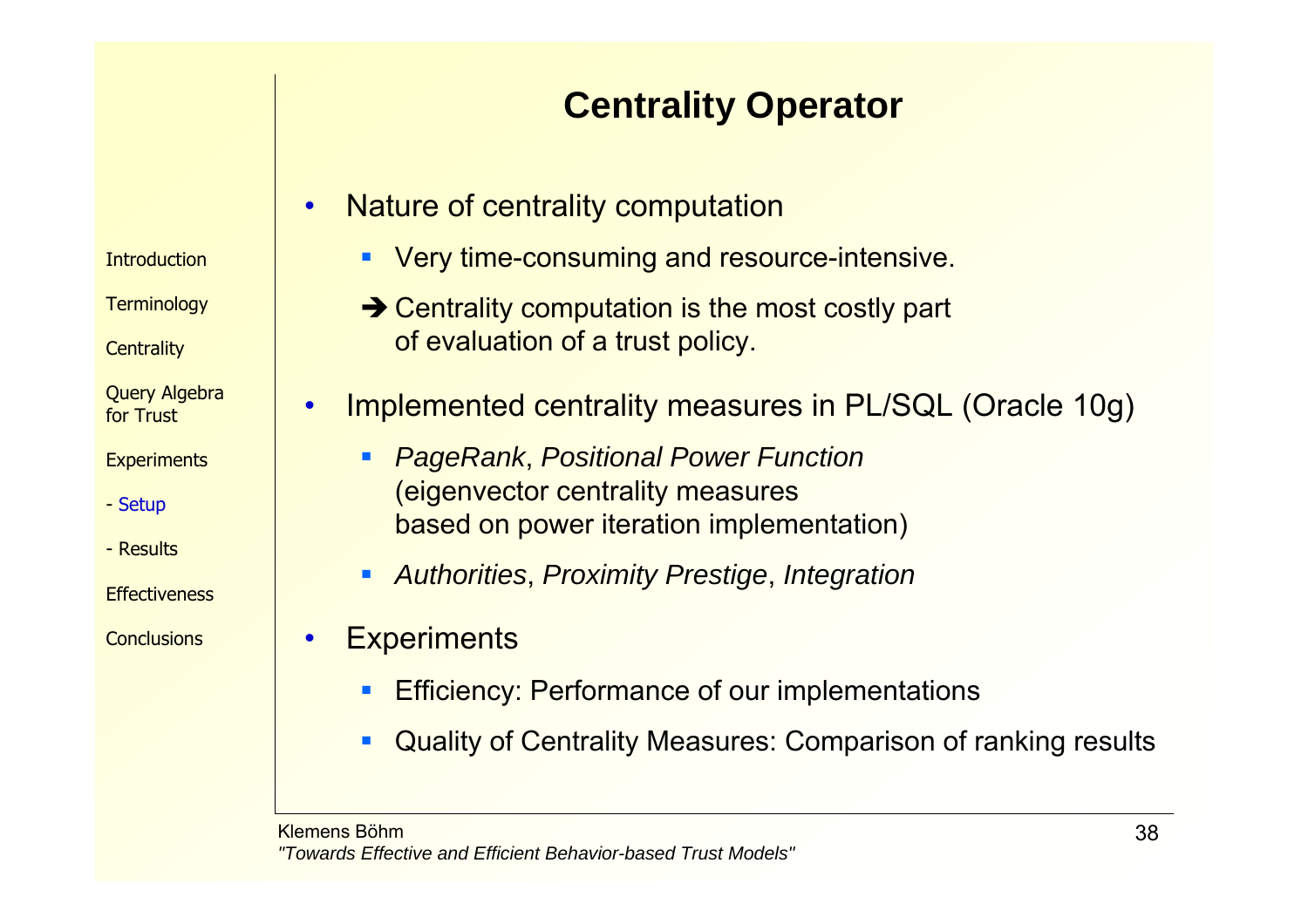## **Creation of a Reference Ranking**

•Core component: *feedback generator*

**Introduction** 

**Terminology** 

**Centrality** 

Query Algebra for Trust

**Experiments** 

- Setup
- Results

**Effectiveness** 

**Conclusions** 

- **Simulates interactions between participants**
- П Behavior of a participant specified by its cooperation value ( = probability that participant cooperates)
- П Generation of feedback based on outcome of interactions (outcome depends on cooperation values)
- **→ Participants sorted by coop values: Reference ranking**
- **→ Computation of CM on feedback: Result rankings**
- • Intuition: "Good" measures assign high ranks to participants with high cooperation value (and vice versa)

Klemens Böhm*"Towards Effective and Efficient Behavior-based Trust Models"*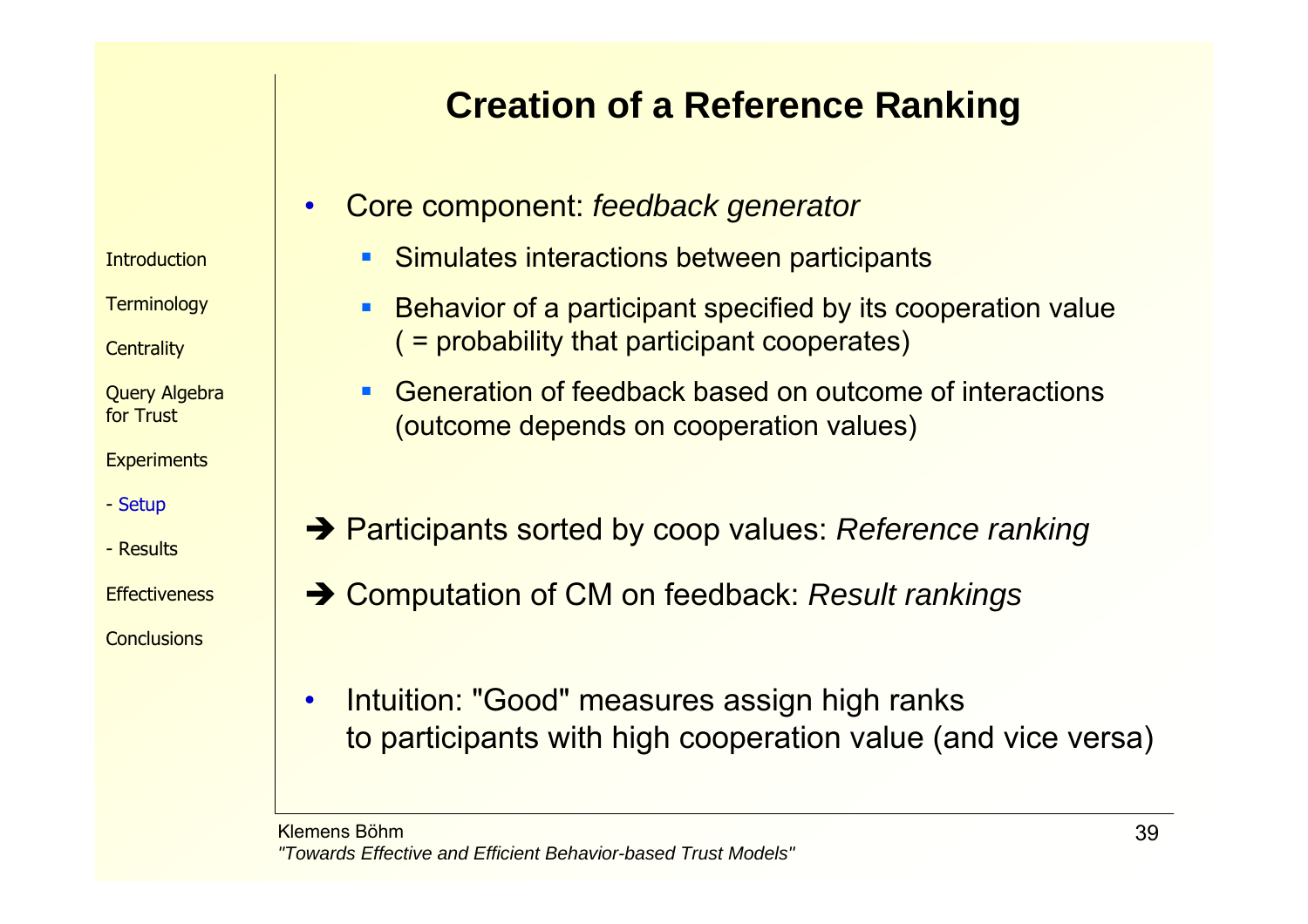### **Quantifying the Distance between 2 Rankings**

**Introduction** 

**Terminology** 

**Centrality** 

Query Algebra for Trust

**Experiments** 

- Setup

- Results

**Effectiveness** 

**Conclusions** 

• Participants in reputation systems use cutoff strategies, i.e., a partner B is...

- ٠ trustworthy, if rank of B is above a threshold *k* (in Top-*k* list),
- П untrustworthy, if rank of B is below *k* (not in Top-*k* list)

(exact rank of B is unimportant)

- **→ A participant can make 2 wrong decisions** 
	- $\mathcal{L}_{\mathcal{A}}$ Deeming an untrustworthy partner trustworthy
	- $\mathcal{L}_{\mathcal{A}}$ Deeming an trustworthy partner untrustworthy

Our measure: fraction of wrong decisions (FWD).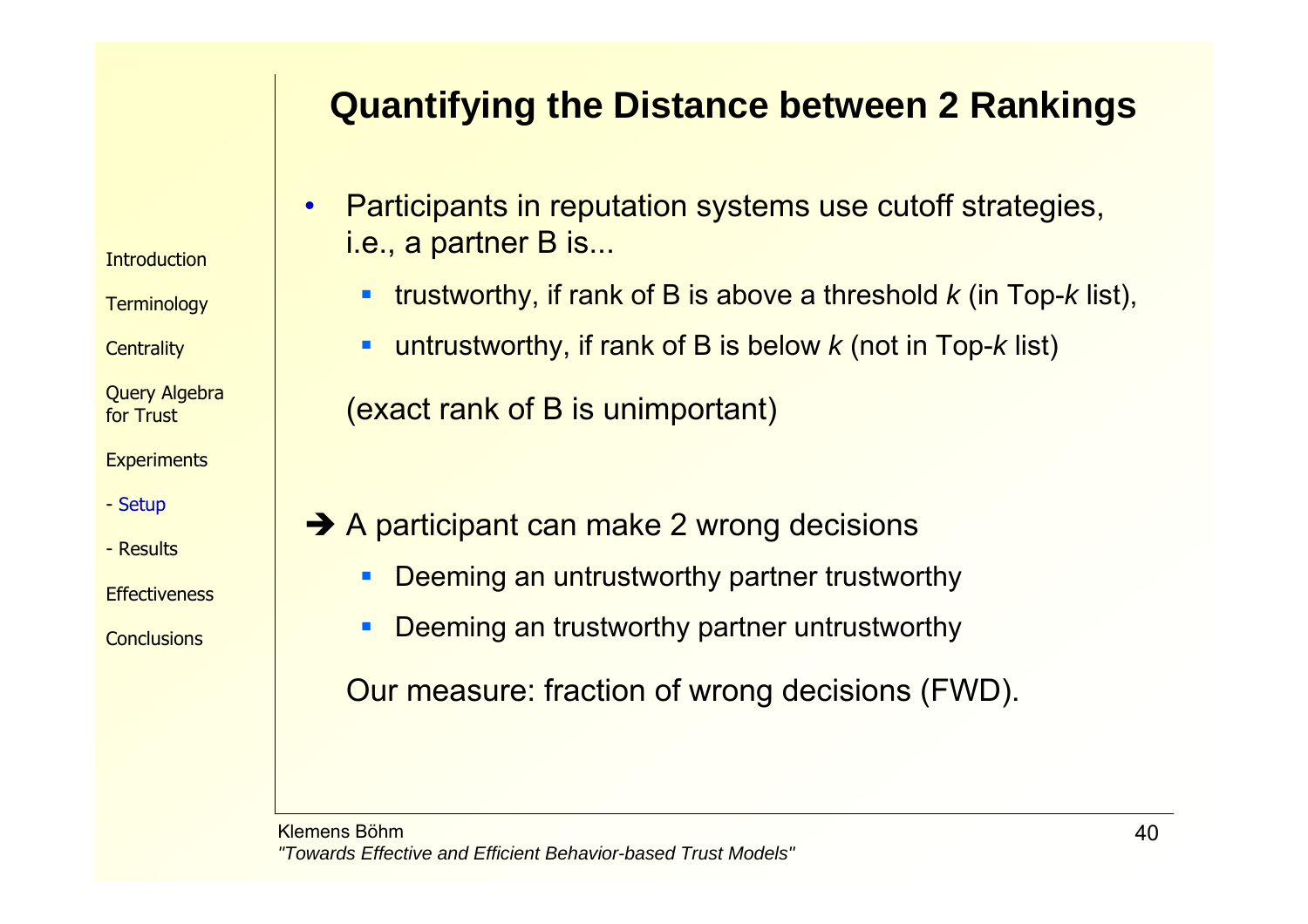#### **Amount of Feedback Data Needed**

• Example: *PageRank*



**Introduction** 

**Terminology** 

**Centrality** 

Query Algebra for Trust

**Experiments** 

- Setup

- Results

**Effectiveness** 

**Conclusions** 

• Results

•

- $\blacksquare$ A lot of feedback required to gain no more improvement
- ٠ Quite good results with 25k feedback items (50 per peer)
- $\rightarrow$  Rather "slow" if participants change their behavior frequently

Klemens Böhm*"Towards Effective and Efficient Behavior-based Trust Models"*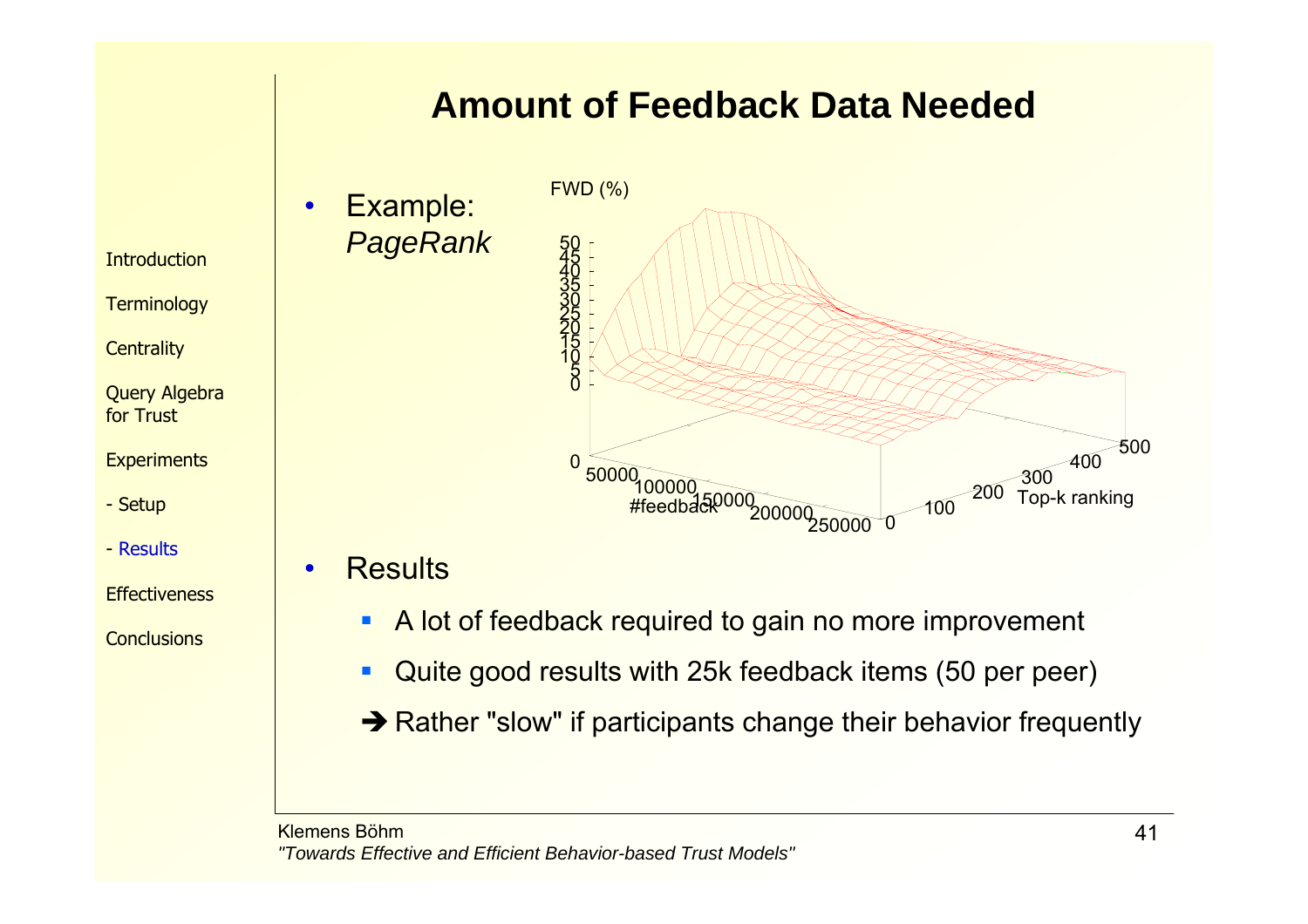## **Dealing With "No Experience"**

• Parameter β FWD (%)

•

•

**Introduction** 

**Terminology** 

**Centrality** 

Query Algebra for Trust

**Experiments** 

- Setup

- Results

**Effectiveness** 

**Conclusions** 



Results:

- $\overline{\phantom{a}}$ "Neutral knowledge" (β=0.5) yields best results
- **Contract** β>0.85 (deeming unknown participants good) is inappropriate
- $\overline{B}$  β=0 yields quite good result + allows pruning of edges  $\rightarrow$  Trade-off: Quality vs. computation performance

Klemens Böhm*"Towards Effective and Efficient Behavior-based Trust Models"*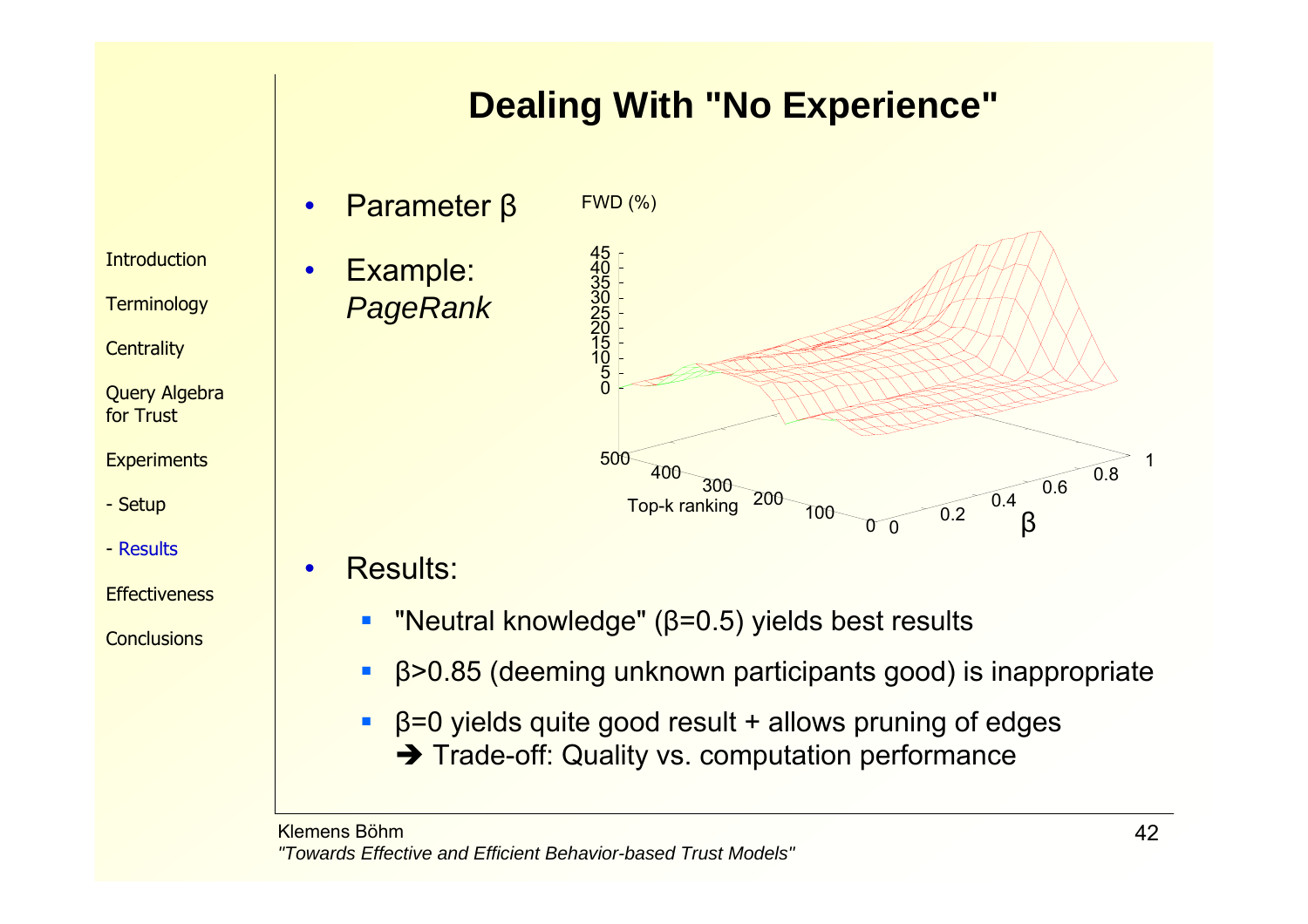## **Pruning Weighted Edges**

•Parameter τ

Example:

*Proximity*

•

•

**Introduction** 

**Terminology** 

**Centrality** 

Query Algebra for Trust

**Experiments** 

- Setup

- Results

**Effectiveness** 

**Conclusions** 



**Results** 

- <sup>τ</sup>>0.5: significant improvement for small Top-*k* lists (explanation: more importance on "strong" edges)
- $\blacksquare$ The larger <sup>τ</sup> the more edges can be pruned
- $\rightarrow$  **"Good" values of τ can improve quality + performance**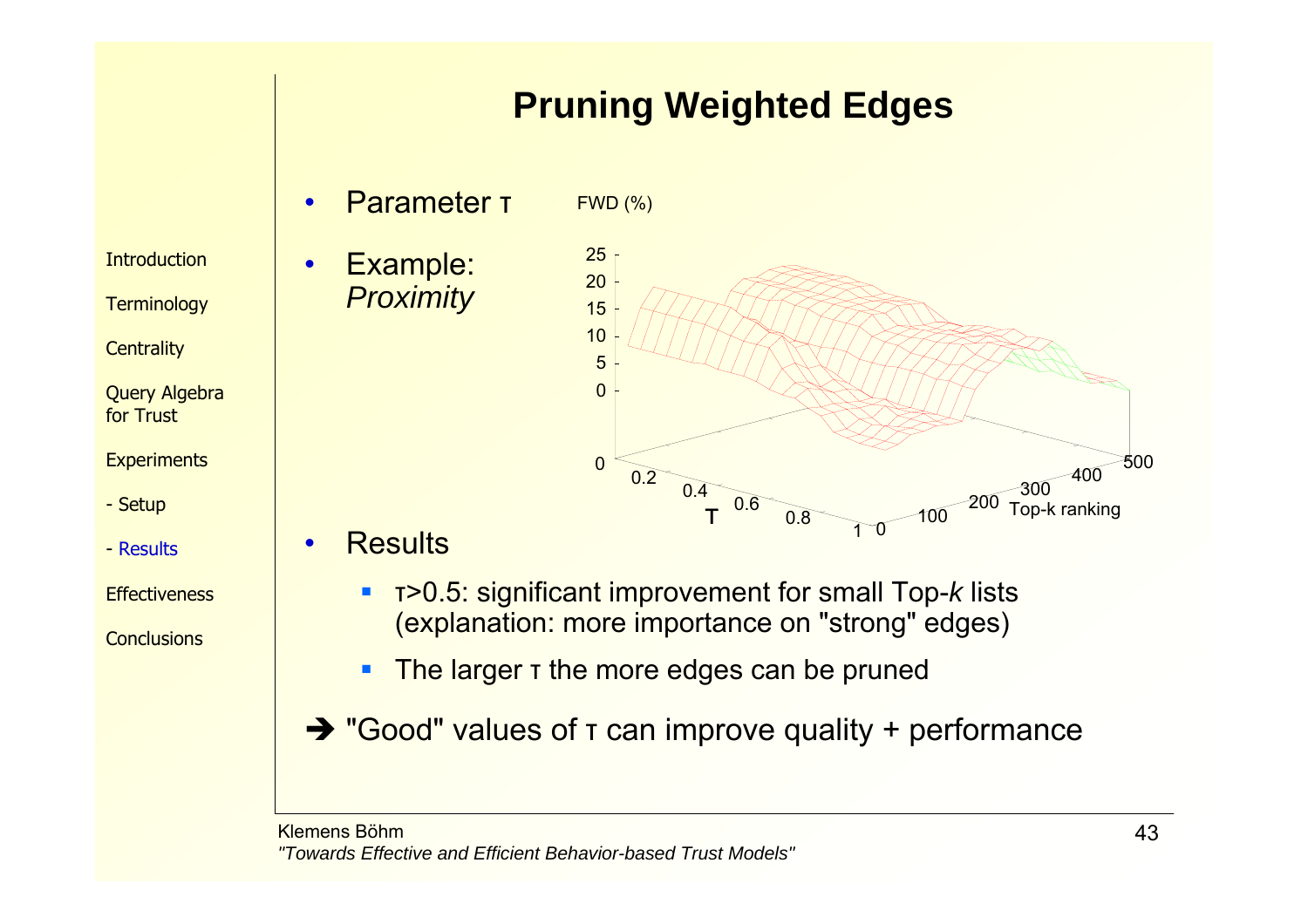#### *EigenTrust***- vs.** *Beta***-Transformation**

#### •Eigenvector-based measures

**Introduction** 

**Terminology** 

Query Algebra for Trust

**Experiments** 

- Setup

- Results

**Effectiveness** 

**Conclusions** 

**Centrality** 

• Results:  $\Omega$  0 50 100 150 200 250 300 350 400 450 500FWD (%) Top-k ranking PageRank on EigenTrust Authorities on EigenTrust Weakness on EigenTrust PageRank on Beta (0.5) Authorities on Beta (0.5) Weakness on Beta (0.5)

- П In general, Beta-transformation is superior
- П Quality of EigenTrust-transformation depends on ratio of uncooperative participants (no distinction between "no experience" and "bad experience")
- •Different degrees concerning loss of knowledge verifiable

Klemens Böhm*"Towards Effective and Efficient Behavior-based Trust Models"*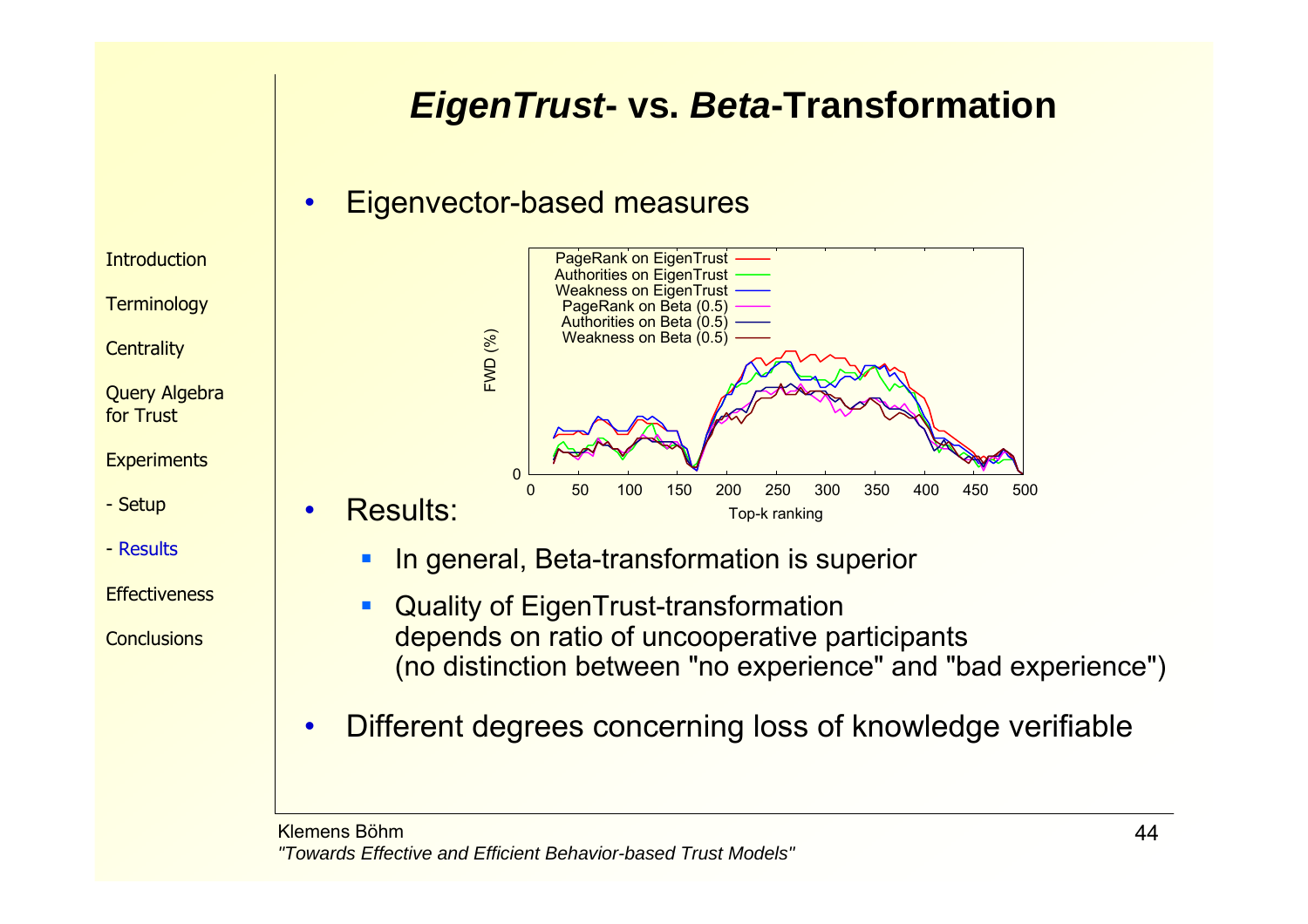## **Comparison of All Centrality Measures**

•

•

**Terminology** 

**Centrality** 

Query Algebra for Trust

**Experiments** 

- Setup

- Results

**Effectiveness** 



- $\blacksquare$ All measures yield similar results, esp. for smaller Top-*k* lists
- $\blacksquare$ Distance-based measures profit from large value of <sup>τ</sup>
- $\rightarrow$  With good β,τ: All Measures quite suitable
- П Without graph:
	- ٠ Performances differ significantly
	- ٠ Distance-based measures perform poorest
- $\rightarrow$  Application of distance-based measures in larger networks questionable.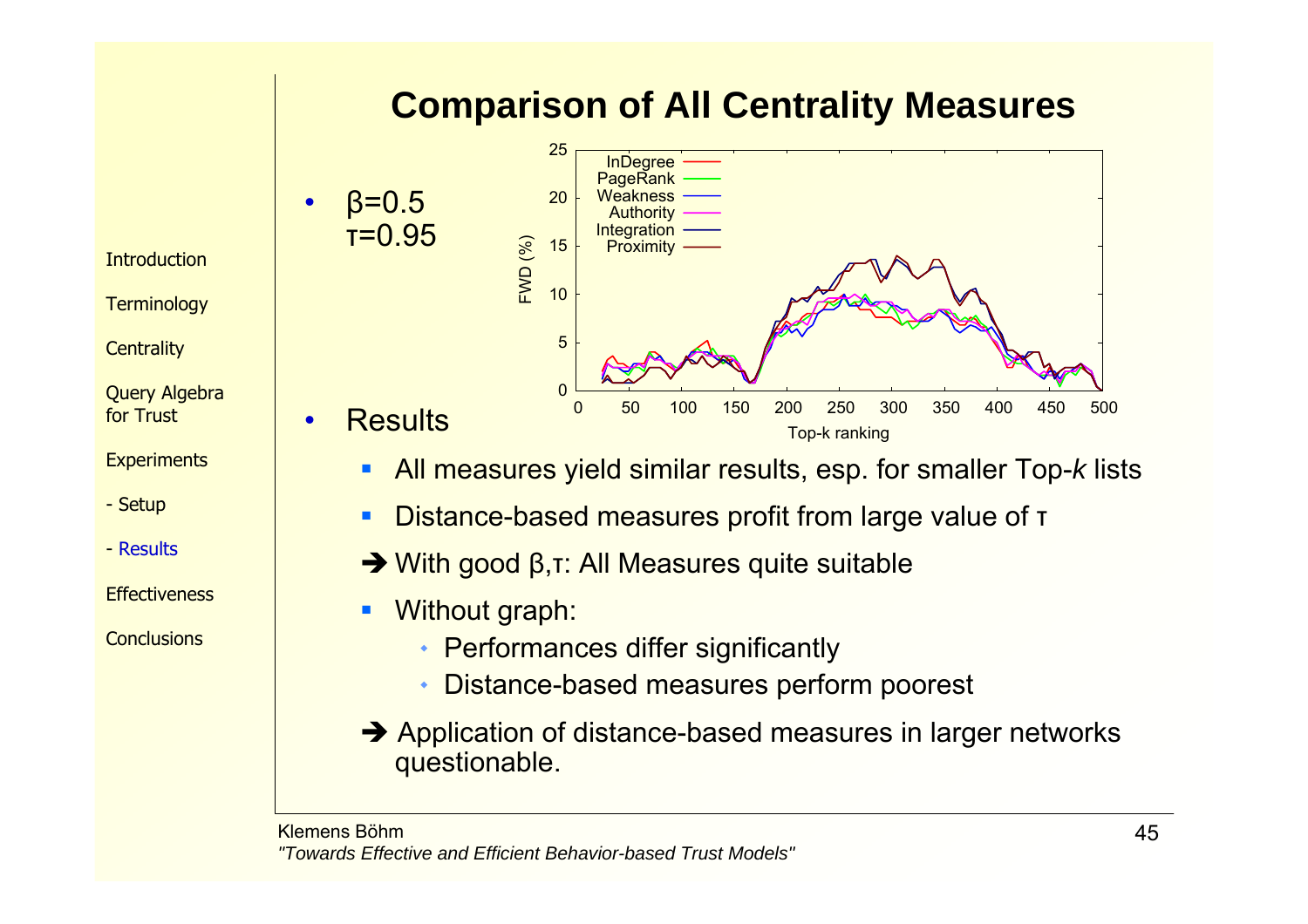## **Insights from Experiments**

- •No centrality measure is clearly better.
- • Both effectiveness and efficiency (in terms of computation effort) are important.
- • Much feedback needed to have low FWD.
	- **Policies need to be sophisticated.**
	- $\mathbf{u}$  . Trust policy language must facilitate this.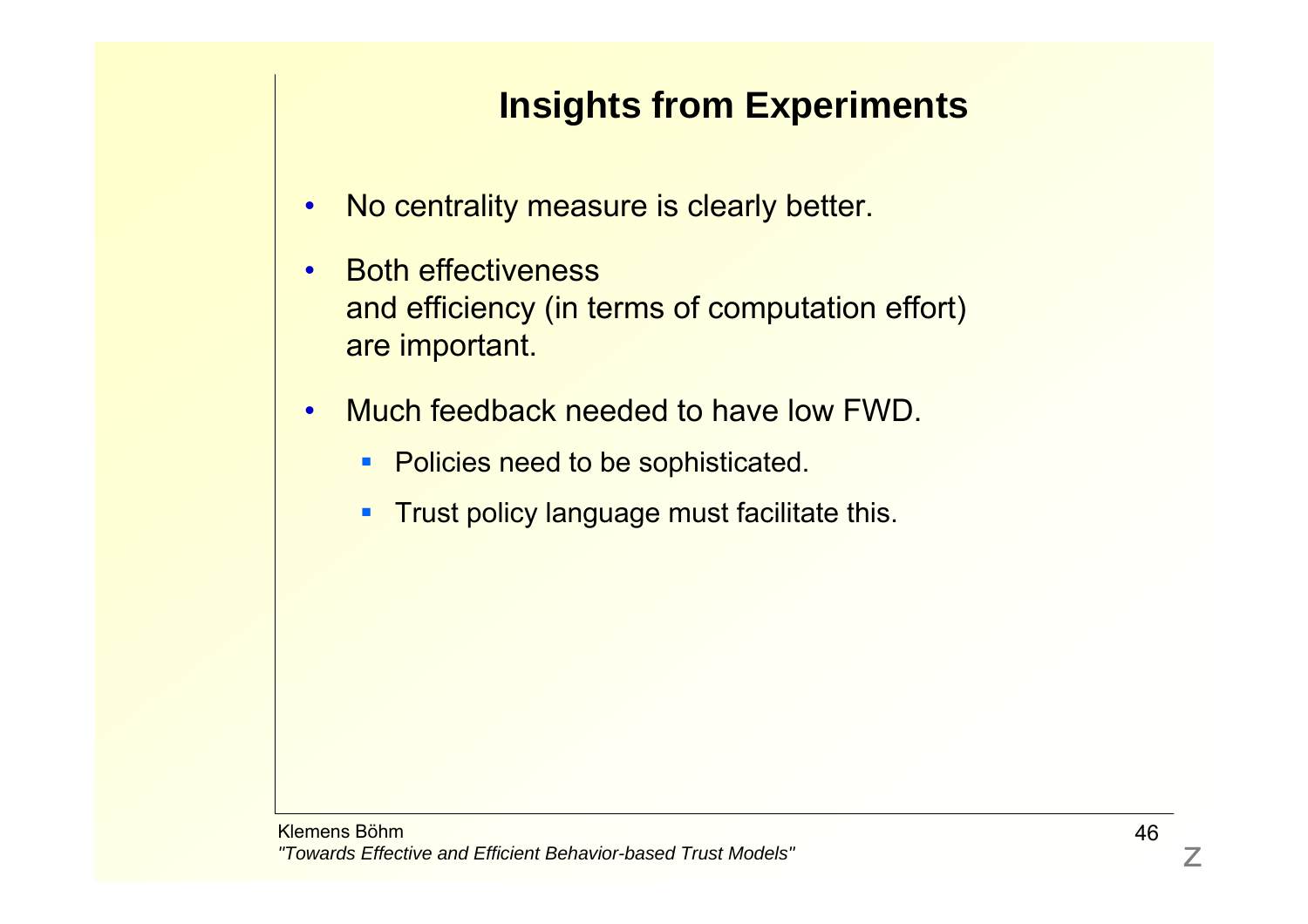## **Agenda**

- •**Introduction**
- •**Terminology**
- •**Centrality**
- • Query Algebra for Trust
	- $\blacksquare$ **Idea**
	- **Conventional Extensions**
	- $\mathbf{E}^{\text{max}}$ Centrality Operator
- •**Experiments** 
	- $\mathbf{R}^{(1)}$ **Setup**
	- $\mathbf{u}$ **Results**
- •• Effectiveness
- •**Conclusions**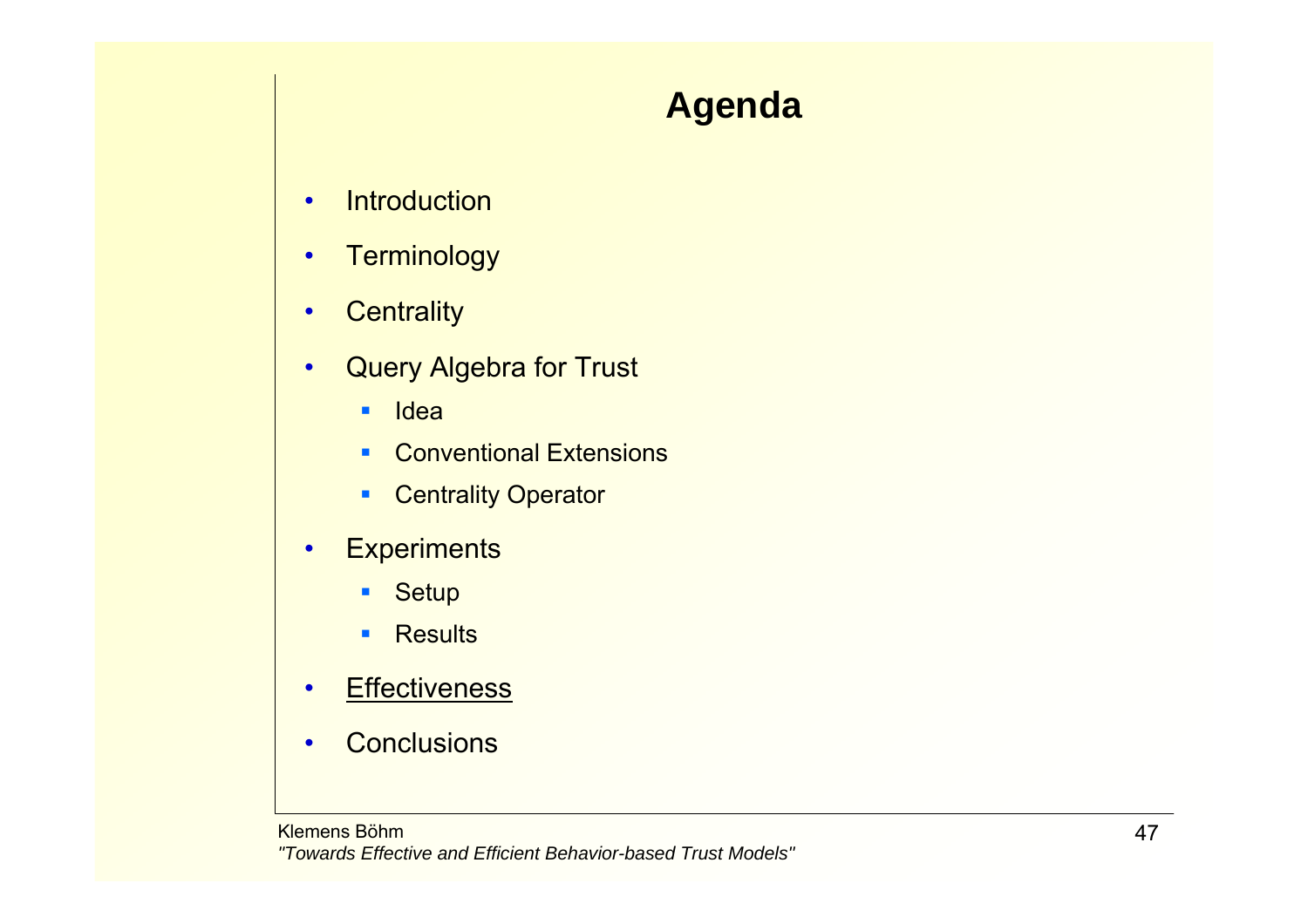#### **Effectiveness**

**Introduction** 

**Terminology** 

**Centrality** 

Query Algebra for Trust

•

**Experiments** 

**Effectiveness** 

- • Which combinations of policies are successful and lead to stable and efficient (in the economic sense) systems?
	- Which policies do humans actually use in different situations?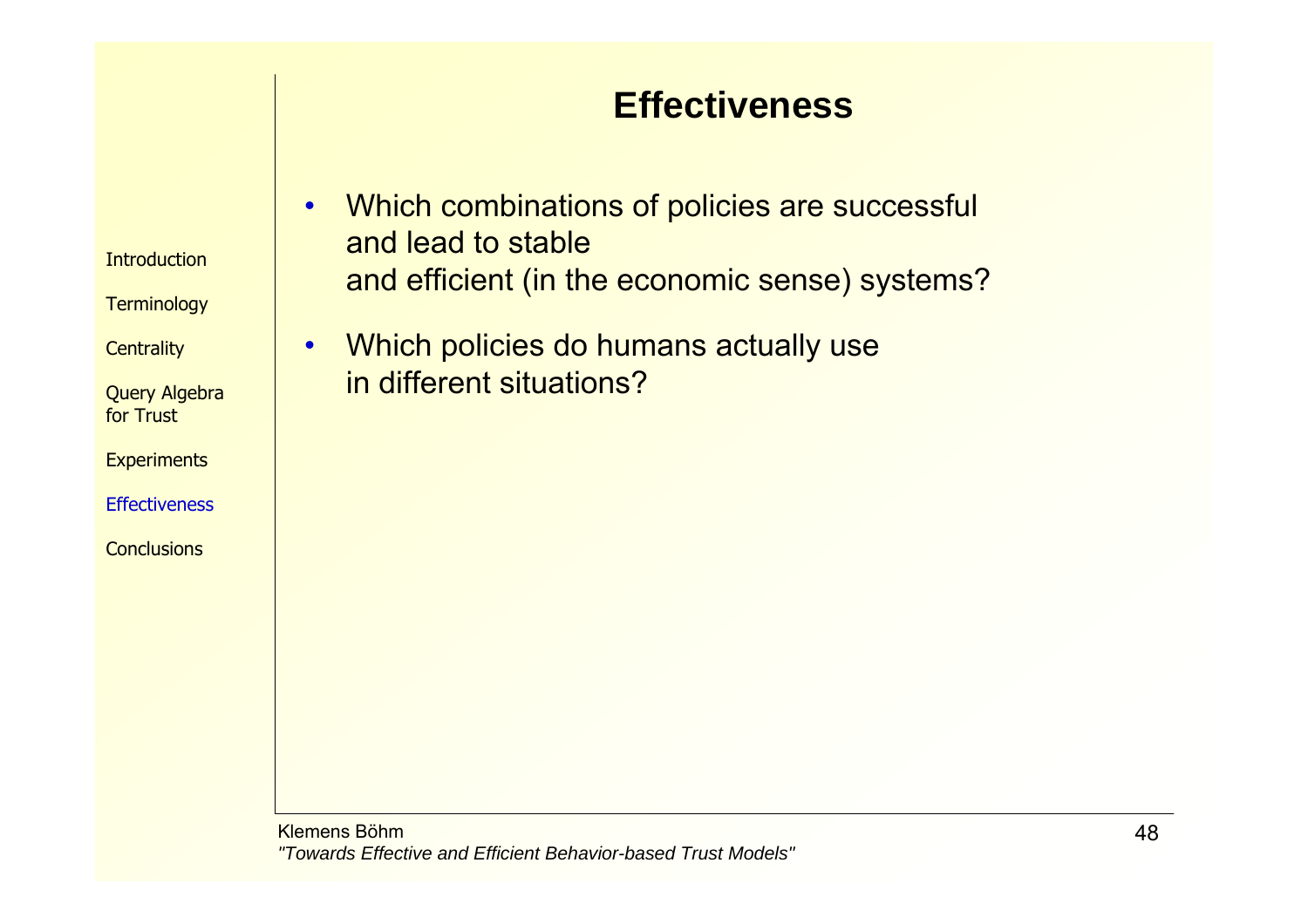## **Effectiveness – Experiments (1)**

- • Human participants playing a game:
	- **System-controlled entities interact with each other.**
	- П An entity may issue one service request per round.
	- ▉ Entity processing a service request is chosen randomly.
	- П Each player may specify trust policy of 'his' entity.
- • Costs/benefits:
	- $\blacksquare$ processing a service request incurs costs,
	- $\mathcal{L}_{\mathcal{A}}$ issuing a service request and issuing feedback are free,
	- $\mathcal{L}_{\mathcal{A}}$ having a service invocation processed yields benefit,
	- $\blacksquare$ payment based on performance.

**Introduction** 

**Terminology** 

**Centrality** 

Query Algebra for Trust

**Experiments** 

**Effectiveness**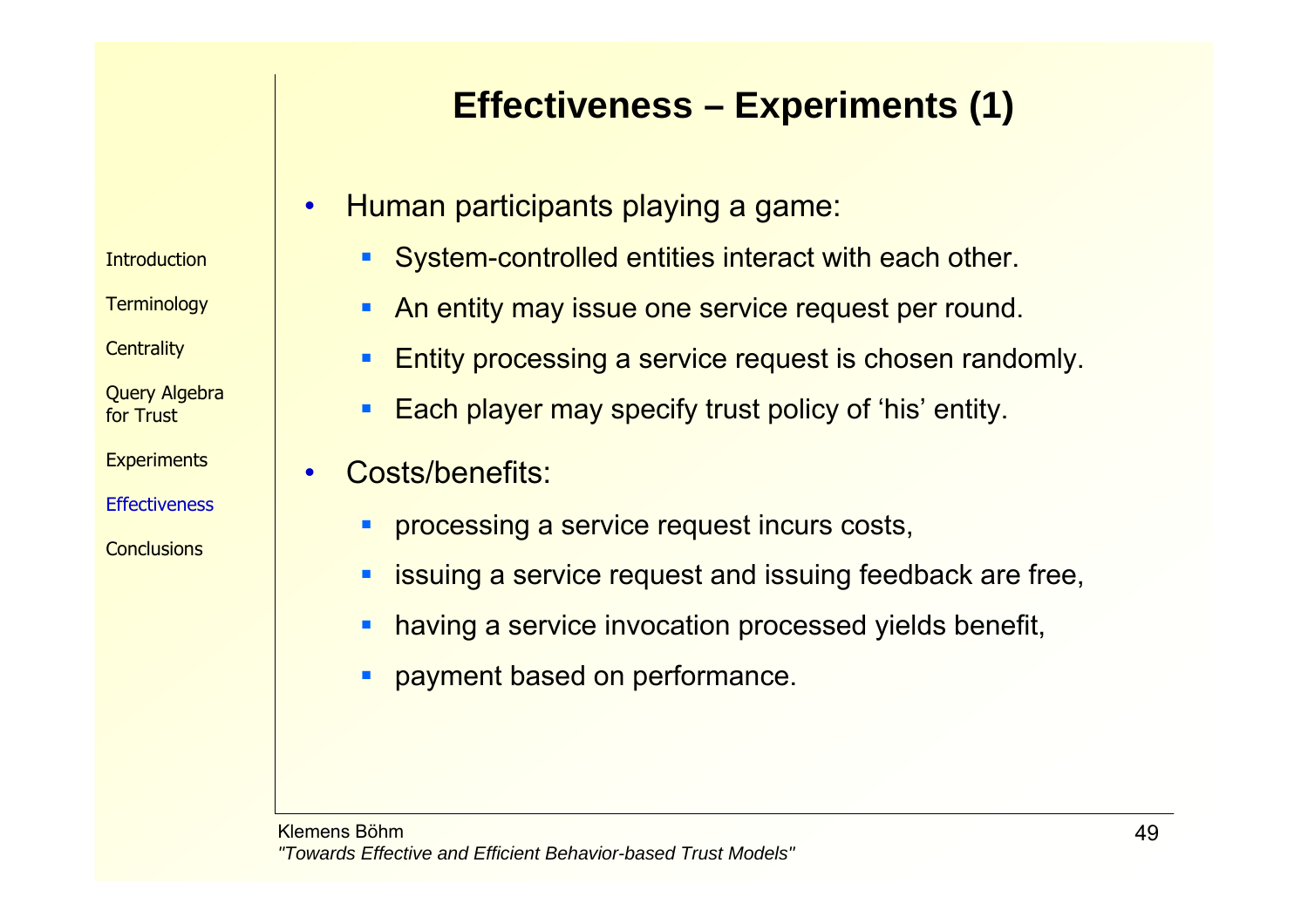### **Effectiveness – Experiments (2)**

- •Humans enter 'their' trust policy in natural language.
- •We translate these statements to algebra expressions.
- •Different experiments, with different information available.

**Introduction** 

**Terminology** 

Query Algebra for Trust

**Experiments** 

**Effectiveness** 

**Conclusions** 

**Centrality**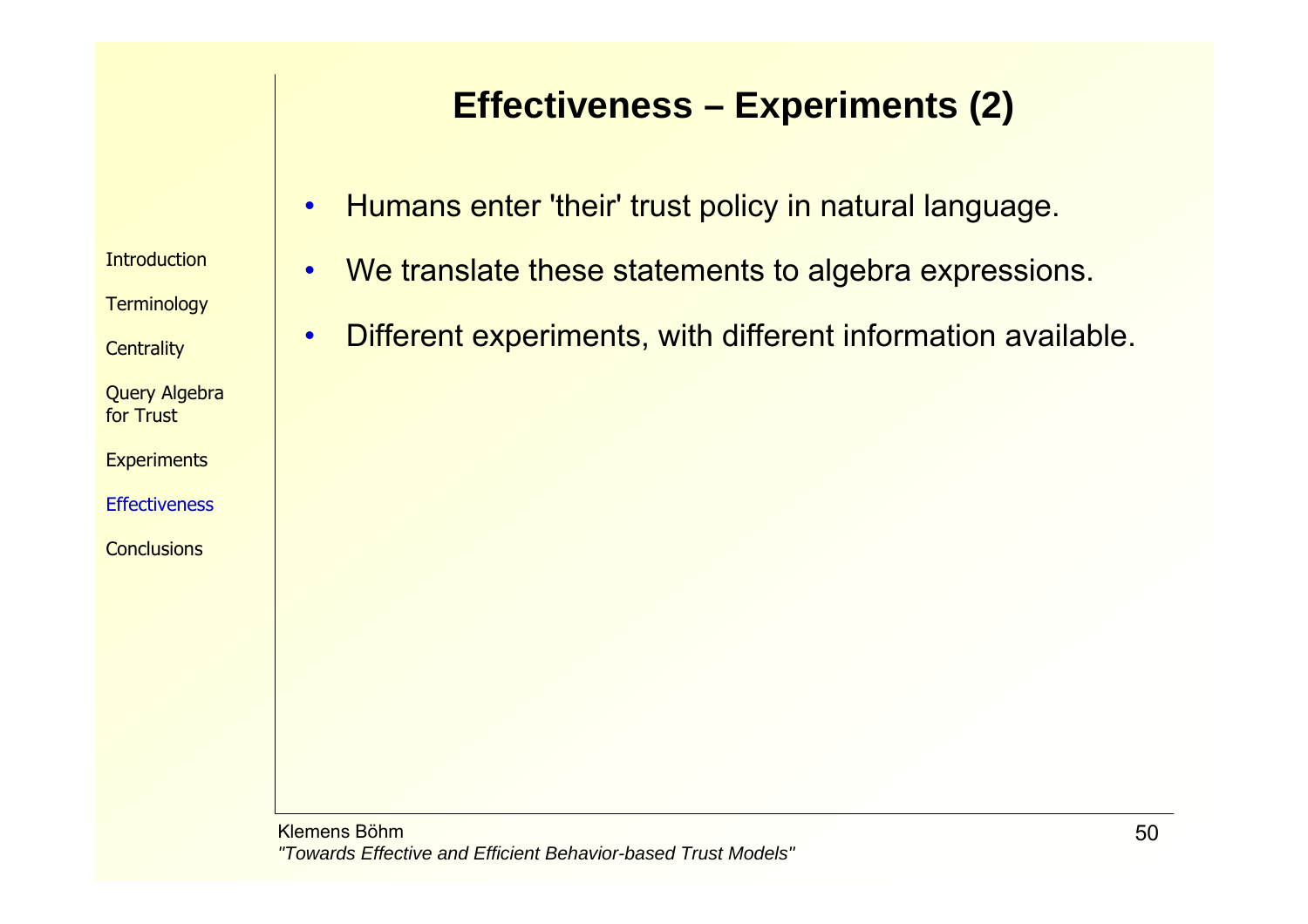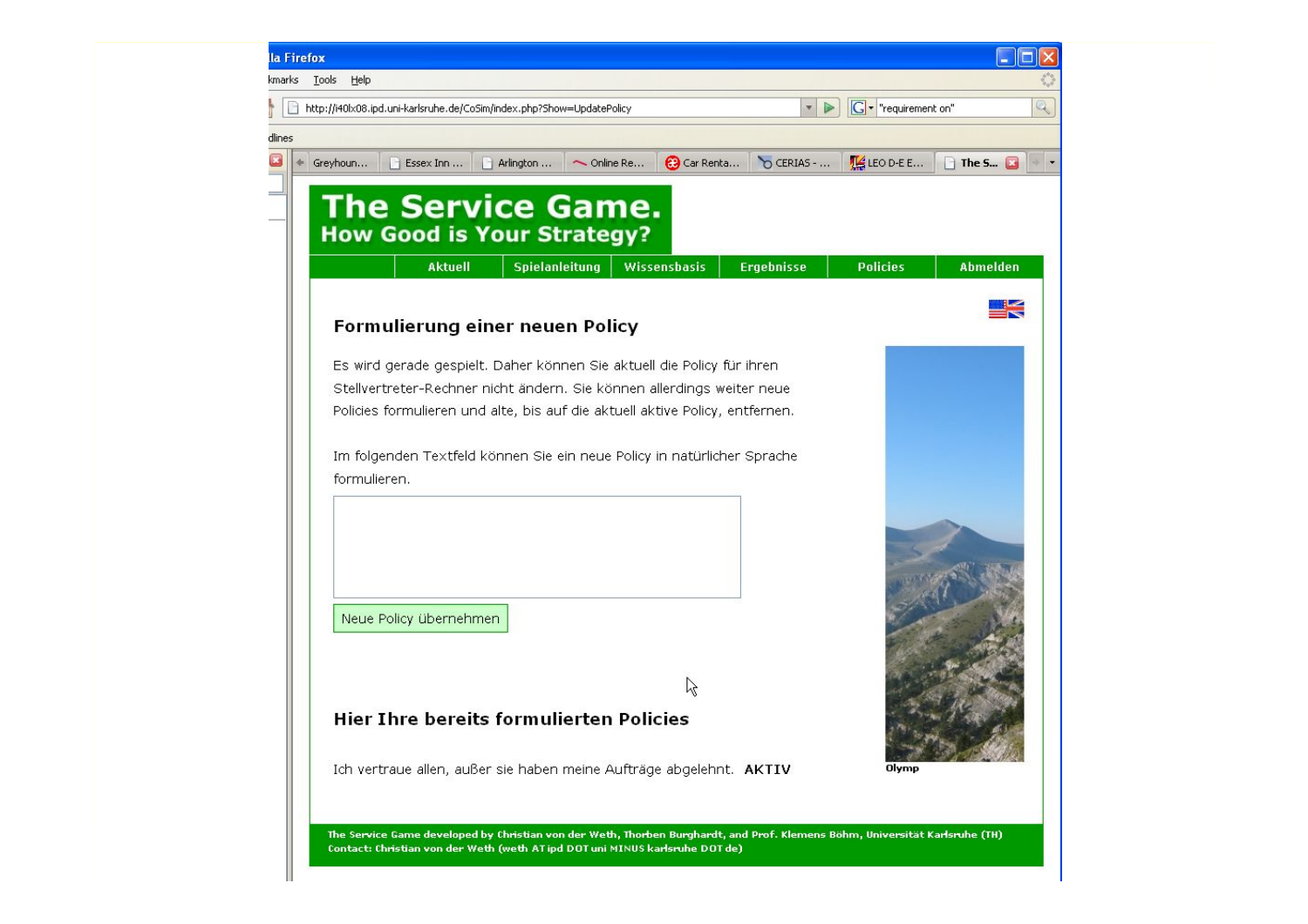#### Punktestandsentwicklung

In untenstehender Graphik sehen Sie die Entwicklung Ihres eigenen Punktestandes (blau) sowie das theoretische Maximum (rot), was Sie hätten erreichen können (das theoretische Maximum wird erreicht, wenn Sie alle Ihre Aufträge bearbetet bekommen, selbst aber keine Aufträgebearbeiten).





The Service Game developed by Christian von der Weth, Thorben Burghardt, and Prof. Klemens Böhm, Universität Karlsruhe (TH) Contact: Christian von der Weth (weth AT ipd DOT uni MINUS karlsruhe DOT de)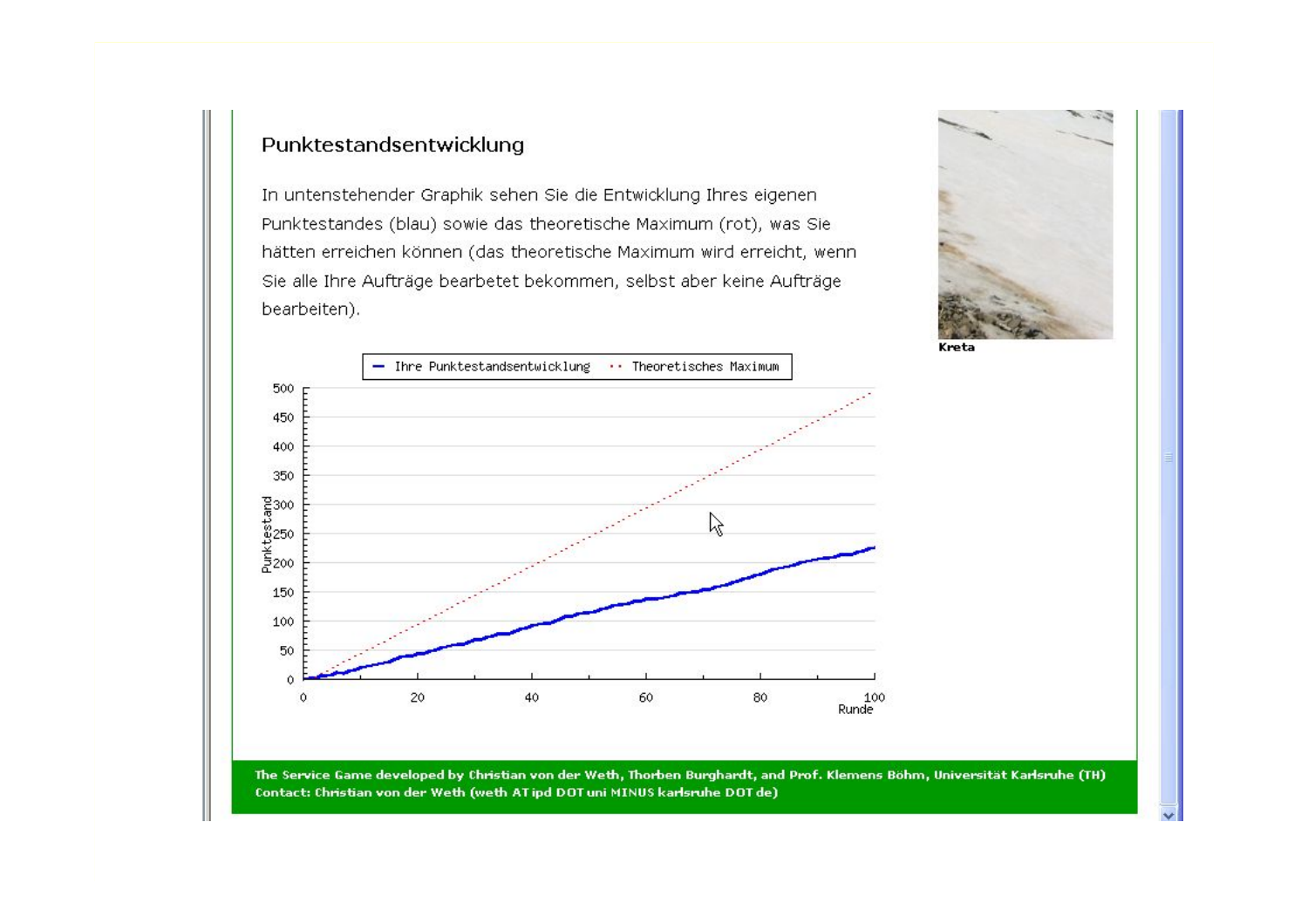## **Insights So Far**

• Same policies may result in different rankings in different runs of the game.

• Players have not yet resorted to centrality measures to formulate policies – so far.

• The more information on others is available, the more 'hectic' players become.

**Terminology** 

**Centrality** 

**Introduction** 

Query Algebra for Trust

**Experiments** 

**Effectiveness** 

**Conclusions** 

Klemens Böhm*"Towards Effective and Efficient Behavior-based Trust Models"*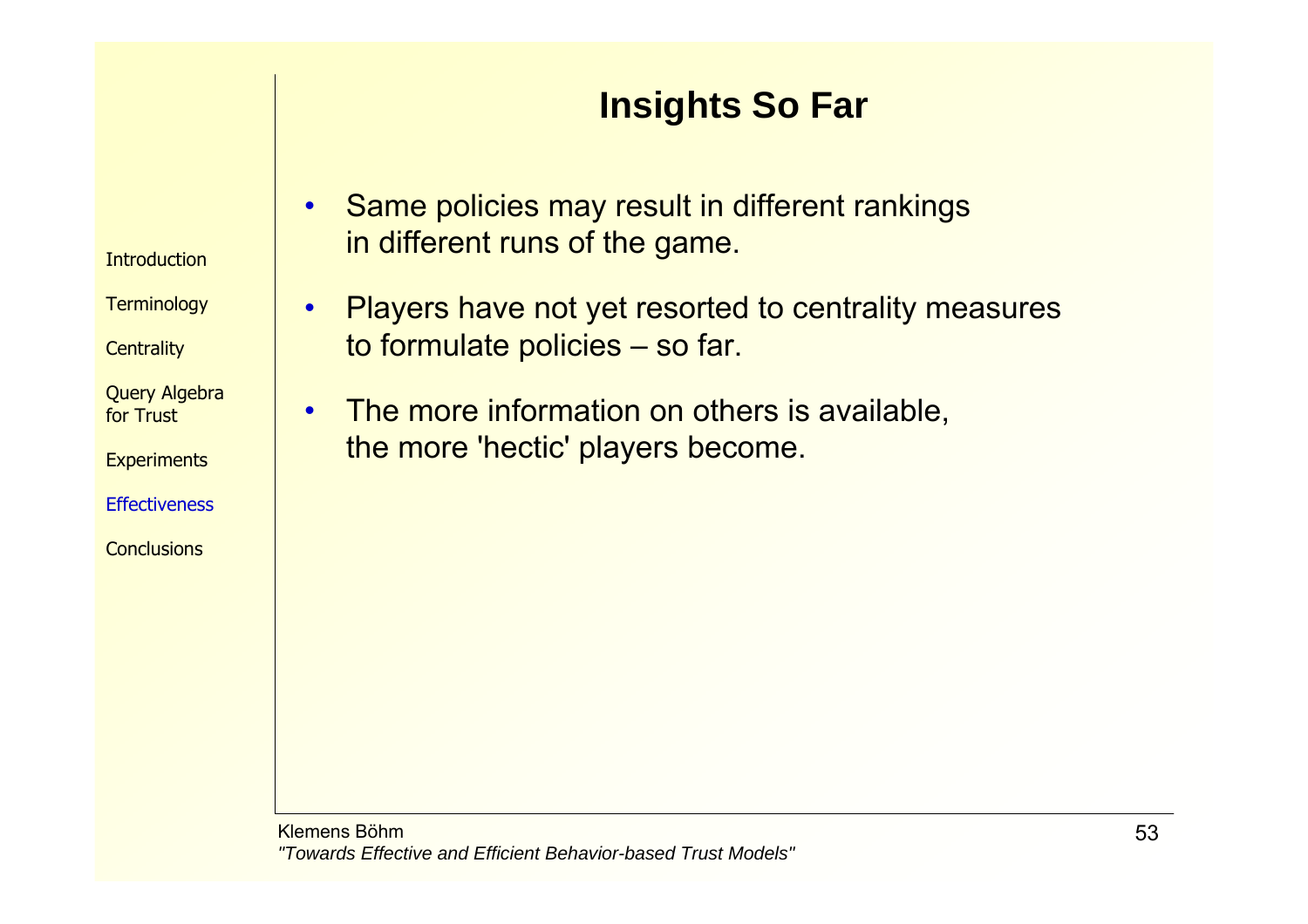## **Agenda**

- •**Introduction**
- •**Terminology**
- •**Centrality**
- • Query Algebra for Trust
	- $\blacksquare$ **Idea**
	- **Conventional Extensions**
	- $\mathbf{R}^{\text{max}}$ Centrality Operator
- •**Experiments** 
	- $\mathbf{R}^{(1)}$ **Setup**
	- $\mathbf{u}$  . **Results**
- •• Effectiveness
- •**Conclusions**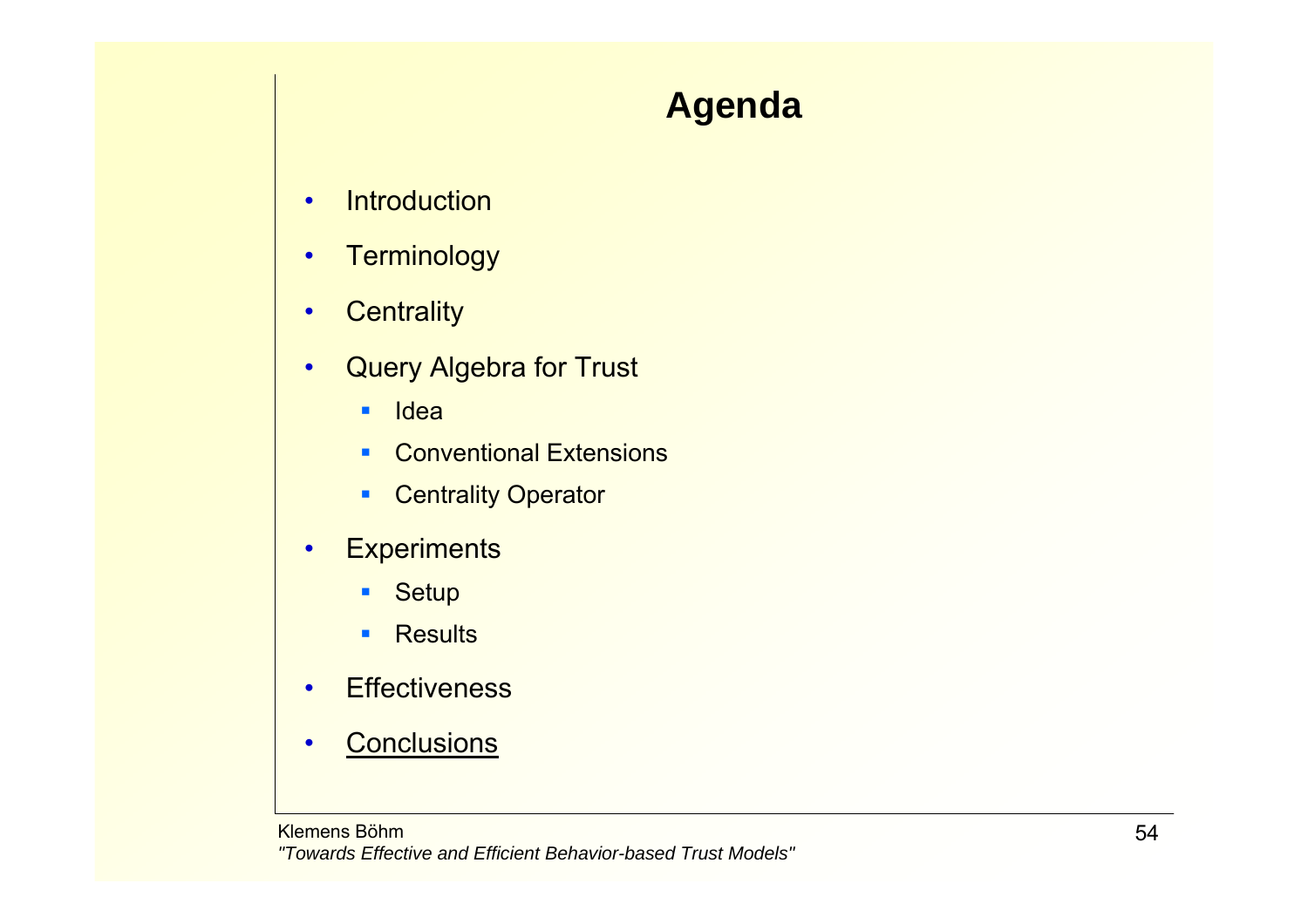# **Summary**

- • The following questions are fundamental:
	- How to establish trust in distributed systems?
	- $\blacksquare$ How do individuals (humans) interact in such settings?
	- $\blacksquare$  How should a language look like that allows to formalize these issues?
	- $\blacksquare$ How to evaluate expressions in the language efficiently?

**Introduction** 

**Terminology** 

**Centrality** 

Query Algebra for Trust

**Experiments** 

**Effectiveness**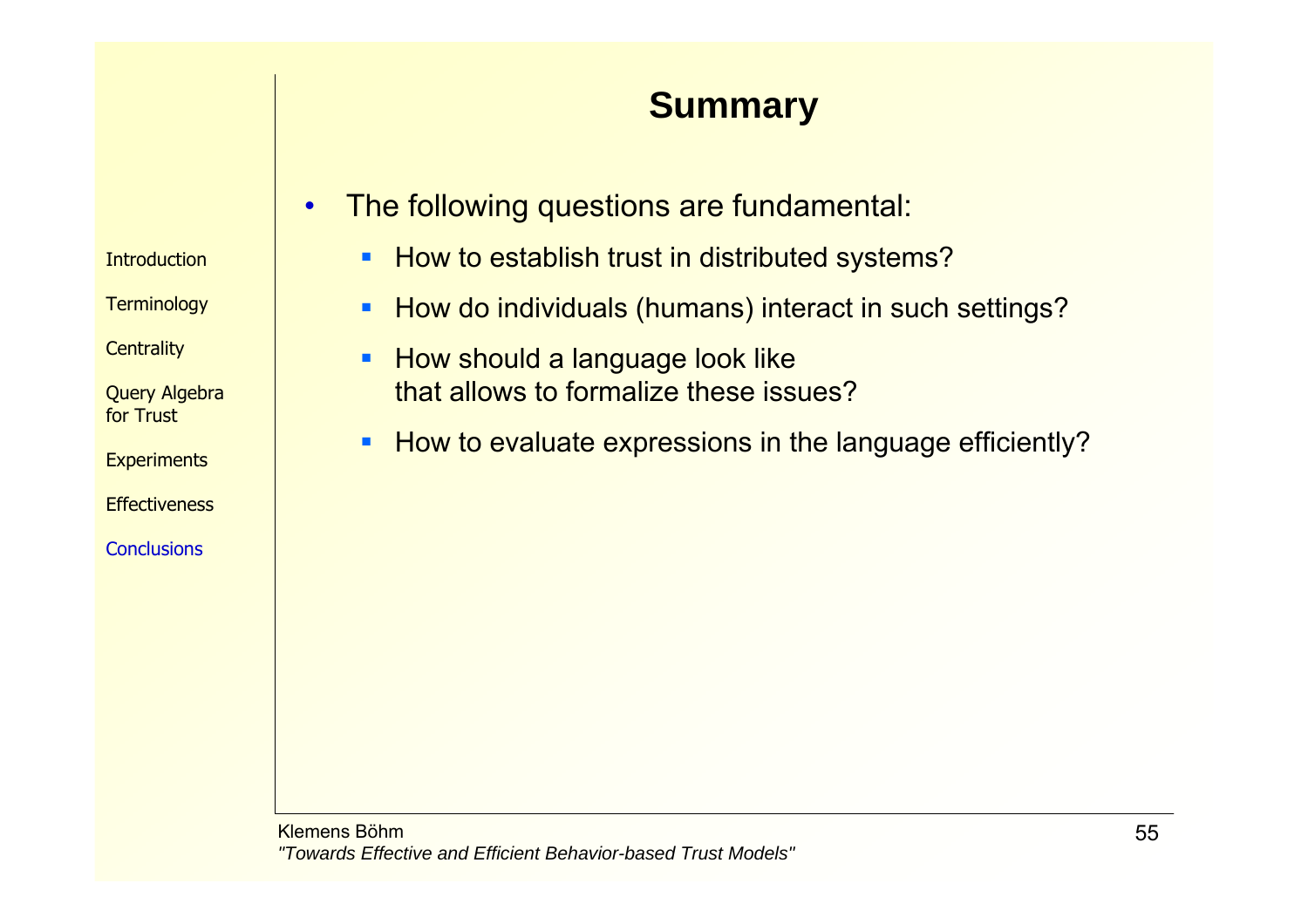# **Summary**

- •What have we done so far?
	- $\blacksquare$  Collected various meaningful behavior-based trust policies from literature and our own attempts.
	- $\blacksquare$  Motivation of an algebra-based approach for formulation of behavior-based trust policies.
		- П Definition of a relational representation of behavior-specific knowledge.
	- $\mathcal{L}_{\mathcal{A}}$ **Definition of a query algebra for trust** 
		- Listing of necessary operators from literature (basic operators from the RA incl. existing extensions),
		- Definition of a centrality operator to compute various centrality measures.
	- **Presentation of experimental results.**
	- ▉ Design of setting for effectiveness experiments.

**Introduction** 

**Terminology** 

**Centrality** 

Query Algebra for Trust

**Experiments** 

**Effectiveness**